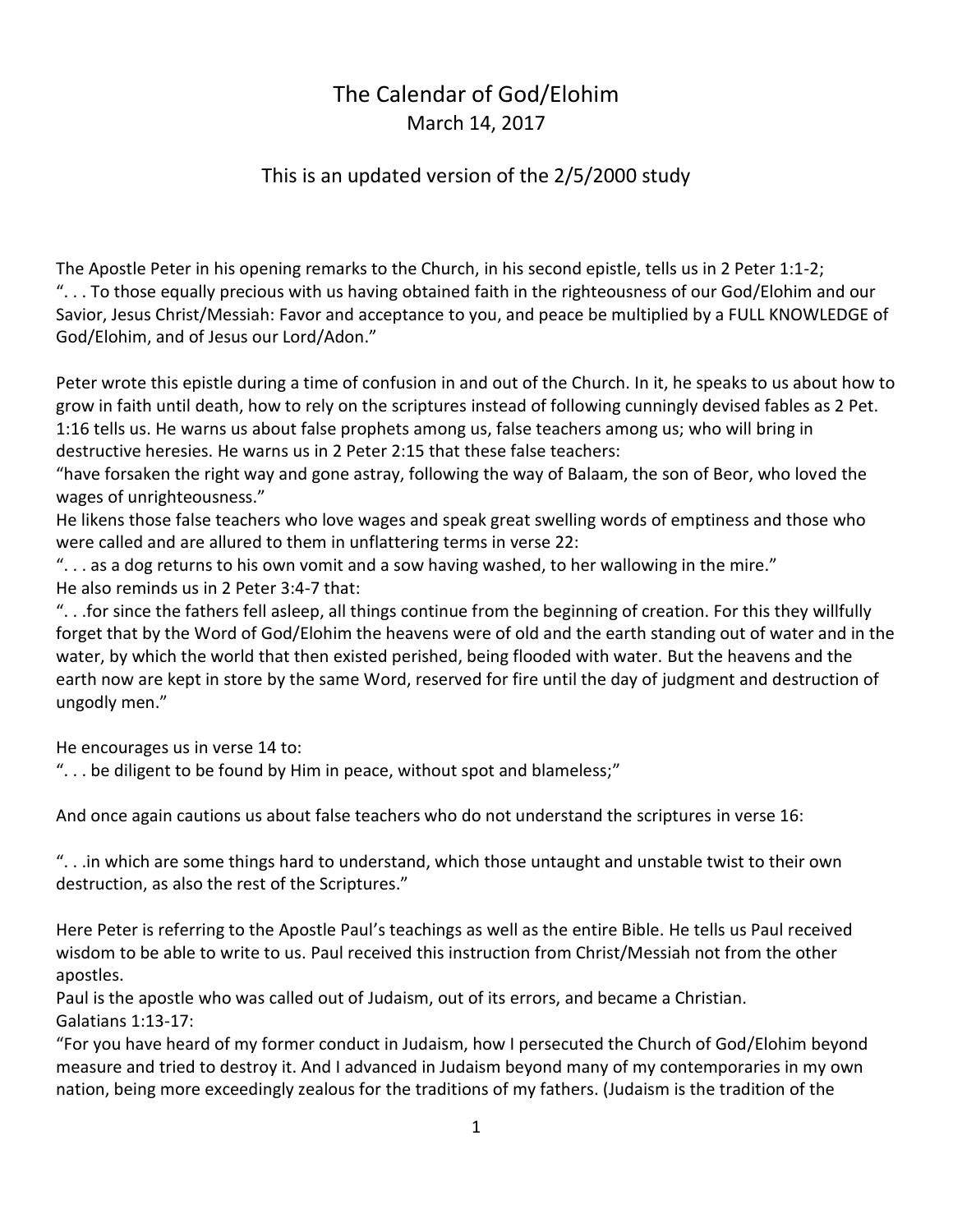fathers). But when it pleased God/Elohim, who separated me from my mother's womb and called me through His favor and acceptance, to reveal His Son in me, that I might preach Him among the Gentiles, I did not immediately confer with flesh and blood, nor did I go up to Jerusalem to those apostles before me; but I went to Arabia, and returned again to Damascus."

Peter goes on and sums up his second epistle as he started it. 2 Peter 3:17-18: "... do not be led away with the error of the wicked; but grow in the favor, acceptance, and knowledge of our Lord and Savior Jesus Christ/Messiah. . ."

My purpose in writing this study is not to belittle anyone who is called of the Father, for many are as the scriptures tell us. Rom. 12:4-18 states:

"For as we have many members in one body, but all the members do not have the same function, so we, being many, are one body in Christ/Messiah, and individually members of one another. Having then gifts differing according to the grace that is given to us, let us use them: if prophecy, let us prophesy in proportion to our faith; or ministry, let us use it in our ministering; he who teaches, in teaching; he who exhorts, in exhortation; he who gives, with liberality; he who leads, with diligence; he who shows mercy, with cheerfulness. Let love be without hypocrisy. Abhor what is evil. Cling to what is good. Be kindly devoted to one another with brotherly love, in honor giving preference to one another; not lagging in diligence, fervent in spirit, serving the Lord/Yehovah; rejoicing in hope, persevering in tribulation, continuing steadfastly in prayer; distributing to the needs of the saints, given to hospitality. Bless those who persecute you; bless and do not curse. Rejoice with those who rejoice, and weep with those who weep. Be of the same mind toward one another. Do not set your mind on high things, but associate with the humble. Do not be wise in your own opinion. Repay no one evil for evil. Have regard for good things in the sight of all men. If it is possible, as much as depends on you, live peaceably with all men."

These are compelling words from the apostle Paul. They are simple to say, but difficult for many to implement and follow. They are a description and definition of how the body of Christ/Messiah is constructed and how it is to function.

Yes, we are all placed in the body with different functions, individual members, but all one body, for a purpose which appears to be a mystery to most in this day and age.

These same words are also patterned in Ephesians, the fourth chapter. Paul clearly defines them and also adds to them the purpose for such things. Ephesians 4:1-6:

"I, therefore, the prisoner of the Lord/Yehovah, beseech you to walk worthy of the calling with which you were called, with all lowliness and gentleness, with longsuffering, bearing with one another in love, endeavoring to keep the unity of the spirit in the bond of peace.

There is one body and one spirit, just as you were called in one hope of your calling; one Lord/Yehovah, one faith, one baptism; one God/Elohim (and=poor translation) indeed Father, of all, who is above all, and through all, and in you all."

We are all given the spirit of God/Elohim, when the Father decides, and as such, we all have the fruit of the spirit available to us. Yes, we are all one body. But now Paul will go on and show what we are individually given. For as Romans 12 told us, we have different functions and we are not to treat these functions more highly than we should, but to be of the same mind toward one another and associate with the humble. So now Paul goes on here in Ephesians 4 to teach a mystery to the men of this age. A mystery that most human beings do not, and for that matter, cannot understand at this time. But the called of God/Elohim should. Ephesians 4:7-8; 11-13: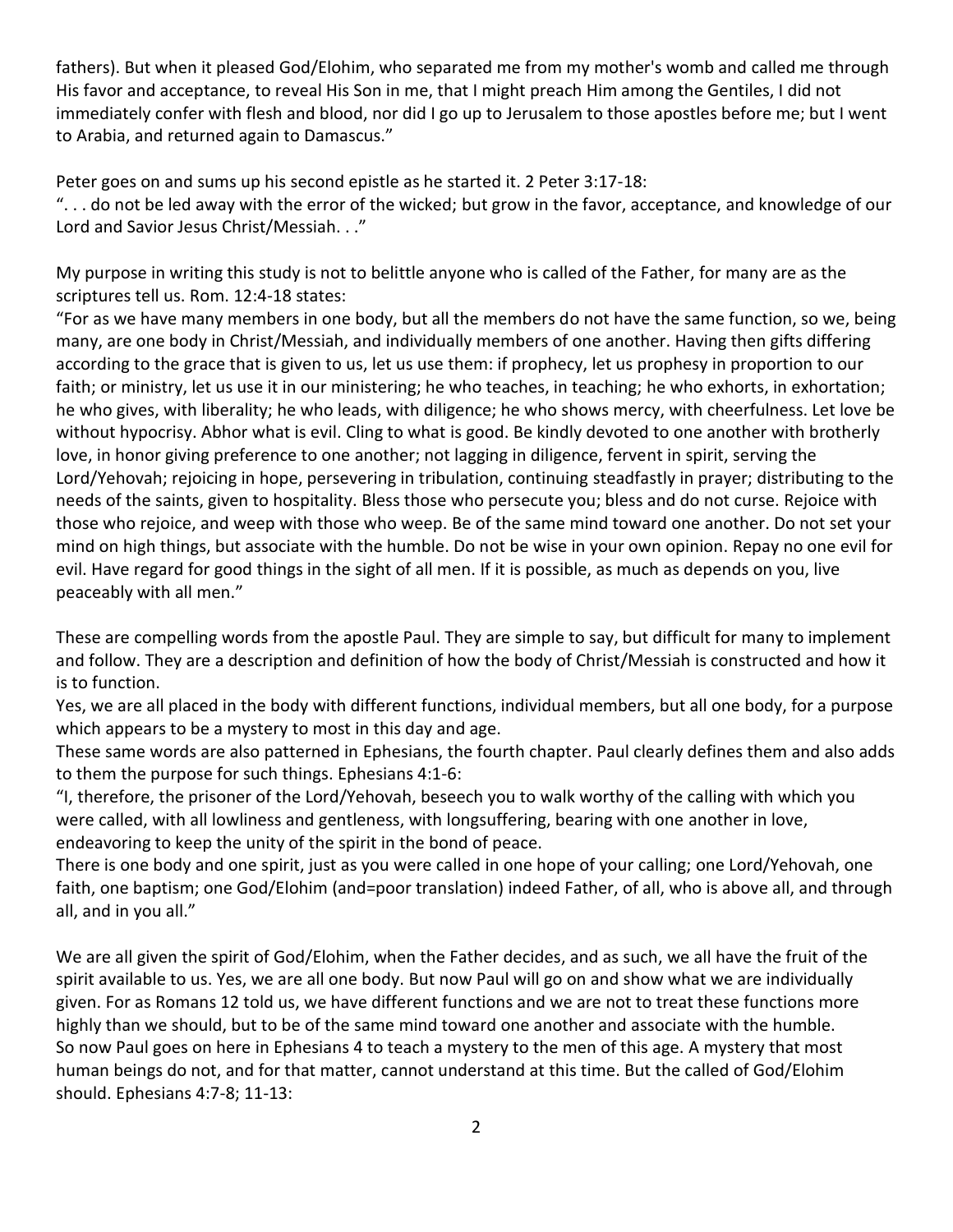"But to each one of us favor and acceptance was given according to the measure of Christ's/Messiah's gift. Therefore, He says: When He ascended on high, He led captivity captive, and gave gifts to men. 11: And He Himself gave some to be apostles, some prophets, some evangelists, and some pastors and teachers, (For what purpose?) for the equipping of the saints, for the work of ministry, for the edifying (uplifting) of the body of Christ/Messiah, till we all come to the unity of the faith and of the knowledge of the Son of God/Elohim, to a perfect man, to the measure of the stature of the fullness of Christ/Messiah."

The first gifts Christ/Messiah gave to His body were that of apostles, prophets, evangelists, pastors, and teachers, to build up those being called, to use the scriptures to teach and lead the body until they are united in the faith once delivered (the Bible), and to help everyone called to grow in its use and understanding so that all could use the word of God/Elohim to discern good from evil by reason of their own use so that they could all minister one unto another. These gifts were given in the order of their initial use and are not to be used as layers of ranking as so many are deceived into doing today. **Those who received these gifts initially were to use them to teach those called of God/Elohim to break the bonds of Judaism the traditions of the elders, and to lead them to the knowledge of Christ/Messiah and the Plan of Salvation.** After that, they were used to do the same for the Gentiles, to lead them from their dead idols to the living Christ/Messiah. Paul continues in Ephesians 4:14-16:

"that we should no longer be children, tossed to and fro and carried about with every wind of doctrine, by the trickery of men, in the cunning craftiness by which they lie in wait to deceive, but, speaking the truth in love, may grow up in all things into Him who is the head, Christ/Messiah, from whom the whole body, joined and knit together by what every joint supplies, according to the effective working by which every part does its share, causes growth of the body for the edifying of itself in love."

It is in this understanding and venue that we write. There are so many subjects that could be addressed, but the one of concern here is the calendar of God/Elohim. We read so much gibberish about it from those who are called teachers in the Church. Most of what we read is a mixture of the "milk of the word" and the "guile of men." There is a lot of confusion within the Church on this simple subject when there should be none. However, it can only be simple if we acknowledge that Jesus Christ/Messiah is the same, yesterday (first covenant), today (second covenant), and forever (the kingdom), as Heb. 13:8 tells us; and that He will never leave nor forsake us as Heb. 13:5 instructs. For the faith once delivered (the Word of God/Elohim) contains everything we need to know for Salvation. It was not written for all mankind at this time, but for those called by the Father; to qualify to be a fitting bride/eternal helpmate for His Son.

Paul tells us in 1 Cor. 2:12-14:

"Now we have received, not the spirit of the world, but the Spirit which is from God/Elohim, that we might know the things that have been freely given to us by God/Elohim.

These things we also speak, not in words which man's wisdom teaches but which the holy spirit teaches, comparing spiritual things with spiritual, but the natural man does not receive the things of the spirit of God/Elohim, for they are foolishness to him; nor can he know them, because they are spiritually discerned."

When we go outside of the Bible to clarify what is being said in it, we are to do so only in the meaning of a word, the history of the times in question, the meaning of particular worldly practices, etc. We are to never seek spiritual understanding outside of the Bible. We are not to turn to the spirit of the world to define the Word of God/Elohim.

Judaism is one such result of men doing this. The tradition of the elders which were the Mishnaic, or oral law, which have become the basis of the written Talmud, were the result of such corruptive activities. The words of Christ/Messiah Himself throughout the gospels confirm such things. A simple reading of Matthew 15 & 23, as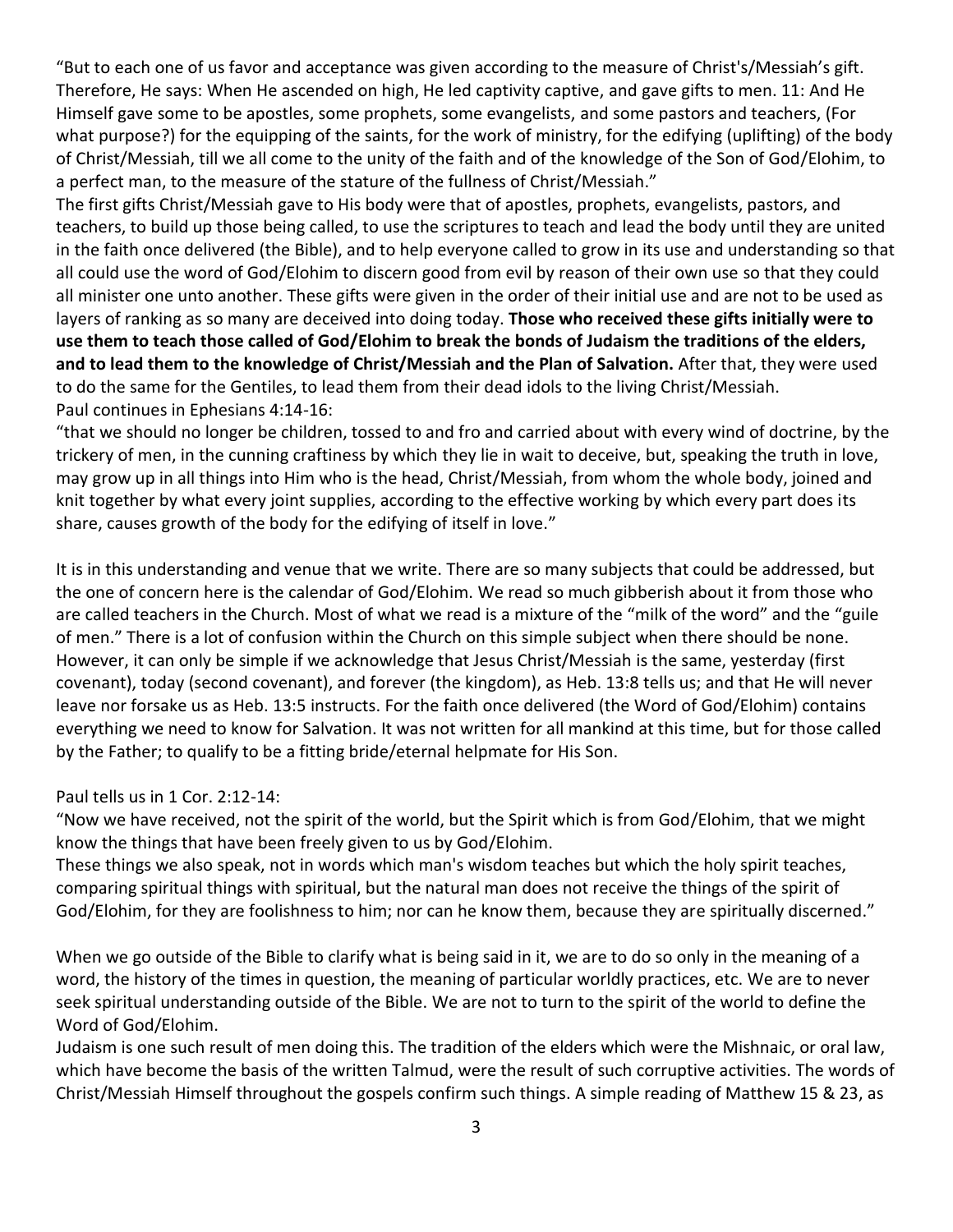well as Mark 7, are just some of the clearly spoken words of Christ/Messiah on the subject. The tenets of Judaism reject the Bible as the authority in such things.

Paul, who rejected Judaism to follow Christ/Messiah told Timothy in 2 Timothy 2:16:

"But shun profane and idle babblings, for they will increase to more ungodliness."

And 3:16-17:

"All Scripture is given by inspiration of God/Elohim, and is profitable for doctrine, for reproof, for correction, for instruction in righteousness, that the man of God/Elohim may be complete, thoroughly equipped for every good work."

Do we believe that? Or do we believe Rabbinical Judaism, Roman Catholicism, Protestant Theological mistranslations, or some other teaching of men?

The Bible teaches us in patterns. They are found woven throughout its entirety as Isa. 28:10-13 tells us. Paul encouraged Timothy in 2 Timothy 1:13:

"Hold fast the pattern of sound words which you have heard from me, in faith and love which are in Christ/Messiah Jesus."

So with this in mind, lets study the pattern of the calendar from the Word of God/Elohim for the spiritual understanding of it. We will also use the knowledge of man to learn the meaning of key words and the historical perspective of a particular time or event.

We read in Isaiah about how God/Elohim teaches these patterns and why God/Elohim does it this way. Isaiah 28:9-13:

"Whom will he teach knowledge? And whom will he make to understand the message? (Here comes the answer) Those weaned from milk! Those drawn from the breasts! (Not to those who are still being fed milk whether from breast or bottle). For precept upon precept, precept upon precept, Line upon line, line upon line, Here a little, there a little. For with stammering lips and another tongue He will speak to this people, to whom He said, this is the rest with which You may cause the weary to rest, and, this is the refreshing; yet they would not he

But the word of the Lord/Yehovah was to them, precept upon precept, precept upon precept, line upon line, line upon line, here a little, there a little, that they might go and fall backward, and be broken and snared and caught."

To those who are called of the Father, and who are permitted to go beyond the milk of the word as Hebrews 6:1-3 tells us, these patterns of teaching will be refreshing and a rest. But to those who are still feeding on the breast or as Isaiah 28:14 states: ". . . scornful men, who rule this people who are in Jerusalem."

These patterns will be a snare to them, and they will be caught and fall backwards and be broken. You be the judge yourself; whether Christ/Messiah, the Word of God/Elohim, has forsaken us and left us to the deceptions and error of the Rabbis, Romans, or Babylonians, as to the Calendar of God/Elohim. We read in Eccl. 3:1-8:

"To everything there is a season [#2165], a time [#6256] for every purpose under heaven: a time to be born, and a time to die; a time to plant, and a time to pluck what is planted; time to kill, and a time to heal; a time to break down, and a time to build up; a time to weep, and a time to laugh; a time to mourn, and a time to dance; a time to cast away stones, and a time to gather stones; a time to embrace, and a time to refrain from embracing; a time to gain, and a time to lose; a time to keep, and a time to throw away; a time to tear, and a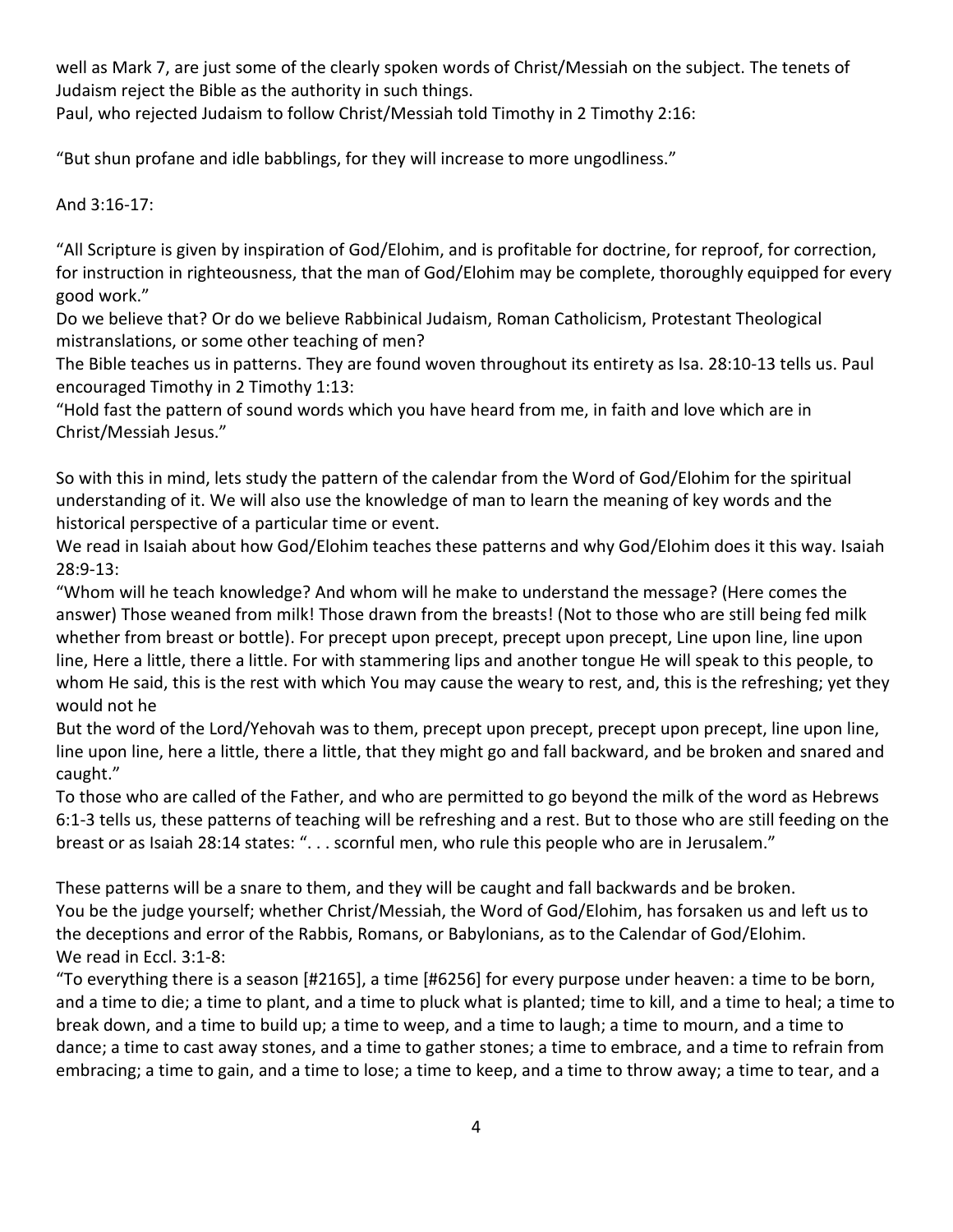time to sew; a time to keep silence, and a time to speak; a time to love, and a time to hate; a time of war, and a time of peace."

This pattern of everything having a season and a time for every purpose under heaven is the foundation to not only the calendar of God/Elohim, but also to the purpose of it, and the Plan of Salvation.

The Hebrew word for season here is #2165, in the Strong's: "*zeman* from #2163; an appointed occasion: season, time."

The BDB (Brown Driver Briggs) says of it, "appointed time, time."

This is the only place in the Bible #2165 is translated as season. This is significant. There are 6 Hebrew words translated as season or seasons in the Bible. The translators have done this fairly randomly. In fact, the word season only appears about 37 times in the O.T. That's not a wide usage of the word in any shape or form. I will point out here that only one of the six which has a consistency of referring to a "growing season" and those "events or things" associated with it such as "rain in its season" or "stock of corn cometh in his season" is #6256 and at that it is used sparingly. It is also the word we see here in Eccl. 3 that is translated "time"; #6256 or *"et"* is the Hebrew word which the translators feel is associated with the things related to the solar year or that are determined by the sun. That, my friends, is very important as we will see, for God/Elohim chooses His words carefully, with purpose, to fit the patterns They (God/Elohim) have placed in the Bible, the Word of God/Elohim, and through Their creation around surrounding us.

The Hebrew word for #6256 in the Strong's is: "*eth* from #5703, time, especially (adverbially with preposition) now, when, etc."

Vine's has a lot to say about the word "eth #6256, time, period of time, appointed time, proper time, season. Basically, this noun connotes time conceived as an opportunity or season. First, the word signifies an appointed, fixed, and set time or period . . . This noun also is used of the concept, proper or appointed time. . . A third use connotes 'season' or regular fixed period of time such as springtime. . . This noun also is applied to differing extensions of time. . ."

The principle being taught here in Ecclesiastes is clear. There is an appointed time for every purpose under heaven.

Peter told us earlier, in 2 Peter 3:4; "... For since the fathers fell asleep, all things continue as from the beginning of creation."

He said this in context of scoffers coming in the last days walking according to their own lusts. But Jesus Christ/Messiah is the same yesterday, today, and forever. He is not led by lusts and never has been. Remember what the apostle Paul told us in Rom. 1:20:

"For the unseen things of Him from the creation of the world are clearly seen, **being understood by the things that are made in creation**, both His eternal power and Godhead, for them to be without excuse" So, let's see what both these apostles understood about what took place with creation and its significance to us in understanding the **unchanged** Calendar of God/Elohim which governs Gods/Elohim "appointed times"

for all creation, so that we are without excuse.

We need to go to the beginning, to see what God/Elohim did to assist us in our ability to obey Their commandments, and we will, but first we need to go over several other things in building a solid base.

In Lev. 23, we find the only chapter in all the Bible describing **all the feasts of the Lord/Yehovah**, the statutes of God/Elohim, commanded by God/Elohim, to be kept in our worship of Them.

Lev. 23:4 states:

"These are the feasts (moedim #4150) of the Lord/Yehovah, holy convocations which you shall proclaim at their appointed times."

The instruction here is very simple. There is no mystery to what is said and note, this proclamation was to be done "at their appointed time" not years or centuries in advance; but year by year. We are also told in verse 37: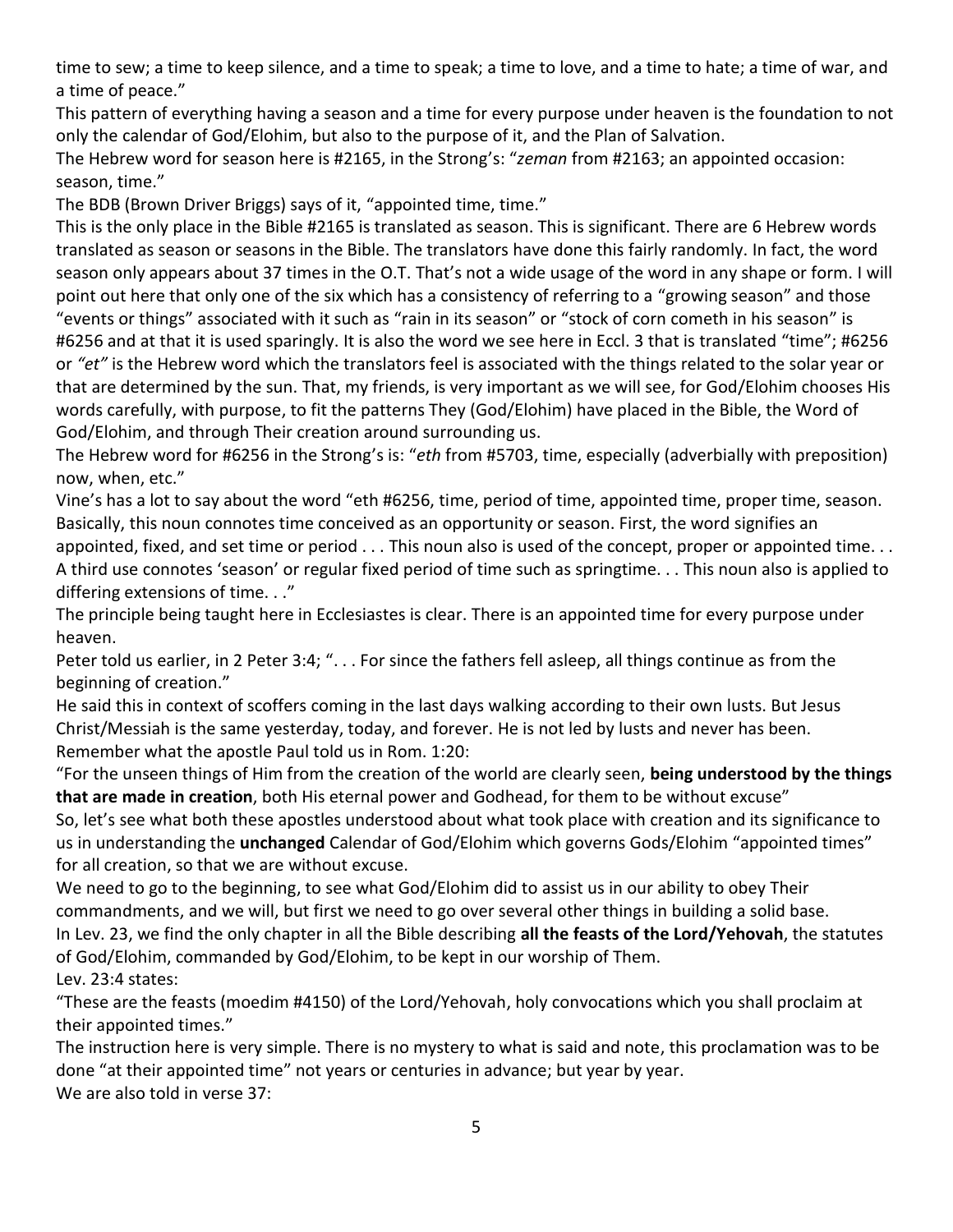"These are the feasts of the Lord/Yehovah which you shall proclaim to be holy convocations, to offer an offering made by fire to the Lord/Yehovah, a burnt offering and a grain offering, a sacrifice and drink offerings, everything on its day."

All this is very specific. No wishy-washy statements there. The called of the Father are commanded to keep these appointed times on and in their day, just as the fathers had after the example of Abraham. Moses, coming after him, was used by God/Elohim to once again bring them (that is wayward Israel) the knowledge of these times and how to keep them, and how to determine when they were, (just like Abraham had done and taught his children). In Gen. 26 we read about God/Elohim telling Isaac, He will extend the blessings to him that He had extended to Abraham, for a very specific reason.

Gen. 26:5:

"because Abraham obeyed My voice and kept My charge, My commandments, My statutes, and My laws."

Yes, Abraham kept the statutes, the holy days of God/Elohim, at their "appointed times" long before Moses instructed Israel on them. Abraham taught them to his children. That is why Peter tells us in 2 Pet. 3:4:

". . . for since the fathers fell asleep, all things continue as they were from the beginning of creation." Yes, the promise to the called of the Father has not changed, nor has the method of how to determine God's/Elohim "appointed times" so that we too can do so (just as Abraham, Isaac, and Jacob kept them in their day) by the same method used since the beginning of creation.

So, let's go to the beginning of the creation chapter to see what God/Elohim did to enable us to keep Their holy days **in and on** their specific 24 hour day.

Let's remember, these events we are going to read about took place before the creation of man and for that matter, before the other 3 types of flesh which would inhabit the earth with us. 1Cor. 15:39:

"All flesh is not the same flesh, but there is one kind of flesh of men, another flesh of beasts, another of fish, and another of birds."

Gen. 1:28 tells us what God/Elohim purposed for man on earth.

"Then God/Elohim blessed them, and God/Elohim said to them, be fruitful and multiply; fill the earth and subdue it; have dominion over the fish of the sea, over the birds of the air, and over every living thing that moves on the earth."

Now that is not a politically correct statement at the end of the age, instead we are to actually worship the earth as our mother, which is the politically acceptable way to think. God/Elohim fully intended man to have dominion over the three other fleshes, and God/Elohim gave man the tools to be able to do so. Some are seen and some are not. The ones that are not seen are attributed to having the spirit of God/Elohim dwelling in us combined with the spirit of man. The other 3 fleshes are led by instinct, but man is very different in this point. God/Elohim placed in man a spirit, which is used for reasoning between right and wrong. That is why it can be said that man is a free moral agent. **No other flesh can make moral and ethical decisions**. The apostle Paul confirms the presence of this "spirit in man" in 1 Cor. 2:11 when he is contrasting this spirit, with the spirit of God/Elohim.

"For what man knows the things of a man except the spirit of the man which is in him?  $\dots$ "

So here in Genesis we are going to see some of the other tools God/Elohim gave man, to be able to follow through with Their commanded and intended purpose for us, so that we are able to keep our "appointed times of meeting" with Them, after Their image and likeness. Gen. 1:14:

"Then God/Elohim said, let there be lights in the firmament of the heavens to divide the day from the night; and let them be for signs and seasons, and for days and years;"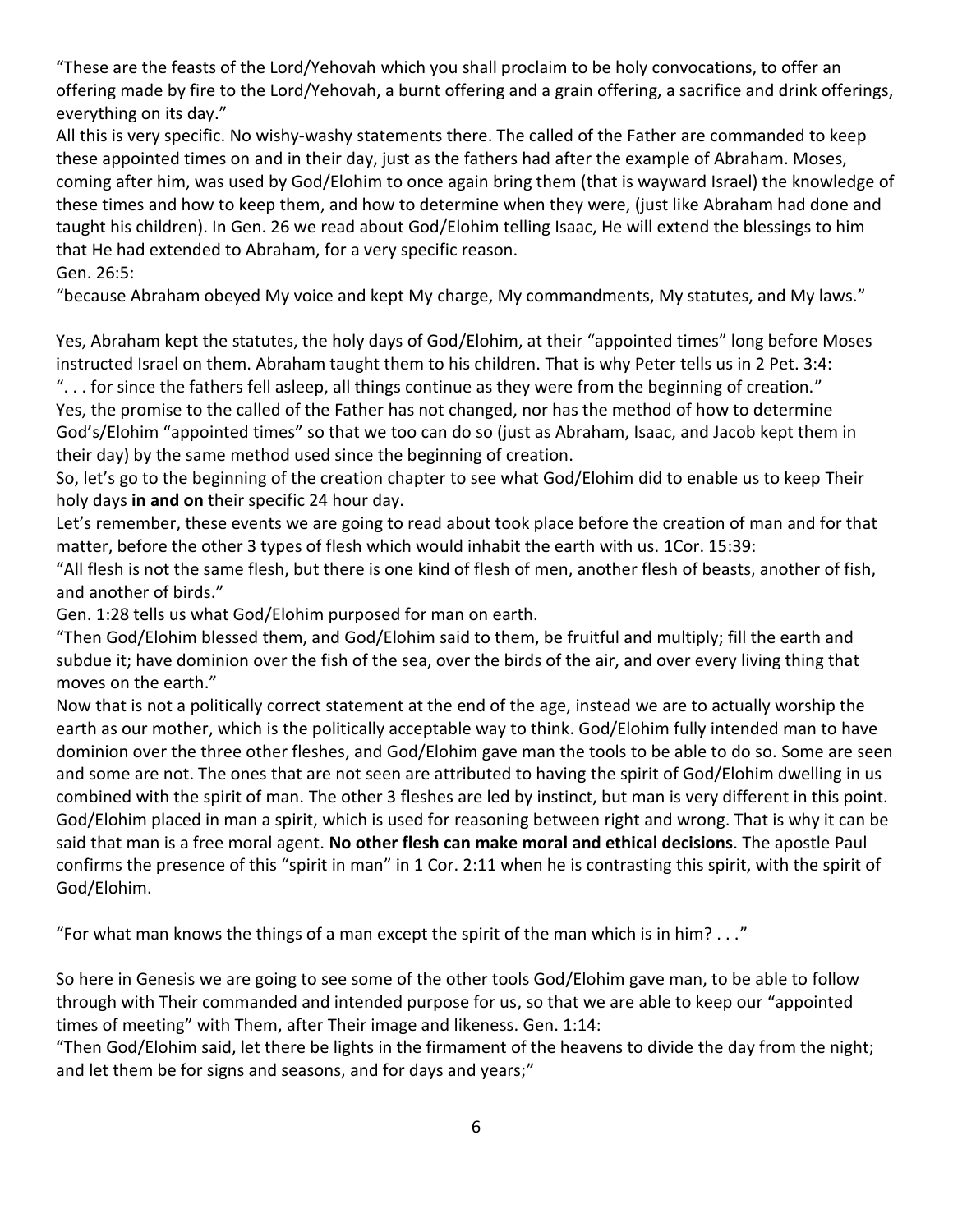Now to me that cannot be any clearer; as to intent of what is being said or to its application. There are, however, many teachers today who would try and convince us that God/Elohim has not given us instruction in the Bible as to how to keep His "appointed times of meeting" and many more who accept He has, and then twist the scriptures so we in turn may follow them into error. Here in Gen. 1:14, we can read that even before God/Elohim created man, They set in place the timepiece and method for us to use in obeying Them in such things. They created the sun and the moon and set them in a pattern which occurs over and over again for our use. Their patterns determine the duration of a day, a year, and most importantly seasons (#4150 moedim) which should be translated "appointed time of meeting." God/Elohim says, They gave them to us "to be for signs." The reason God/Elohim did that is so that no man could come to Them with an excuse. All who have eyes to see, have the ability to know when Gods/Elohim appointed times are; not only the year, but the very day itself in a monthly cycle. We as individuals, do not need an interpreter for this purpose, just someone to show us how we are to use the timepiece created by God/Elohim so we can all have the same tools. It is very important to understand the meaning of the key Hebrew words used by God/Elohim here in Gen. 1:14, but let's read on to get specific instruction on how to use these lights for their proper purposes. Gen. 1:15-18:

"and let them be for lights in the firmament of the heavens **to give light on the earth**; and it was so. Then God/Elohim made two great lights: the greater light to rule the day, and the lesser light to rule the night. The stars also. (The stars are used for navigation because they could be adjusted to their "drift" across the heavens over the millennia, which have come and gone) God/Elohim set them in the firmament of the heavens to give light on the earth, and to rule over the day and over the night, and to divide the light from the darkness. And God/Elohim saw that it was good."

Yes, it was good! In fact, it is great! These tools were given to each and every one of us, who in turn, are to use them to fulfill Gods/Elohim intended purpose for Them and us. It is very important to understand that God/Elohim created these lights before They created the fish, the birds, the creatures which walk and crawl on the earth, and man. Every living thing is tied into the pattern of these two great lights; the sun and the moon. Please do not forget if you think you are to use the stars of the night for determinations of the calendar please be mindful their pattern changes over time when the moon does not. That is why the moon rules the night and not the stars. The moon does not drift out of sight over the millennia as do constallations.

We live in a time when knowledge has increased and many run to and fro. Daniel told us of such things in Dan. 12:4:

"But you, Daniel, shut up the words, and seal the book until the time of the end; many shall run to and fro, and knowledge shall increase." Daniel also says of this time:

"and those of the people who understand shall instruct many," (Dan. 11:33) and "Many shall be purified, made white, and refined, but the wicked shall do wickedly; and none of the wicked shall understand, but the wise shall understand." (Dan 12:10)

We live in these times right now. Science today has uncovered many wonders and mysteries of the natural world which man has pondered and observed for millennia. We have answers to many of these marvelous things. Some of the knowledge has been used for the good and much for evil, because man apart from God/Elohim has only the knowledge of the tree of good and evil. Natural man does not have the benefit of the discernment of the spirit of God/Elohim.

Some of this increased knowledge is a great aid to our understanding of the patterns God/Elohim has put in place. One such understanding is that of the great migration of birds, etc. We know for a fact, that the chief reason for triggering the migrations is the decreasing amount of sunlight, or for that matter, the increasing amount during a day, which enables an enzyme to activate in the brain of the 3 types of fleshes which are prone to migration.

Jeremiah 8:7: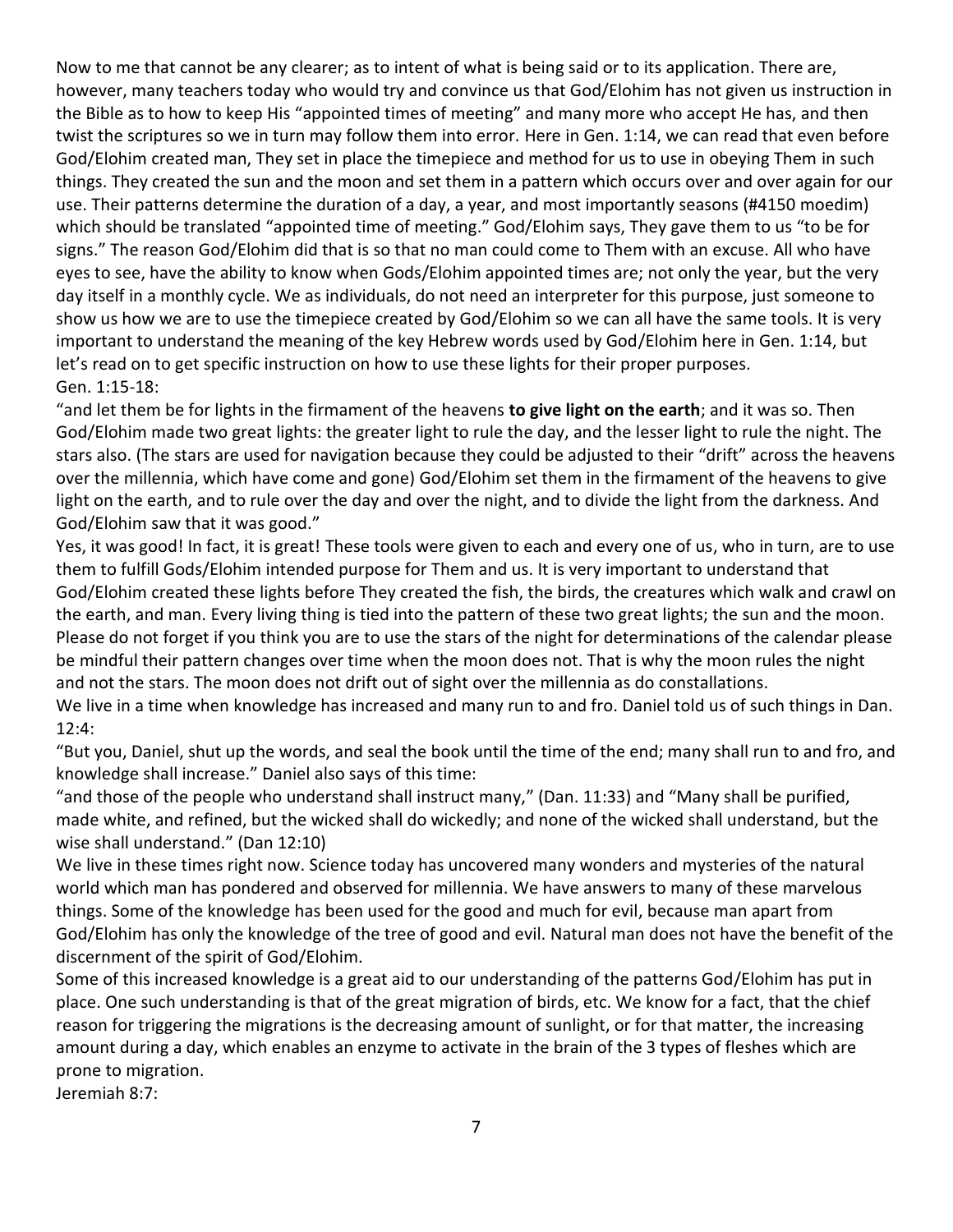"Even the storks in the heavens knows her appointed times; and the turtledoves, the swift, and the swallow observe the time of their coming. But My people do not know the judgment of the Lord/Yehovah." What judgment are we talking about here? The one in context as to when their appointed times of coming are! The very start to the year!

Song of Solomon 2:11-13:

"For lo, the winter is past (the context), the rain is over and gone (heavy rains), the flowers appear on the earth: the time of singing has come, and the voice of the turtledove is heard in our land. The fig tree puts forth her green figs, and the vines with the tender grapes give a good smell..."

Dear brethren; we are to be without excuse in these matters.

Mankind in general has pondered the migration of billions of birds from the beginning. How did they know when to fly south in great formation and swarms, and then to return north again at seemingly the same time of year over and over again? How did fish know when to spawn; some in the spring and some in the fall? Science has discovered this is not just happenstance. It is part of every species that migrates. God/Elohim designed in each of the other three fleshes and the subsequent different species; a chemical balance in their brains which reacts to the sunlight. That is why we see them having clearly defined patterns at different times of the year. They are affected by both the sun and the moon, with the sun having the greatest effect in the majority of species. Each of the species has no choice in its pattern, for God/Elohim has set it in them, so that they keep their "appointed times." This is in part what we refer to as instinct. They have no choice as to keeping these "appointed times." They have no free moral agency, they must respond. Only death, captivity, or dismemberment will keep them from doing so. Man, however, is different. God/Elohim made man in Their image and likeness. Man, is a free moral agent. A spirit was placed in man which enables us to have creative ability through reason and thought. But more than that, man is able to judge between right and wrong, and thus we had the tools to have dominion over the earth. Man, was not subjected to it, but rather it was to him. No other part of the physical creation can reason and comprehend ethical decisions. This was all done by God/Elohim with an incredible purpose in mind.

Even with the dominion that man was given, he was still accountable to obey God/Elohim. The 3 other fleshes have no choice as to obeying their "appointed times." Only man has the ability to choose to obey his "appointed times" of God/Elohim or not. Satan, the devil, has used every means at his disposal to keep those who are called of the Father from keeping these appointed times on their specific days. Lies, deceit, guile, ignorance, and direct disobedience, can sum them up.

If a snow goose does not heed its "appointed time" in flying south from the shores of James Bay, it will die when the winter sets in. So too will man, if we do not keep our "appointed times" with our Creators. We too will die, but from overexposure to the devil.

These are simple teachings and truths about simple patterns God/Elohim has set in place. They are not mysteries to us, or at least they shouldn't be. We learn about Gods/Elohim eternal power and Godhead through the things which They made. We can learn about the entire Plan of Salvation from the things which just a few decades ago, were unseen to us. The very life cycle of a woman, and that of the moon, and that of the festivals, combine to clearly show and explain the important milestones, the "miqra or rehearsals" in the Plan of Salvation. They instruct us as to the reality of each in its time. God/Elohim is a family; and They are in the process of growing that family after the patterns of creation. Yes, there is a second Adam and second Eve, who will be fruitful and multiply in the family of the great Patriarch, God/Elohim the Father. Now back to Gen. 1:14. The Hebrew words used here will give us clear direction as to how God/Elohim intends us to use these two great lights.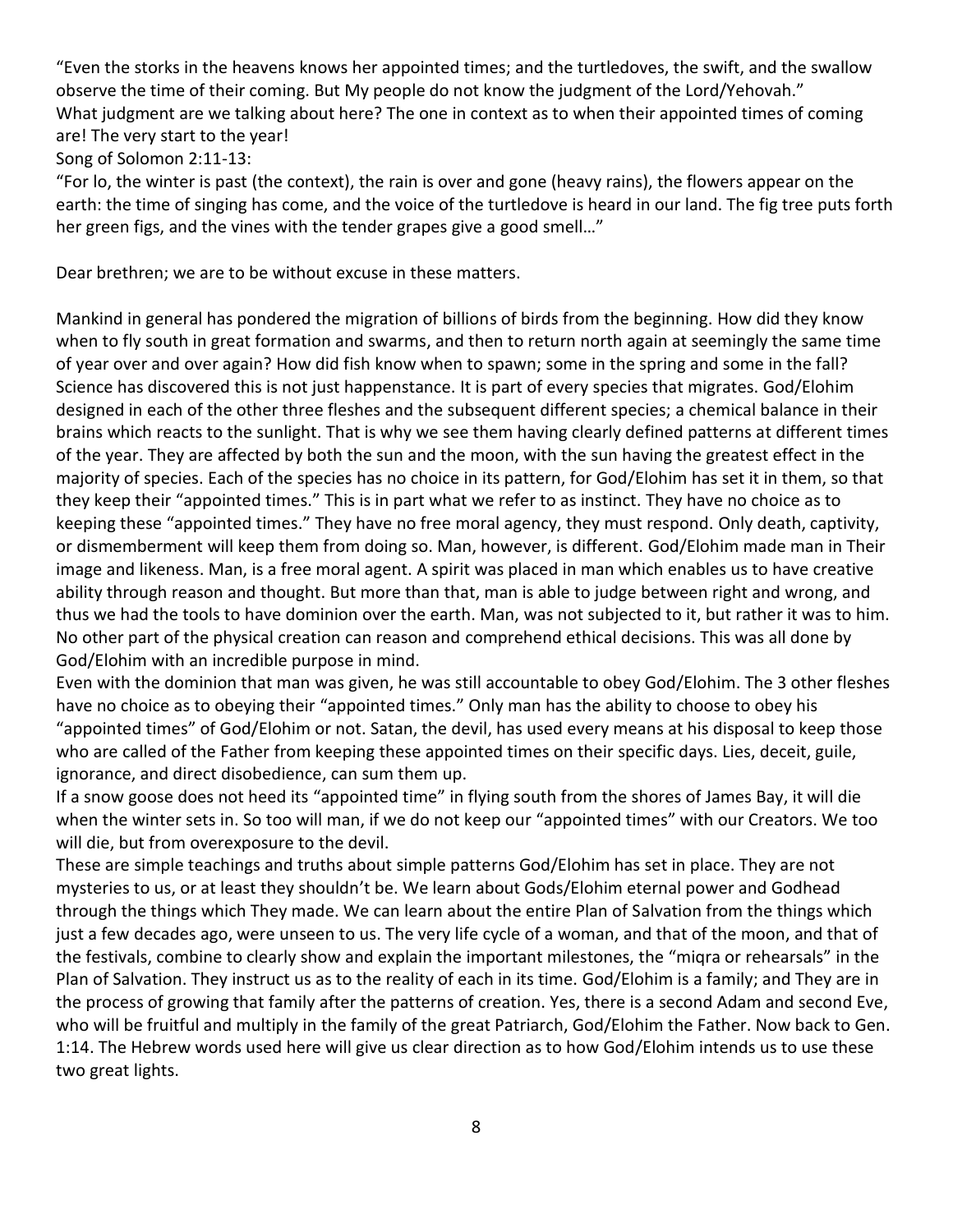"Then God/Elohim said, let there be lights in the firmament of the heavens to divide the day from the night; and let them be for signs and appointed times, and for days and years;"

First, we see these two great lights would divide the day (#3117 *yowm*) from the night (#3915 *layil*). Verse 16 tells us how this is done. One is greater than the other in its respective dominion or domain. The daylight portion of a day is ruled by the brighter, the sun, and the night portion of a 24-hour day by the lesser, the moon. Once again, no stars in either of these domains has any dominion. That is very easy to comprehend. It is a pattern set in place by God/Elohim at creation.

The Hebrew word *yowm* #3117 means the daylight portion of a day as well as the combined 24-hour period of both light and dark, depending on the context. Verse 19 tells us a day consists of both evening and morning as does verses 5, 8, 13, 23, and 31. Believe it or not, there are some teaching otherwise.

So here in Gen. 1:14 God/Elohim first deals with the simple premise of what a day is. Then God/Elohim moves on to state: "Let them be for signs." This is a very big statement in the pattern that God/Elohim just established. These two great lights are to be used for **"signs."**

The Hebrew word used here in the Strong's is #226:

"*owth* probably from 225 *uwth* (**in the sense of appearing**); a signal (lit. or fig.); as a flag, beacon, monument, omen, prodigy, evidence, etc."

This word is very important, so please think about this. Strong's is clearly saying the word means "something visible" "in the sense of appearing; a signal," not something "invisible." That describes the word in a nutshell as we are going to see.

Vine's says of it:

"*ot* (226) 'sign, mark'. . . This word represents something by which a person or group is characteristically marked. This is the emphasis in Gen. 4:15: "And the Lord/Yehovah set a mark (NASB 'sign') upon Cain, lest anyone finding him should kill him.' . . . Num. 2:2 uses *ot* to represent a military banner, while Job 21:29 uses the word of the identifying banners of nomadic tribes. . . (Rahab's trustworthy mark was the scarlet cord in Josh. 2:12.) "**The word means 'sign' as a reminder of one's duty**. This usage first appears in Gen. 9:12: 'This (the rainbow) is the token (sign) of the covenant which I make between Me and you, and every living creature . . ." Vine's goes on, but I think the meaning of the word is clear to all. **It means something you can see with your just your own eyes.** It's root word clarifies this even more. It is #225 in the Strong's:

"*uwth*, a prime root; properly to come, i.e. (implied) to assent."

This is very important once again. God/Elohim used the Hebrew word *ot* as a very key part of His instruction as to His calendar; His means of determining His "appointed times of meeting" with men.

In summing up this word we see it definitely means "something visible!" Remember what we are talking about here, The light of the sun and the moon. And what were they to do? "**give light on the earth**" verses 15 and 17. **It was their light which was important, and that is why the sun rules the day and the moon the night (verse 16)**. Neither has any authority outside of their "visible light" which is used as a sign. This is all simple to comprehend. There is nothing difficult about it. We must let the Bible tell us how we use and apply these tools. Both the sun and the moon have their own specific purposes. So, unless you are without sight or live in an environment where you have no access to the outdoors, you can see both.

Remember in verse 14 of Genesis 1; God/Elohim says that they are to be used for 4 things; signs, appointed times, days, and years. Verses 15 and 17 clearly tell us once again that their fundamental purpose is to **give light on the earth.** They both rule during their light giving periods when they can actually be seen, part of their actual bodies, not their dark times, or when they are not visible. Again, that is why the sun rules the day light portion of the 24-hour day from sunrise until sunset and the moon the night portion of the day between sunset and sunrise. We are being told here that we are to use their light in relationship to signs, appointed times, days, and years. It appears that many who teach about the Calendar of God/Elohim are lost on this point based on their calendar conclusions of how they use these two great lights.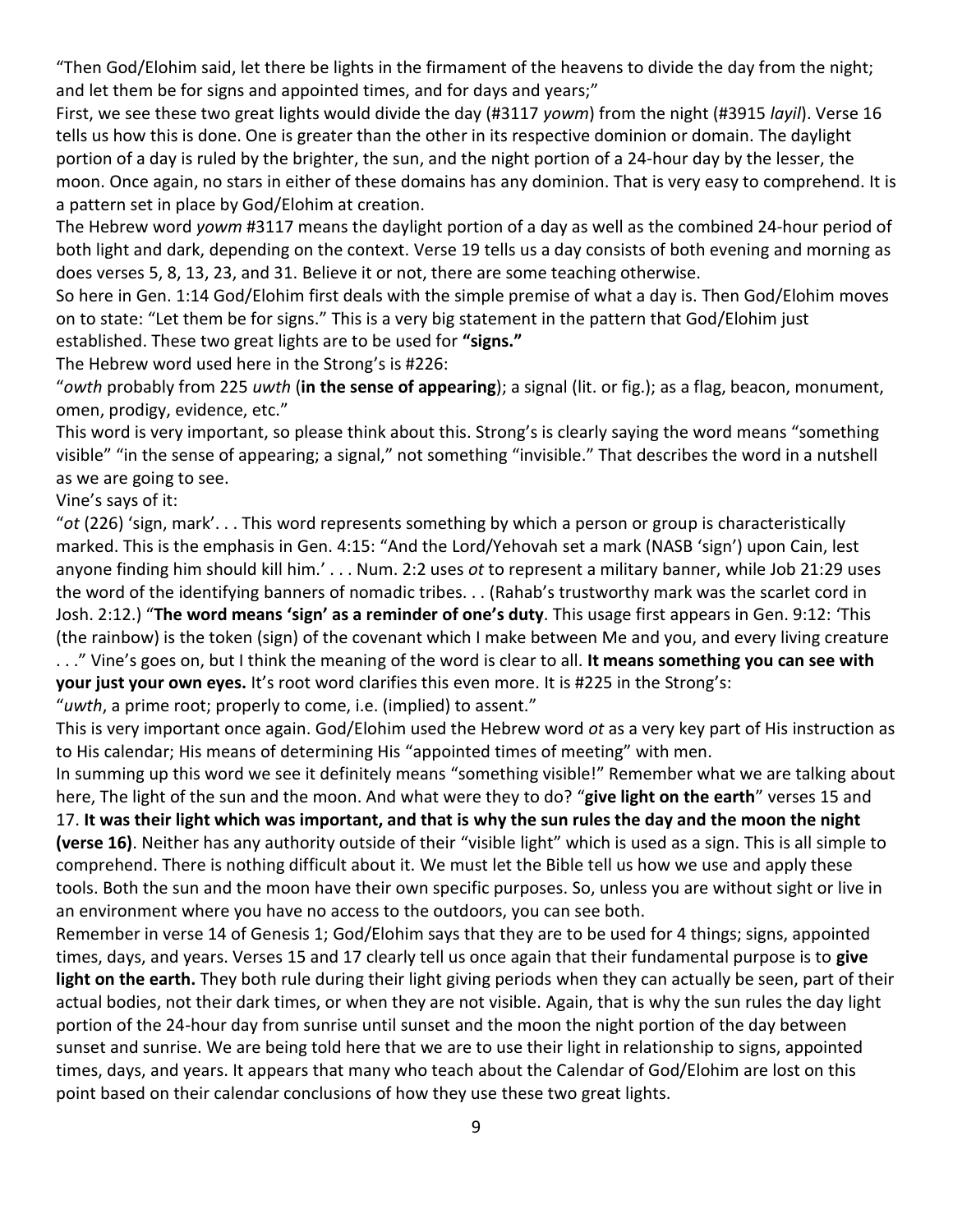The next tremendously important word used here by God/Elohim is translated as "seasons" in verse 14. It is a word which is used and abused by many in their struggle to grow in the favor, acceptance, and knowledge of our Lord/Adon, Jesus Christ/Messiah. This is not the same Hebrew word translated "season" that we looked at earlier in Eccl. 3:1 which states:

"To everything there is a season, a time for every purpose under heaven."

The Hebrew word used here in Gen. 1:14 is #4150 in the Strong's. It is another incredible word used by God/Elohim throughout Their instruction on the calendar and the subsequent dates for Their Holy Days and Festivals for a very important purpose. It is the Hebrew word that God/Elohim chose to attach to Their instruction about Their "appointed times" for man. They didn't and don't use any of the other 5 Hebrew words translated as "season or seasons" at any time in relation to this subject. Strong's says of this word: "*moed*, from #3259 *ya'ad*; properly an appointment, i.e. a fixed time or season; specifically, a festival; conventionally a year; by implication an assembly (as convened for a definite purpose); technically the congregation; by extension the place of meeting; also, a signal (as appointed beforehand)."

God/Elohim certainly chose this word with a purpose in mind. If we do not grasp the meaning of the words He chooses in context, we will fall far short of the lesson being taught. Christ/Messiah is called "The Word" for a reason.

Listen to what the Vine's has to say about this word.

"*Moed*, 'appointed place of meeting, meeting.' The noun *moed* appears in the O.T. 223 times, of which 160 times are in the Pentateuch. (That is the first 5 books of the O.T. written by Moses) . . . The word *moed* keeps its basic meaning of 'appointed,' but varies as to what is appointed according to the context: the time, the place, or the meeting itself. The usage of the verb in Amos 3:3 is illuminating: 'Can two walk together, unless they are agreed?' Whether they have agreed on a time or place of meeting or the meeting itself is ambiguous. The meaning of *moed* is fixed within the context of Israel's religion. First, the festivals came to be known as the 'appointed times' or the set feasts. These festivals were clearly prescribed in the Pentateuch. The word refers to any 'festival' or 'pilgrimage festival,' such as Passover (Lev. 23), the feast of Firstfruits, the feast of Tabernacles, or the Day of Atonement. . . The word *moed* also signifies a 'fixed place.' This usage is not frequent: 'For thou hast said in thine heart, `I will ascend into heaven, I will exalt my throne above the stars of God/Elohim: I will also sit on the mount of the congregation (*moed*) in the sides of the north . . .' (Isa. 14:13). In both meanings of *moed*, 'fixed time' and 'fixed place,' a common denominator is the 'meeting' of two or more parties at a certain place and time; hence the usage of *moed* as 'meeting.' However, in view of the similarity in meaning between 'appointed place' or 'appointed time' and 'meeting,' translators have a real difficulty in giving a proper translation in each context."

That is as thorough and concise an explanation and usage of the meaning of the word *moed* as you will find. It is also very accurate in stating that translators have a great difficulty in giving it a proper translation in the context it is used. We know why, because they do not have the spirit of God/Elohim assisting them. Thus, they do not understand the Plan of Salvation, the purpose of these miqra/rehearsals; so they apply a translation to it which fits into their limited understanding and theological filter. That is why we see it translated in Gen. 1:14 as "seasons" when *moed* should be more accurately translated as "fixed time" or "fixed place" or "meeting" or "appointed time." This is why it is often translated by us as an "appointed time of meeting" on a very specific day. Remember this word applies to two or more "meeting" at a fixed time or place. The translators here assume it is referring to "climate seasons" when in fact, God/Elohim does not use *moed* for that, but as we saw earlier a different Hebrew word is used in that context. Run through the usage of the word *moed* and you will see how it is tied to all the feasts and to very specific days. God/Elohim inspired this word to be used here in Gen. 1:14 to teach us that Their commanded festivals or our "meetings" with Them at specific "appointed times" was and would always be, determined by the activities and the influences of the two great lights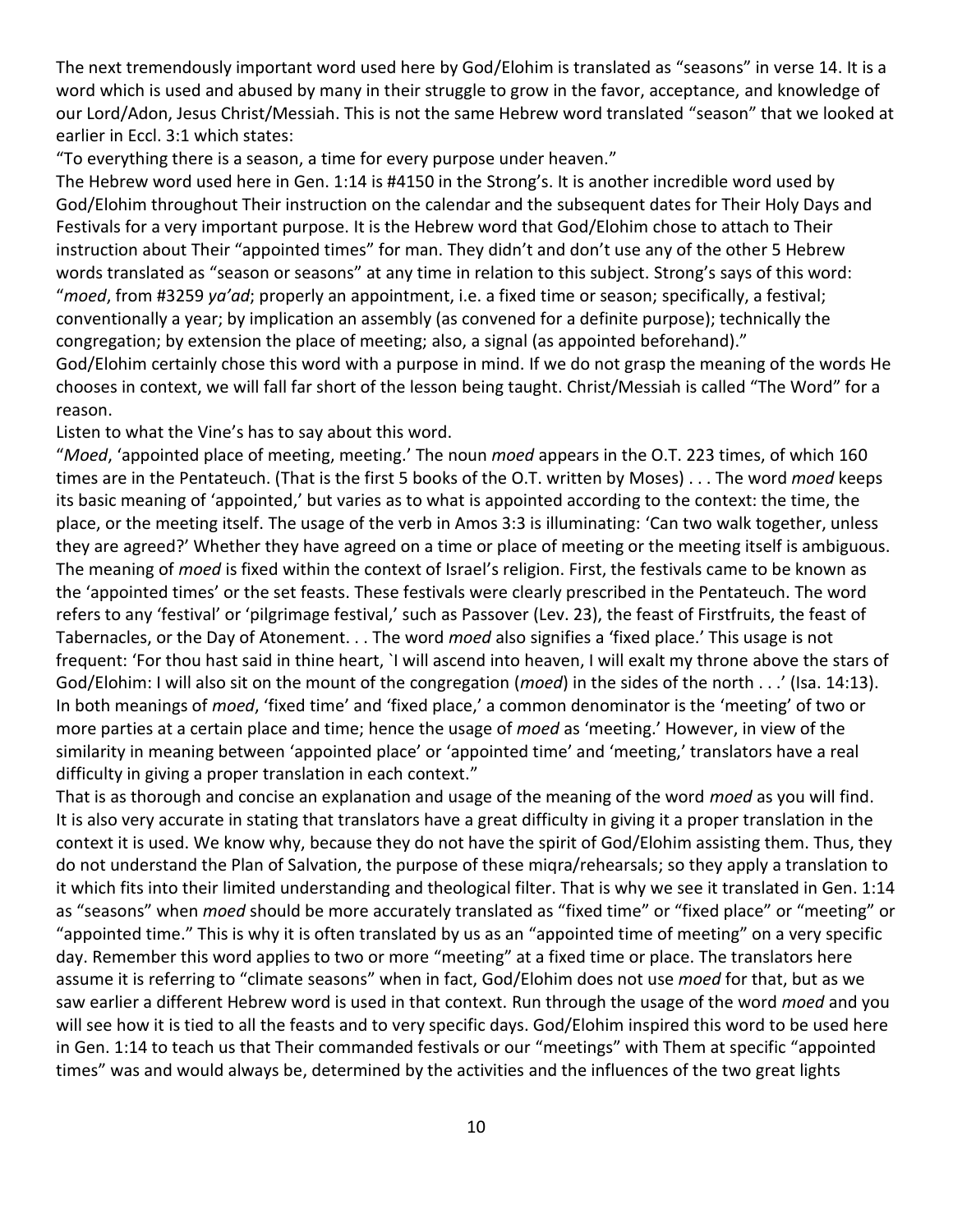shinning on the earth, not in the dead of space somewhere where they can't be seen. All the four fleshes which inhabit the earth are tied to them for their "appointed times," as well.

The apostle Peter's words ring loud and clear once again ". . . For since the fathers fell asleep, all things continue as they were from the beginning of creation."

God/Elohim clearly tells us here in Genesis that Their "appointed times" are set **by the visible effects of the time clock They created.**

You can take all the human reasoning and the vain babbling about how God/Elohim has never given us a calendar to follow in the Bible and throw it out the window of your mind, along with all the other lies and deceit of confused individuals who place themselves as teachers in the body to have dominion over us. We are going to see that Jesus Christ/Messiah is the same, "yesterday (the first covenant), today (the second covenant), and forever (the Kingdom)" and that He will never "leave nor forsake us." Our Savior is the author and finisher of our faith, not any man or any organization. We remind you of what the apostle Paul told the Corinthians in 2 Corinthians 1:24:

"Not that we have dominion (rule) over your faith, but are fellow workers for your joy; for by faith **you** stand." So, we see, that before any physical creature was created, God/Elohim put in place a clock, a timepiece, which determines what a day is, what a year is, and what an "appointed time" is. It is impossible for that part of creation governed by instinct to willingly break from them. Only man, who has a spirit in him, can do so. But keep in mind, to willingly break from these "appointed times" will result in chaos and confusion and will ultimately it will lead to death, just as those which are ruled by instinct would. This pattern is set and true, and was instituted at creation, and has continued unbroken for all the four fleshes on the earth.

In verse 14:1 of Genesis we are also told the two great lights are for days and years.

The Hebrew word for days here is #3117 in the Strong's. I mentioned it earlier. The understanding of this word is very simple. It is used two ways in the Bible. One, is to describe the light portion of a day, or daylight. The second, is to describe a 24-hour period of time, from one sunset to another. Lev. 23:32 cannot be any clearer as to when it starts:

"It shall be to you a Sabbath of rest, and you shall afflict your souls; on the ninth day of the month at evening, from evening to evening, you shall observe your Sabbath."

Evening here is *ereb*; sunset, not *boger*; sunrise, and certainly not midnight. No, we do not look to the Egyptians or the Romans or any other confused people to determine when Gods/Elohim day starts. Also, as we saw earlier in Gen. 1:5, 8, 13, 19, 23, and 31: that a day consists of both an evening and a morning. An *ereb* and *boger*. Those are the two "appointed times" when the sun and the earth **meet** at the horizon which are the onset of the dark and light portions of the day. I really can't explain it any simpler than that.

Unfortunately, there are individuals who can't comprehend that teaching. The Hebrew word for years here in Gen. 1:14 is #8141 in the Strong's, *shaneh* from #8138, a year (as a revolution of time). Vine's has a lot to say about it, but in brief it says:

"*sanah* (8141), 'year.' This word has cognates in Ugaritic, Akaddian, Arabic, Aramaic, and Phoenician. Biblical Hebrew attests it about 877 times and in every period. The Hebrew word signifies 'year'. . . There are several ways of determining what a 'year' is. First, the 'year' may be based on the relationship between the seasons and the sun, the solar year or agricultural year. Second, it can be based on a correlation of seasons and the moon (lunar year). Third, the 'year' may be decided on the basis of the correlation between the movement of the earth and the stars (stellar year). . . An exact picture of the Old Testament 'year' is difficult, if not impossible, to obtain."

It is only difficult for those who do not understand the patterns and Plan of Salvation of God/Elohim and do not have His spirit in them to assist them in understanding the things of God/Elohim as 1 Corinthians 2: 6-16 clearly explains to us. We are going to see from the pages of the Bible, that it is not difficult at all to determine which "year" God/Elohim refers to in Gen. 1:14 and Gods/Elohim clear instructions as to using His tools which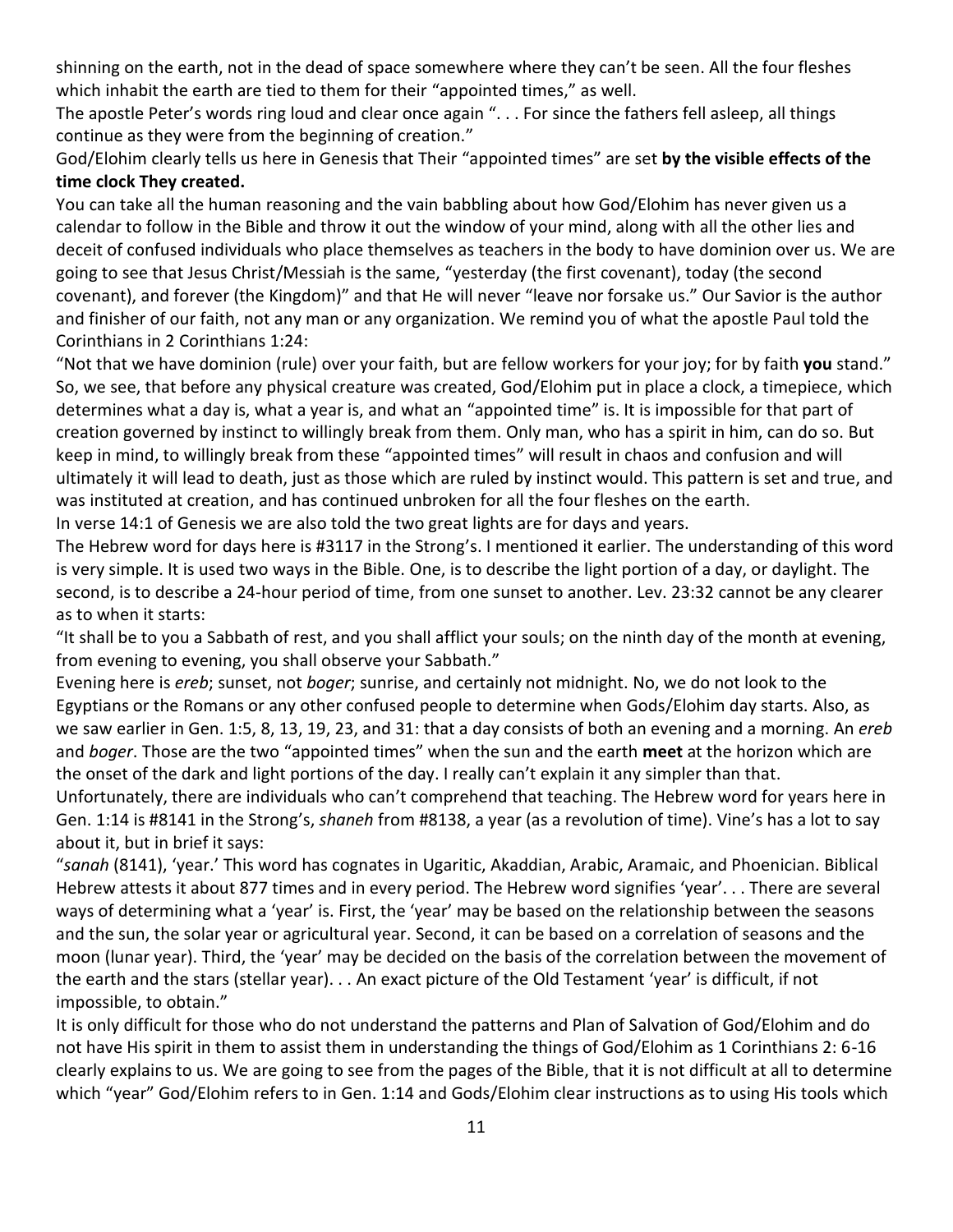They gave us, to do so. We are going to see which of the two great lights are used for a **sign** to determine the "appointed times" for man to meet God/Elohim.

Let me repeat one more time; that in Gen. 1:15, 17 that their intended purpose was to; "**give light on the earth**." All other purposes are secondary to God/Elohim. Here God/Elohim tells their purpose was to give light for signs in determining "appointed times, days, and years." Remember, "something visible."

But they have far more influence on the earth as well. The light and heat of the sun is used for growing all the plant life on the earth whether pigmented with green or not. Do not forget this other function. It was fulfilled prior to the creation of the sun by the Word. That will happen once again in the future as well.

Now let's see what God/Elohim says about which of the great lights is used to determine appointed times, days, and years respectfully. Psa. 104:19:

"He appointed the moon for seasons (appointed times, #4150 *moed*); The sun knows it's going down." (Oh, no, this must be a mistake for everyone knows the sun determines seasons of the year. That is how modern calendars work. God/Elohim must be mistaken!)

Once again, I will repeat that the Hebrew word *moed* should not be translated season. There is a better and more accurate Hebrew word for that purpose as we discussed earlier and as God/Elohim clearly points out here; this not one of them! Unfortunately, the Protestant translators apply their theological filter to it and come up with a very bad deviation from the truth.

Here we learn that the moon was appointed by God/Elohim to be used to determine "appointed times" (*moed*) of our meeting with Them and that the sun knows it's going down, "sunset," the beginning and end of a day (sorry sun). The light of the moon is used to determine the "appointed times of meeting" between God/Elohim and man, while the dying light of the sun, or its going down, determines the start and end of any 24-hour given day.

Is this not simple to grasp? This is the simplicity of Christ/Messiah; growing in favor, acceptance, and knowledge.

Translators struggle over this verse because they think the sun and seasons go hand in hand. They think in terms of the solar year and Roman "Catholic" Calendar, influenced by the devil to masquerade as the real calendar.

God/Elohim does not! He plainly instructs us here; the moon, thus the lunar year, is to be used to determine the "appointed times for man." The sun determines the appointed times of the other 3 fleshes, but that is the focus of another study. Most pagan festivals are determined by following the light of the sun, certainly those of the majority of professing Christianity today do. They use the sun to determine such appointed times of meeting and very often their places of meeting. They use the equinoxes and solstices to determine their festival dates after the solar cycle. God/Elohim just unequivocally just told us here He does not use the sun for His appointed times for mankind but the moon!

There is not one place in the Bible, the inspired Word of God/Elohim, that states or even alludes to, tying the *moed*, "appointed times of meeting" between God/Elohim and man to the sun. Many today try to use human reasoning to teach around this, but do so resulting in a relationship disaster as to keeping the specific days of God/Elohim. They are no different than that of the Universal Church setting up her calendar around the equinoxes and solstices and starting her day at midnight. They use those magic unseen moments in the heavens to establish their times of meeting. Isaiah 1:14:

"Your new moons (unseen from the earth, by the naked eye) and your appointed feasts (established by the sun and its equinoxes) My soul hates; They are a trouble to Me, I am weary of bearing them (He has been tolerating them up to now but not anymore)." If you wish to follow up on this please read our articles, "Why I do not use an Equinox in anything Biblical" and "What Calendar will be used during the Millennial Rule and Thereafter."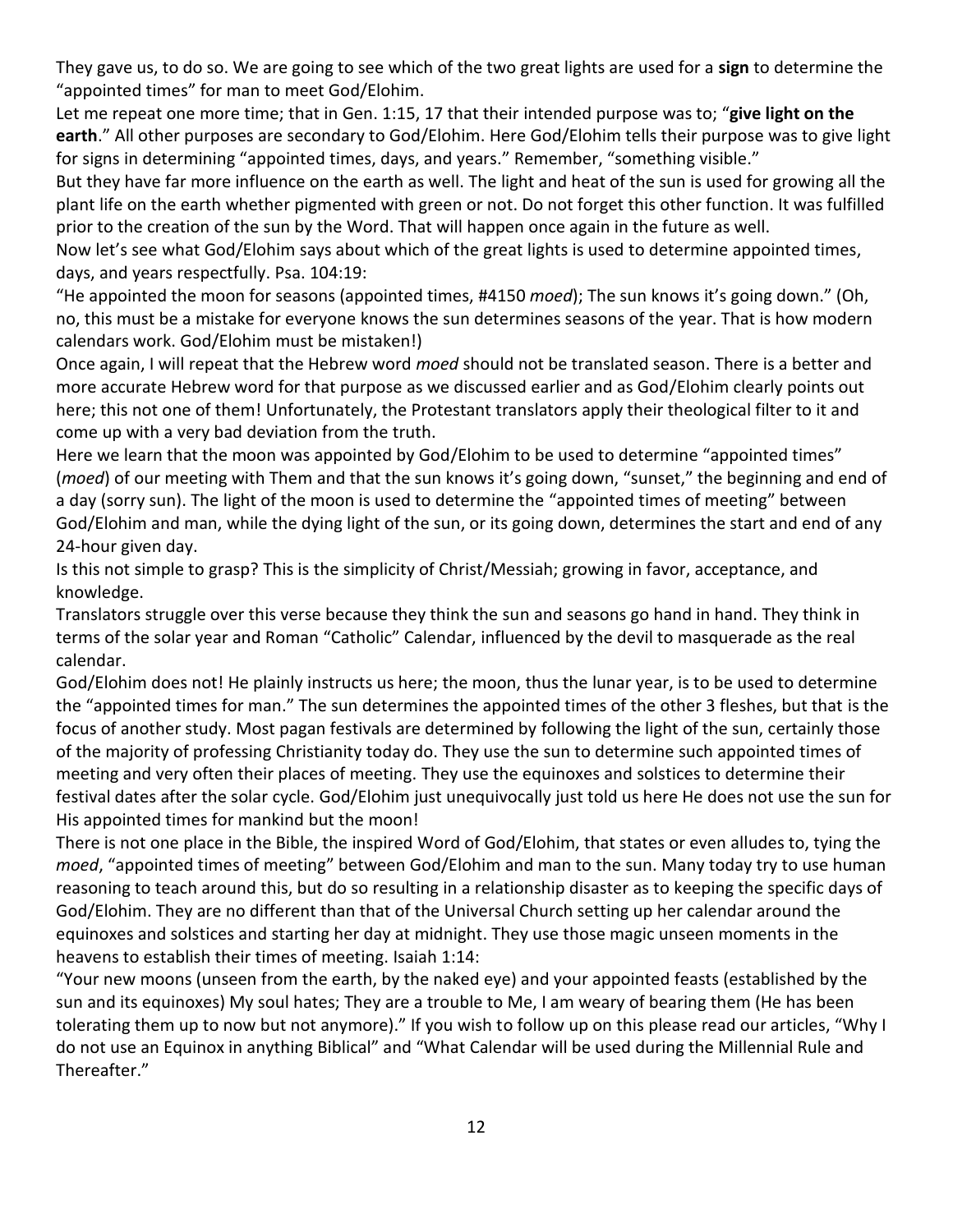Psa. 104:19 also tells us the fading or dying light of the sun determines the start of a day, not the light of her going up as some are now professing. That is why God/Elohim states, His day starts and ends at sunset, or *ereb*, evening. That law, that pattern, ties the sun to a day. It has been that way since the creation. God/Elohim is clearly telling us about the patterns of both great lights here and how they are to be used as They say, not as man says. I hope we all understand these things for there are many who teach the exact opposite of what God/Elohim states, and many more who mix it all up and twist it so it has the appearance of godliness, but not the substance.

Once again, "He appointed the moon for **appointed times**, *moed*, the sun knows it's going down." The light of the moon is used to determine Gods/Elohim feasts, and the light of the sun, specifically at its going down, or sunset; determines a day. "Going down" is the Hebrew word *mabow #3996* and Strong's says of it: "from #935; an entrance (the place or the act); specifically, (with or without #8121) sunset or the west; also (adverb with preposition) towards: by which came, as cometh, in coming, as men enter into, entering, entrance into, entry, where goeth, going down and + westward."

Yes, this lower region or boundary of the suns descent is the horizon. That is the means by which we determine the start and finish of Gods/Elohim day. That is how we use the light of the sun. We can all witness this visible sign each and every day as the sun disappears behind the horizon if no cloud cover prevents it and then we enter the time of twilight, the time of its fading light and that of darkness setting in. It's so very simple, if we listen to God/Elohim.

There are some today that teach the moon and sun are both used in determining what is a "month" and "appointed times." In fact, they teach the doctrine of the moon, sun, and earth in conjunction. That is not the case here in Psa. 104:19 and as we will see shortly, not the case anywhere else in the Bible. God/Elohim inspired another key Hebrew word to be used to describe when the light of the moon is to be used to determine the "new moon" or "month." I do hope you all take the time later to read Psa. 104 in its entirety for it is full of many of the wonders God/Elohim has set in place in the natural world from the beginning, etc. Do you remember what Rom. 1:20 told us? "For the unseen things of Him from the creation of the world are clearly seen, being understood by the things that are made, both His eternal power and Godhead, for them to be without excuse,"

There is so much to say about the creation of God/Elohim, but today we are dealing with just one aspect of it. I have addressed the whole of the subject, of the patterns of creation which point out God's/Elohim purpose and eternal power and Godhead in the Bible study entitled "The 2 Covenants and the First Resurrection" which is free to download from the site like everything else. Abibofgod.com. But to the subject at hand.

So, the Word of God/Elohim clearly ties the moon to the figuring of the "appointed times" we thus are tied to the lunar cycle and lunar year, not the solar, in determining when and how to determine these very special "times of meeting" for God/Elohim and man. Lev. 23:37

"These are the feasts of the Lord/Yehovah which you shall proclaim holy convocations (miqra/rehearsal), to offer an offering made by fire (That's not money folks.) to the Lord/Yehovah, a burnt offering and a grain offering, a sacrifice and drink offerings, **everything on its day.**"

God/Elohim didn't create the game of horse shoes. It doesn't count being close! One preacher told me and others; that it was okay to be "approximately close." God/Elohim says; it needs to be on its **exact day** which He has chosen. To be able to do this and be without excuse in doing so, God/Elohim put a very simple and clear pattern in place to follow. He has given us clear instruction to follow if we listen to Him and not follow another. There is nothing "secret" about this knowledge. It is there for all to see and understand. We who are called of the Father should not be swayed by those who are deceived and deceiving; to follow another way. Satan has used his tools, and the power at his disposal, to deceive even the elect of God/Elohim.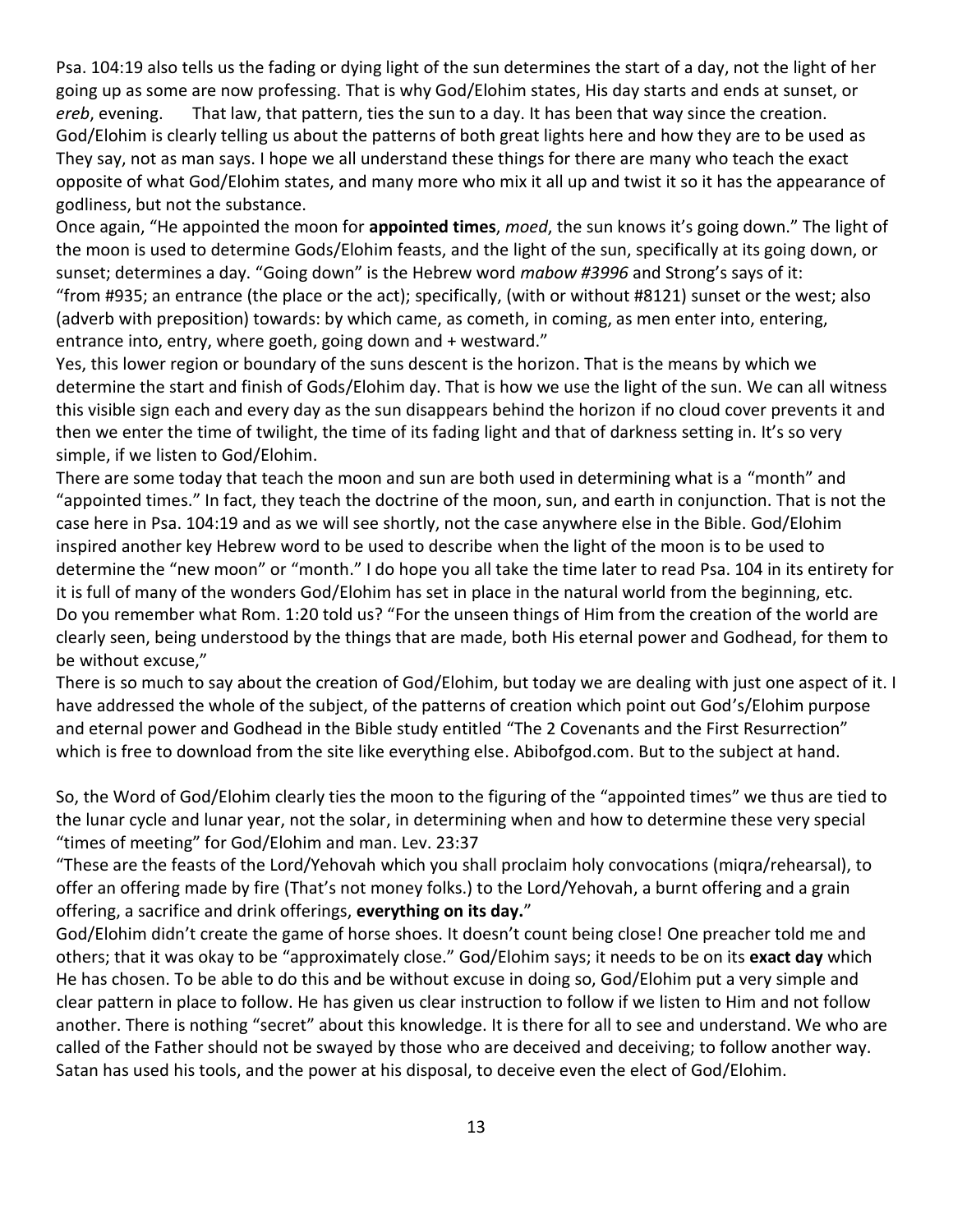Let's continue to see what God/Elohim has to say about the timepieces in the sky, and specifically as it applies to the moon determining Their "appointed times of meeting," with us.

Genesis 1 has made it clear that it is the light (seen from the earth with our eyes), of the 2 great lights that we use as "visible signs" or "visible marks" in our determination of days, years, and appointed times.

Just as a meeting of the sun at the horizon determined a day, so too does "a meeting" which takes place, in the sky determine the start of a month. It is not the no moon or conjunction of the sun, earth, and moon; but the conjunction or meeting of the sun and the moon and thus the resulting light seen on the earth with our eyes of that meeting in the sky, a very clear sign. Once again, God/Elohim states we are to use the light of these timepieces to determine days, years, and appointed times, not the darkness! The world declares the **darkness** of the moon cycle as the new moon. That is a tribute to Satans deceptive powers of darkness. So too do the Rabbis. This is called the "conjunction." That's when the earth comes between the sun and the moon. This is where the moon is not visible to us from the surface of the earth with our eyes. It is dark, with no light hitting the earth from the meeting of the sun and the moon for us to see. Rabbinical Judaism and some of the many "Churches of God" declare this is part of their "secret knowledge" in understanding how to determine "appointed times." Is this what God/Elohim teaches? If so, then They have changed the patterns set at creation until now. Gen. 1:15:

"and let them be for **lights** (not darkness) in the firmament of the heavens **to give light on the earth**; (for visible signs, verse 14.) and it was so."

Verse 17 is the reason why God/Elohim made them.

"God/Elohim set them in the firmament of the heavens to give light on the earth."

Yes, we are able to see the great events which determine a day, year, and appointed time. We cannot see a conjunction of the earth, moon, and sun. It is invisible to us and this darkness can last over two full days and then some for us to see the first light of the moon (the conjunction or meeting of the sun and the moon) on the earth with our eyes. The 3-way conjunction reeks of a trinity while the 2-way conjunction represents the light between the Father and the Son reflecting on us to witness to. The 3-way conjunction can only be calculated. The Rabbinical calculations are off and no longer accurate, **and they know it**. It is an error to use the "no moon" conjunction as the new moon as God/Elohim instructs us. It is also an error to use the last stage or visible crescent of the dying moon as the start of the month based on the scriptural pattern, as well as the Hebrew language. God/Elohim instructed us They assigned that to the sun in Psa. 104:19 when They specifically singled out the sun, as using its dying light, as a sign of the start and end of a day in creation. The moon is exactly the opposite. We are going to see how God/Elohim leaves no doubt to this shortly, for the new moon is a time of rebuilding, not dying, and certainly not invisibility. You do not have to calculate sunset for you see it with your own two eyes. That also applies to the new moon, the first crescent as well. The meeting of the two great lights after sunset proclaims a very clear and visible sign in the western sky every 29 or 30 days for all men to see. You do not need a benefactor between you and God/Elohim to declare the new moon for you by calculations, other than you being able to count to 30 yourself. There is nothing secretive about it. The light of the moon rules the night. When the sun sets, it loses its authority to the moon. Many of the called of the Father have believed the lie, the heresy, of Rabbinical Judaism on the point of the "no moon Conjunction."

The Rabbis have their own calculated calendar. Many organizations of men teach this is to be followed when determining the "appointed times of meeting" of God/Elohim. These organizations declare the Rabbis, or Rabbinical Judaism, received and carried out secret knowledge given at Mt. Sinai as to how to calculate the new moon and thus the calendar. These organizations teach, or agree to the teaching, that God/Elohim gave Moses two forms of commandments at Mt. Sinai. One was the written commandments for all to see, and secondly, oral commandments for a chosen few, an elite group to have and to use in leading the unknowing and confused dumb sheep who only received the inferior written form.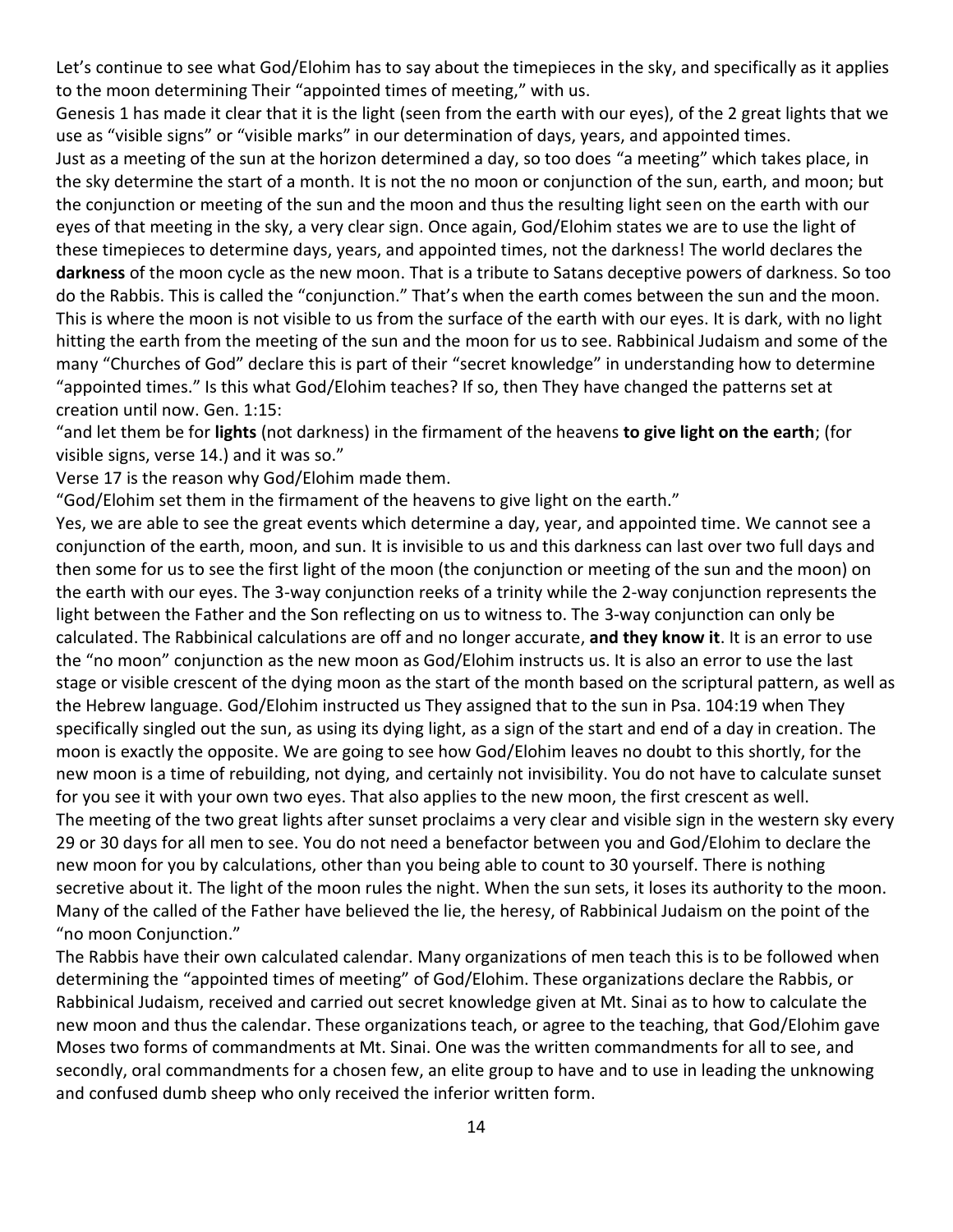Christ/Messiah absolutely and categorically condemns this teaching in Matt. 15, Matt. 23, and Mark 7 for just a few examples. He called them the "traditions of the elders." We know them today as the "oral law" or Mishnaic law which has no foundation in God/Elohim, quite to the contrary, it is used to override the instructions from God/Elohim. They are taught that the Mishnaic laws are superior to the written Word of God/Elohim by Rabbinical Judaism and are codified in the Rabbis Bible, the Talmud. So did God/Elohim give secret knowledge to Moses, which he in turn passed on to a group of elites, or as Christ/Messiah calls them, benefactors? Either God/Elohim is lying or those who teach such things are. It's one or the other, no gray areas! Ex. 24:3: 3: "So Moses came and told the people **ALL** the words of the Lord/Yehovah and **ALL** the judgments (ordinances). And **ALL** the people answered with one voice and said, **ALL** the words which the Lord/Yehovah has said we will do."

So here we see in black and white that **ALL** the people heard **ALL** the words. Verse 4:

"And Moses wrote **ALL** the words of the Lord/Yehovah. And he rose early in the morning, and built an altar at the foot of the mountain, and twelve pillars according to the twelve tribes of Israel." And where did Moses write **ALL** the words of the Lord/Yehovah? Verse 7:

"Then he took the Book of the Covenant and read in the hearing of the people. And they said, **ALL** that the Lord/Yehovah has said we will do, and be obedient."

I certainly hope that puts to rest the "Jewish fable" about "secret knowledge" being passed on from Moses to a group of elites and so forth to our day. That is no different than the pagan doctrine of "apostolic succession" practiced by the Universal (Catholic) Church and all who take her doctrines unto themselves in part or in whole. Never forget what Paul told Titus in Titus 1:14:

"not giving heed to "Jewish fables" and "commandments of men" who turn from the truth."

Many today who are deceived and deceiving, teach that we are to follow the fables and commandments of Rabbinical Judaism as to the calendar, while I might add; disagreeing with some of their resulting days to keep, such as the 15th Passover and Sivan 6 Pentecost. How convenient, how hypocritical. Either they have this secret knowledge or they don't. I truly hope the scales fall from these teacher's eyes as they did from Paul's, myself, and many others; and then they turn to the truth of God/Elohim and reject Jewish fables and start to worship God/Elohim as He declares, on Their appointed days, and are no longer deceived on this doctrine. It will take a great amount of humility to do so and a great amount of character to change, to do what is right. Paul turned from Judaism to worshiping God/Elohim in spirit and in truth as he tells us in Gal. 1:13-14:

"For you have heard of my former conduct in Judaism, how I persecuted the church of God/Elohim beyond measure and tried to destroy it. And I advanced in Judaism beyond many of my contemporaries in my own nation, being more exceedingly zealous for the traditions of my fathers."

Yes, Paul was more zealous for following the "traditions of the elders" than the way of God/Elohim. But Paul rejected his roots in Judaism, which is, the following of the "oral law" and he terms that way as "Jewish fables."

From time to time, when it served the purpose of preaching Christ/Messiah to the Jews, he would remind those who still followed the tenets of Judaism that he too once walked in that way. 1 Cor. 9:20:

"and to the Jews I became as a Jew, that I might win Jews;  $\dots$ "

Paul became a Christian! He clearly rejected Judaism, the commandments of men and their Jewish fables, for the light of God/Elohim.

In spite of the clear instruction and vivid examples of such things, there are teachers today who try to put us into bondage of Judaism, and thus themselves. They turn to Rom. 3:1-2 to try to use "a" or "one" scripture to prove that God/Elohim says that is the right thing to do to support their erroneous doctrines.

"What advantage then has the Jew, or what is the profit of circumcision?"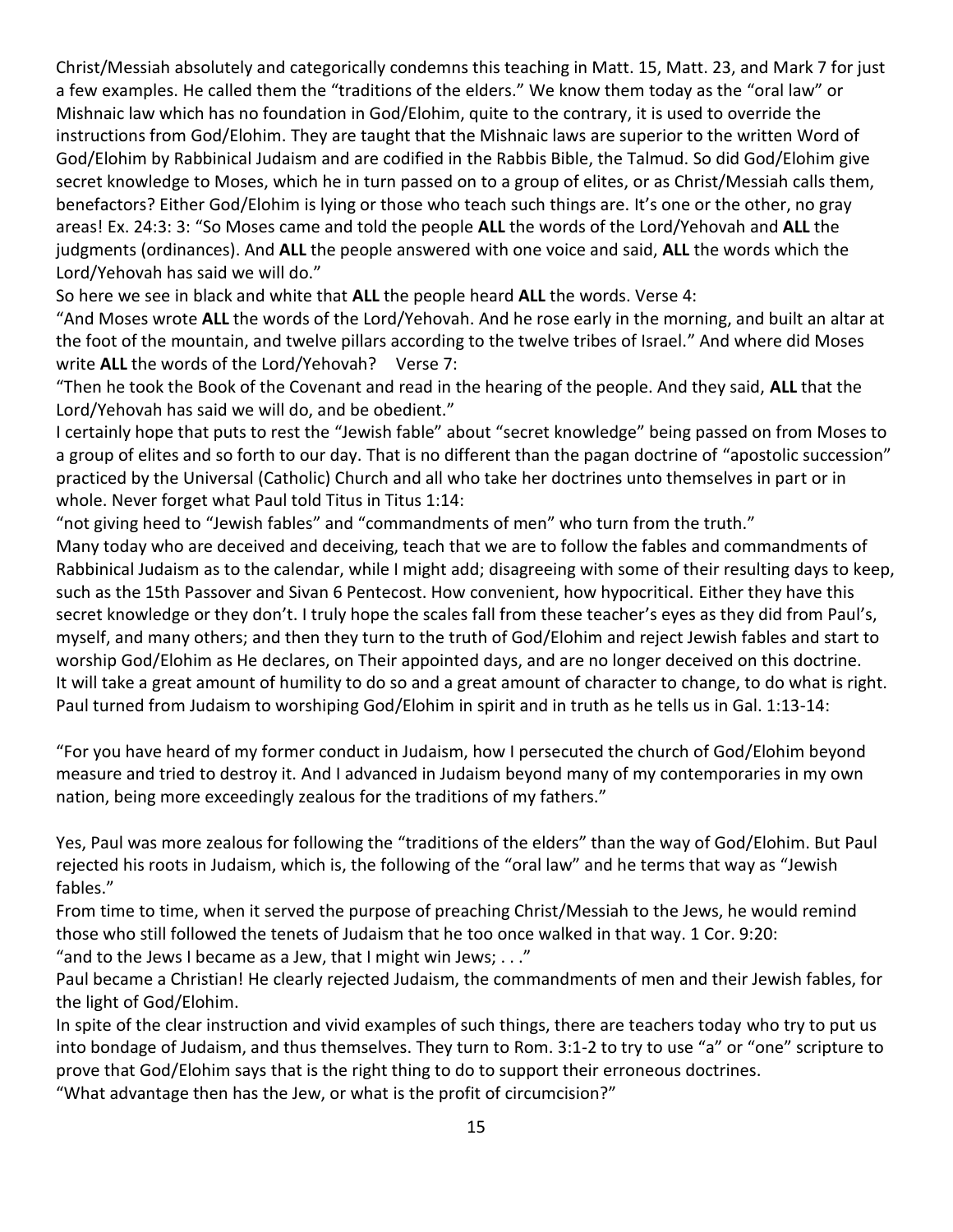Be mindful here, we have two questions being asked in the context of one. Paul answers them in verse 2. "Much in every way! Chiefly because to them **were** committed the oracles (scriptures of the O.T.) of God/Elohim."

All Paul is stating here is that the Jews have had an advantage for a long time because they had the scriptures and the Gentiles hadn't. Unfortunately, most of them rejected them for "Jewish fables" and/or "commandments of men" as Christ/Messiah Himself told us time and time again. Matt. 15:7-9:

"Hypocrites! Well did Isaiah prophesy about you, saying: these people draw near to Me with their mouth, and honor Me with their lips, but their heart is far from Me. And in vain they worship Me, teaching as doctrines the commandments of men."

These deceived teachers declare that we are to follow the errors of Judaism because "to them were committed (entrusted) the scriptures of God/Elohim." Oh yes, they were entrusted with them. What a mess they made out of them. That's, all of Judah, and they all rejected them for something else. In fact, Judaism rejects the entire New Testament scriptures of God/Elohim just as much of modern Christianity reject or sets aside the Old Testament scriptures. What a crew!

The **whole** Bible was entrusted to those Christians who truly follow Christ/Messiah, for He is the author and finisher of our faith. He is the Alpha and the Omega of the entire Bible not just selective sections.

I encourage you to read all of Matt. 23. In verse 13 God/Elohim calls the Rabbis by their real names in His eyes. "But woe to you, scribes and Pharisees, hypocrites! For you shut up the kingdom of heaven against men; for you neither go in, nor do you allow those who are entering to go in." Did we get that! That is an incredible warning and indictment from Christ/Messiah about them and what they teach and do! Christ/Messiah calls them fools, hypocrites, blind guides, serpents, etc. in this chapter. But the blind teachers of this age, turn to verses 2-3 to proclaim we are to follow their doctrine and teachings on the calendar in spite of what Christ/Messiah declares about them over and over. The most common translation of the Greek goes as such: "saying, the scribes and the Pharisees sit in Moses' seat. Therefore whatever they tell you to observe, observe and do, but do not do according to their works; for they say and do not do."

They do exactly what every politician has done since Satan rebelled against God/Elohim.

The scribes and the Pharisees did sit in Moses' seat. Now what was that? Go back and search the scriptures. Moses' seat was civil government. He was trained in those responsibilities at Pharaoh's court for his future responsibilities with Israel. Moses was not a priest. He did not sit in Aarons seat. Aaron was a priest and ruled over the things of the Tabernacle. These are two distinctly different roles, and they still were at the time of Christ/Messiah. Moses = civil, Aaron = religious. That is why we only see the scribes and Pharisees mentioned here in regard to Moses' seat. They were the lawyers and politicians of their time. The Sadducees, on the other hand, were the descendants of Aaron who controlled the Temple in Jerusalem. These things are clearly seen in the scriptures and are attested to by history. Yet many confused teachers uphold teachings of Rabbinical Judaism all the same, for they try to modernize it in such a way that the called of the Father will be in bondage to them, the so called "ministers" and that they may appear to be enlightened benefactors who are chosen to lead the poor, dumb sheep. Read verses 4-10 and see if you can recognize any of their signs and patterns that Christ/Messiah identifies them by.

A true Christian today follows Christ/Messiah throughout the whole Bible (the first and second covenants) and preservers and obeys the very word of God/Elohim in its entirety. And furthermore, the true Christian will proclaim it, all of it. Paul understood all these things. In Col. 2:16-17 he tells us:

"Therefore let no one judge you in food or in drink, or regarding a feast day or a new moon or Sabbath, which are a shadow (forerunner/foreshadow) of things to come, but the substance is of Christ."

Yes, we are still following the patterns of Christ/Messiah which were set in place at the beginning of creation. We follow Him and no other. Remember John 1:1-5: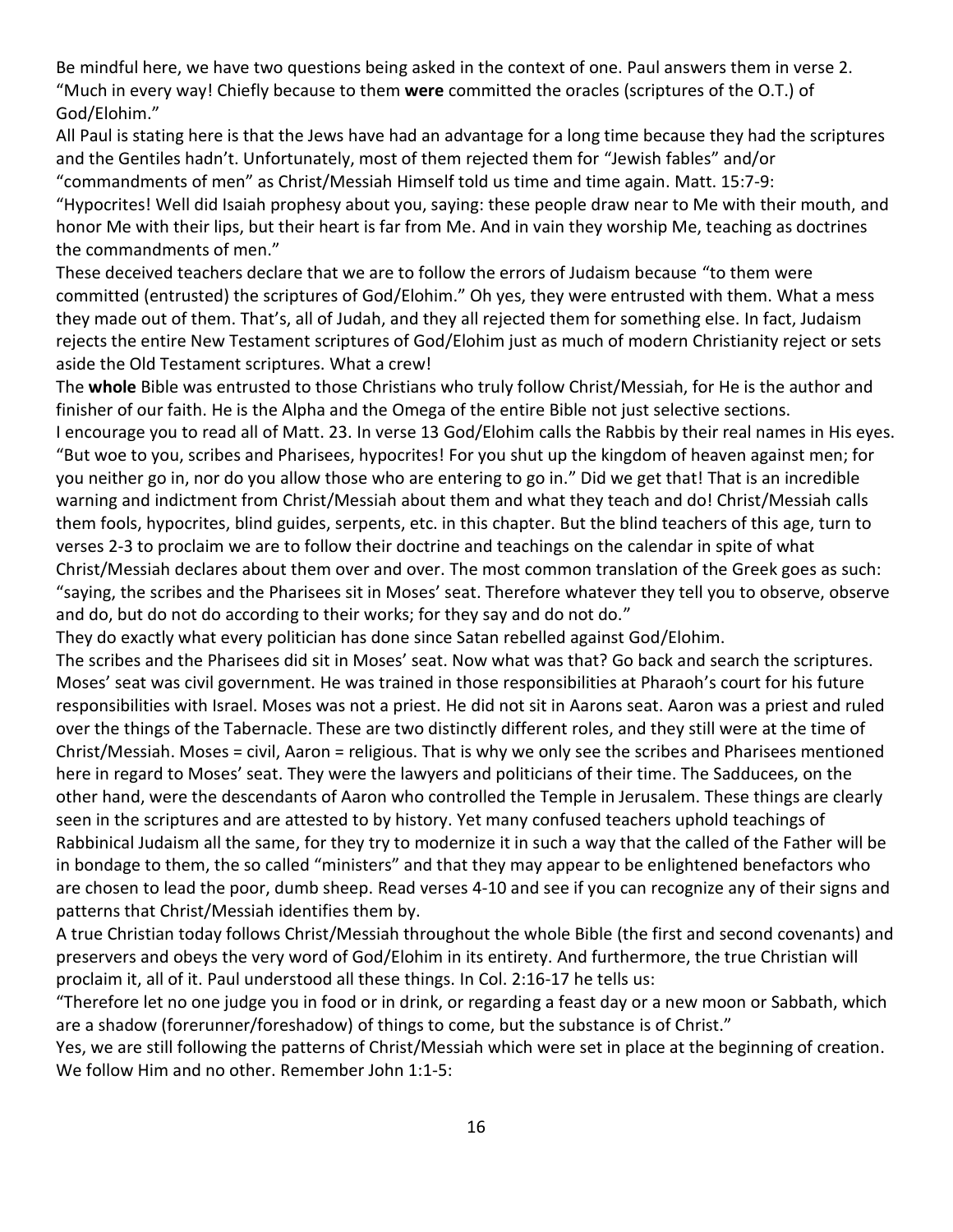"In the beginning was the Word, and the Word was with God/Elohim, and the Word was God/Elohim. He was in the beginning with God/Elohim. All things were made through Him, and without Him nothing was made that was made. In Him was life, and the life was the light of men. And the light shines in the darkness, and the darkness did not comprehend it." (That is why we refer to God/Elohim often as: They, Their, Them, etc.) And verse 14:

"And the Word became flesh and dwelt among us, and we beheld His glory, the glory as of the only begotten of the Father, full of favor, acceptance, and truth."

Yes brethren, Jesus Christ/Messiah is the same yesterday (First Covenant), today (Second Covenant), and forever (The Kingdom). He has not changed the patterns He put in place at creation up to this time. We follow these patterns, and those who teach should be instructing others to do the same. Unfortunately, as He prophesied in Ezekiel 34 (about our times) has become so clear. Many are feeding on the called of the Father, rather than feeding them.

That is not an accusation, but an observation and simple fact, and I hope many repent of it and follow the right path unto the Kingdom and Salvation of God/Elohim.

Now back to these great patterns set in Genesis as to determining the "appointed times" of meeting with God/Elohim annually. I hope it is clear, or at the least apparent to you, that God/Elohim says we are to use the moon's cycle in determining "appointed times" from year to year, as in a lunar year, and not a solar year. So how do we do this?

Just as the sun has a definite observable starting point in determining the start of a day by using its light, so does the moon have such a defined start for a month. That is when it is first visible after the pattern and law set in Genesis, as to its light and not its darkness.

The Hebrew word for new moon and month, as well as its root word, will show us this is true and bear it out. That word is #2320 in the Strong's:

"*chodesh*; from #2318, the new moon; by implication a month."

The root word of *chodesh* is:

"#2318, *chadash*; a prime root; to be new; causatively to rebuild."

Put that together please. The new moon is just that, NEW! as in the sense of rebuilding from an old one. This pattern repeats itself every 29 or 30 days. It is the light of the moon showing on the earth which we can see with our eyes which rules the night. When the first light of the new or rebuilding moon is seen over the western horizon after sunset in Israel, we have the start of a new month. Then for approximately 14 days it continues to grow or rebuild until it is full. Then it starts to diminish in brightness and size until it becomes a final crescent, approximately 28 days into its cycle and then it disappears for 1.5 to 2.5 days usually. Then it starts its visible rebuilding process again which is visible to us on the earth, just like it has from the beginning. Vine's says of the Hebrew word *hodes*:

"(#2320) 'new moon; month.' This noun occurs 283 times in biblical Hebrew and in all periods. The word refers to the day on which the crescent reappears: 'So David hid himself in the field; and when the new moon was come, the king sat him down to eat meat.' (1 Sam. 20:24). Isa. 1:14 uses this word of the feast which occurred on that day: 'Your new moons (festivals) and your appointed feasts my soul hateth . . .' *Hodes* can refer to a 'month,' or the period from one new moon to another. . . These 'months' are sometimes named (Exod. 13:4) and sometimes numbered (Gen. 7:11)." That is simple enough and concurs with the Bible in most respects but not all.

Now for its root word in Vine's.

"*Hadas* (#2318), 'to renew.' This verb occurs in post-Mosaic literature. . . The root is found in all the Semitic languages with the same sense; usually the radicals are h-d-th."

There should be no misunderstanding as to the meaning of these Hebrew words and their intent. The new moon refers to the first crescent appearing and growing from there; rebuilding in plain sight. It is the new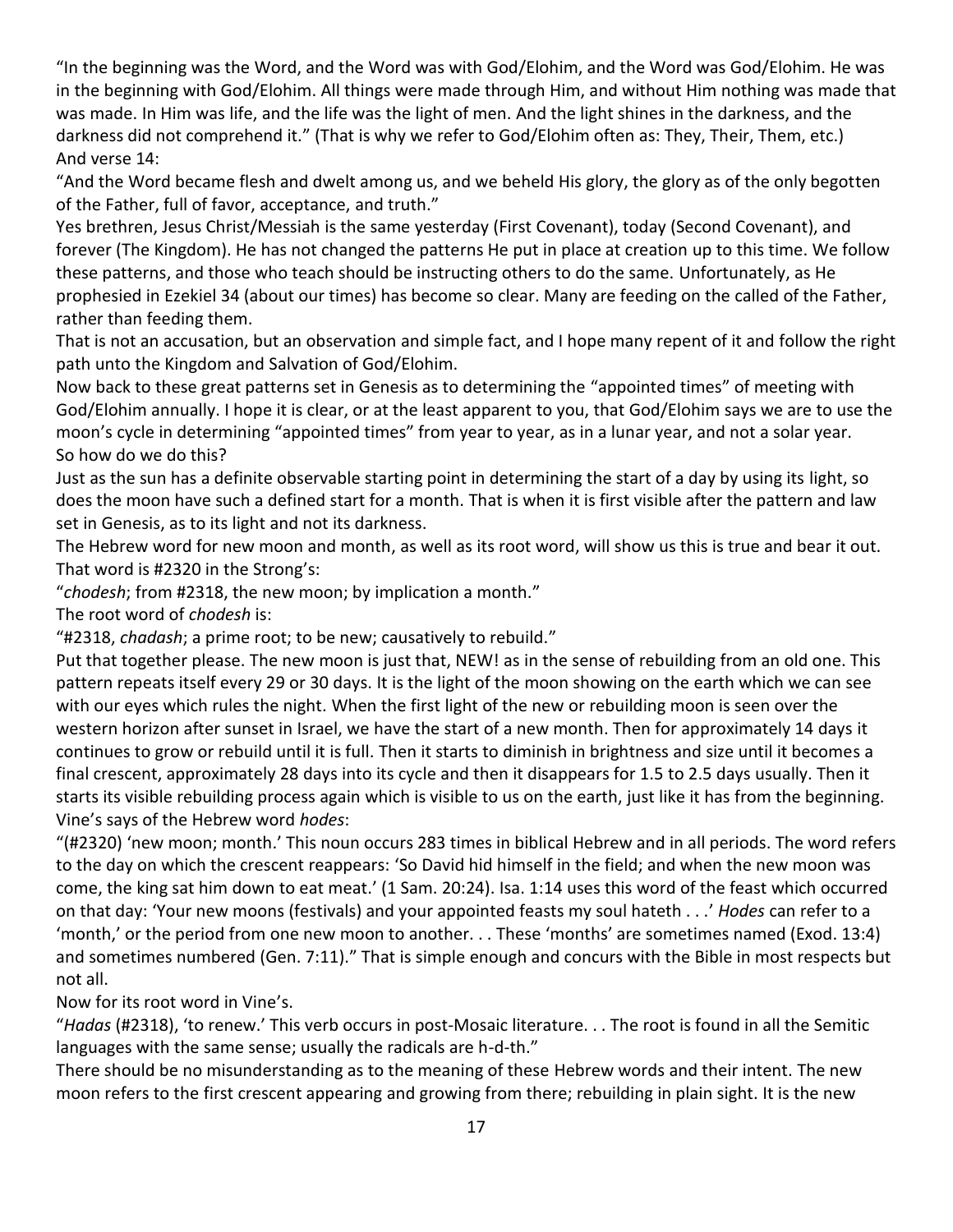moon which is used to start the count of each month, and then the number of days which follow until the next crescent appears at the start of its rebuilding process again. It is a **clearly visible building process**. It is by this method, by this **light**, that we determine the "appointed times of meeting" between God/Elohim and man in a Biblical year.

Remember the Hebrew word for sign is #226; *ot*, a signal, flag, beacon, etc. Its root word means "to come" not "to go." These words inspired to be used by God/Elohim are all very important to our instruction as to obeying the Father and the Son.

With what we have covered, it is clear to see that God/Elohim has set in place the sun and the moon in specific patterns as our timepiece, which is the means by which we count; appointed times, days, and years. It should also be clear that God/Elohim says we determine the "appointed times" by using the light of the moon. Thus, the appointed times of Gods/Elohim Calendar for man are based on the lunar cycle and thus the lunar year. It is also plain to see that we use the new or first crescent visible to our eyes on the earth, and not the old or last crescent, and by no means the dark conjunction, to start our counts.

Let's briefly review the differences between a lunar and a solar year other than one is based on the moon and one on the sun.

The solar year consists of approximately 365 1/4 days. That is why in the Gregorian Calendar and each four years we have a "leap year" to bring the number of days back in line with the sun, otherwise the numbered years would be going out of sync with the actual solar year and the months would not end up in the proper solar season. This has happened in the past and the current calendar used by most of the world is a result of that very thing. Man adjusts this mathematically, and this actually extends out for adjustments of a full day in certain centuries as well as leap years.

A lunar year on the other hand, consists of approximately 354 days. These are determined by 12 months, or 12 cycles of the moon, which consist of approximately 29 1/2 days each. It is simple to see there is an 11-day difference between the lunar and solar years. God/Elohim clearly stated we are to use the moon, not the sun in determining Their appointed times. We are talking about the light here respectively. These appointed times are symbolically tied to **agricultural harvests** in Israel, so as to symbolically tie Gods/Elohim Plan of Salvation to various harvests and specific growing times. These harvests depict the resurrections; early and late, and the last one of cleaning up the useless fruit. However, the sun has biological influence with the growing times. Meteorological conditions (rain, temperature, sunshine) and soil and altitude play very important roles as well. The lunar calendar, in order to keep in sync with the symbolism of the different agricultural harvests, needs to have its "leap years" as well. These assure that the lunar year stays in sync with the grain harvests in Israel. If not, you would find the Passover being kept in the summer, then the fall, then the winter, and then in the "spring" (northern hemisphere talk) once again. This would not support the patterns of the Plan of Salvation as found in the things which are made. We are going to see clear instruction from God/Elohim on how this was, and is, done. This is called intercalation or the adding of a 13<sup>th</sup> lunar month in a lunar leap year. The calendar of Rabbinical Judaism uses the method by which their captors in Babylon used and thus taught them. They intercalate a set number of lunar years in a 19-year cycle. In fact, seven times in one of these 19 year cycles, they add one month to the year. This mechanism of set intercalation, regardless of the condition of the grain crops in Israel, is an ancient pagan practice which adds a 30-day month in the third, sixth, eighth, eleventh, fourteenth, seventeenth, and nineteenth years, of the 19-year cycle. There is no variation, they are locked in regardless of anything else, **even the word of God/Elohim**. The Rabbinical version of this was finally set in circa 1176-78 A.D. and it continues in that form even today. It is very important to note, and it should come as no surprise, that the Rabbis do not use the method of intercalation taught in the Bible. However, there are some in Judaism which do attempt to use the method God/Elohim teaches in the scriptural patterns. We will address this later. I say this with no relevance to following men, one over the other, but to show that all who profess to be "Jews" do not keep the same tenets.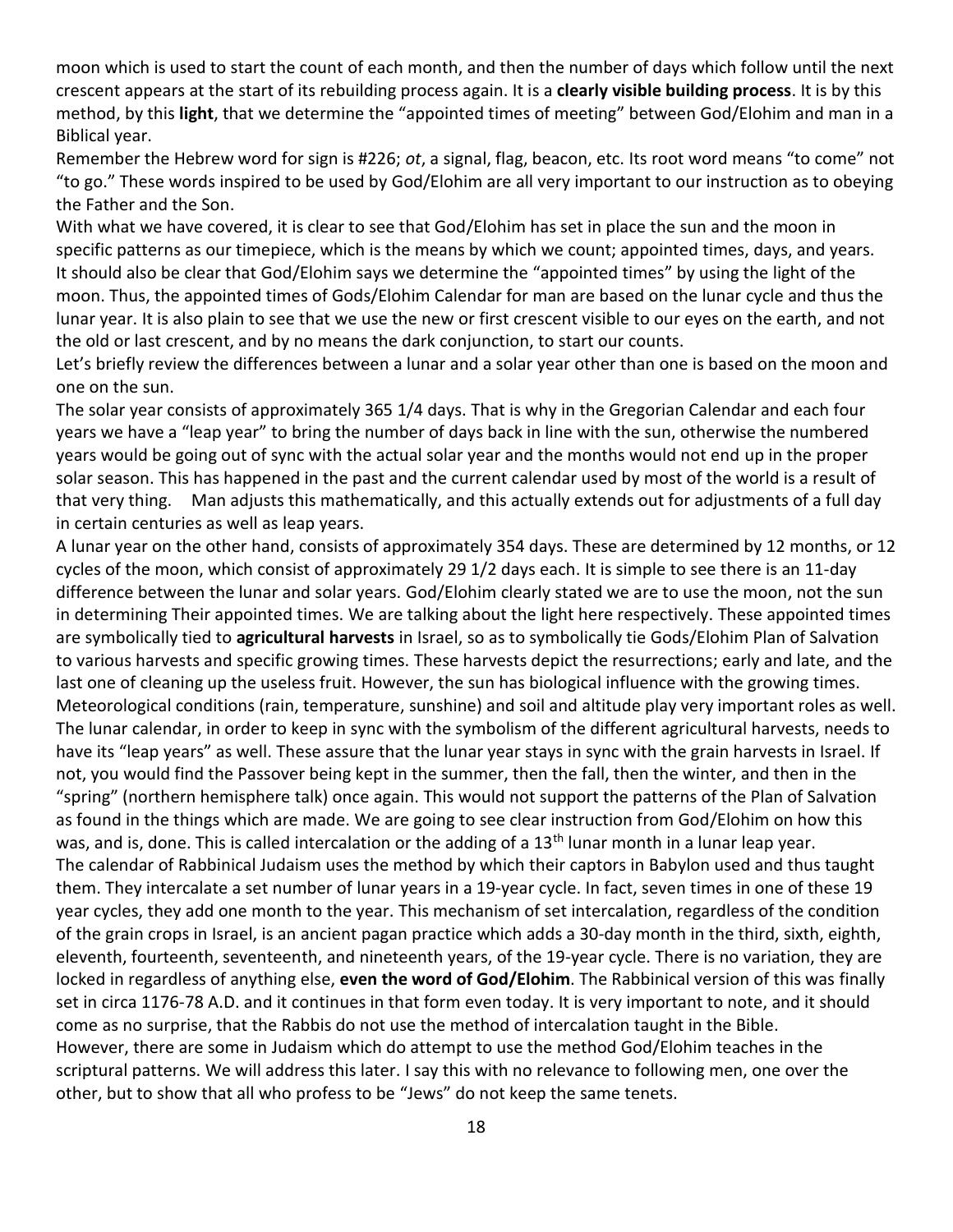The Rabbinical Calendar followed by many organizations of men, starts its new year on the Feast of Trumpets, on the first day, of the seventh month or what they believe to be the first day of it. That only happens "once is a blue moon" one might say, for often they adjust or postpone the start of the seventh month to keep their traditions. These are the *dehiyyah* of the Rabbis which we will review later. They also count backwards 177 days from their new year to determine which day starts the first month. If that sounds confusing, just wait until you see why and how they do it later. This is the result of an elite group of individuals, or should I say, a group of, "elites" claiming to have secret knowledge of God/Elohim for the express purpose of having dominion over your faith. We will see how quite often this actually displaced the feasts, or appointed times, from falling on the specific day God/Elohim intends them to.

Once again as a reminder, the words of Christ/Messiah to them, Matthew 15:6-9:

". . . Thus, you have made the commandment of God/Elohim of no effect by your tradition. Hypocrites! Well did Isaiah prophesy about you, saying: these people draw near to Me with their mouths, and honor Me with their lips, but their heart is far from Me. And in vain they worship Me, Teaching as doctrines the commandments of men."

And Isa. 1:14:

"Your New Moons and your appointed feasts My soul hates. . ."

We have a clear choice to make. Keep the "appointed times" of the Lord/Yehovah or those of the Rabbinical Jews or for that matter, of Roman Catholicism, etc. We have a clear choice to make as to the new moon and its cycles of God/Elohim or that of Rabbinical Judaism.

There is a very big difference!

Now let's look at how God/Elohim says to determine what the start of Their new year is, and how to intercalate the months to the grain harvest in Israel from His instructions to Moses and thus to us. Ex. 12:2: "This month shall be your beginning of months; it shall be the first month of the year to you."

We are using the lunar cycle here to determine both month and year. But what month are they in? Ex. 13:4: "On this day, you are going out, in the month Abib."

There should be nothing difficult to grasp in this instruction from God/Elohim here. The Month of Abib, is the month which starts the Biblical Year. Rabbinical Judaism, once again, stresses we are to start the new year in the 7th month of Tishri. Imagine that! Many today have swallowed the resulting erroneous calendar based on that. God/Elohim has not changed on this point. God/Elohim has not empowered anyone else to do so either. Remember Christ/Messiah is the same yesterday (First Covenant), today (Second Covenant), and forever (The Kingdom).

Here in Exodus, we find ourselves reading about one of the great epic moments in man's history. Not just in the physical things which were about to happen, but the spiritual symbolism of what they foreshadowed and the renewal of a relationship between God/Elohim to the descendants of Abraham. They had lost their way as to the teaching and understanding their father had taught them prior to their bondage in Egypt. Joshua 24:14:

"Now therefore fear the Lord/Yehovah, and serve him in sincerity and in truth: and put away the gods which your fathers served on the other side of the flood (which occurred at the Jordan River), and in Egypt; and serve the Lord/Yehovah." (A similar pattern will happen at the end of the age.)

God/Elohim was about to awaken them, and instruct them, as to what was required on their part, to enter into a bonding relationship with Him. Their father Abraham had entered into such a bond with God/Elohim long before. He willingly left his country, his family, his friends, houses, etc. He left all the comforts of that, as well as the pagan influence there, and the opportunities to turn back to it, and entered a wilderness to learn from God/Elohim and to trust in His words, and not that of men or a man. God/Elohim blessed him for it. The same pattern is found in the words of Christ/Messiah in the gospels. Luke 18:29-30: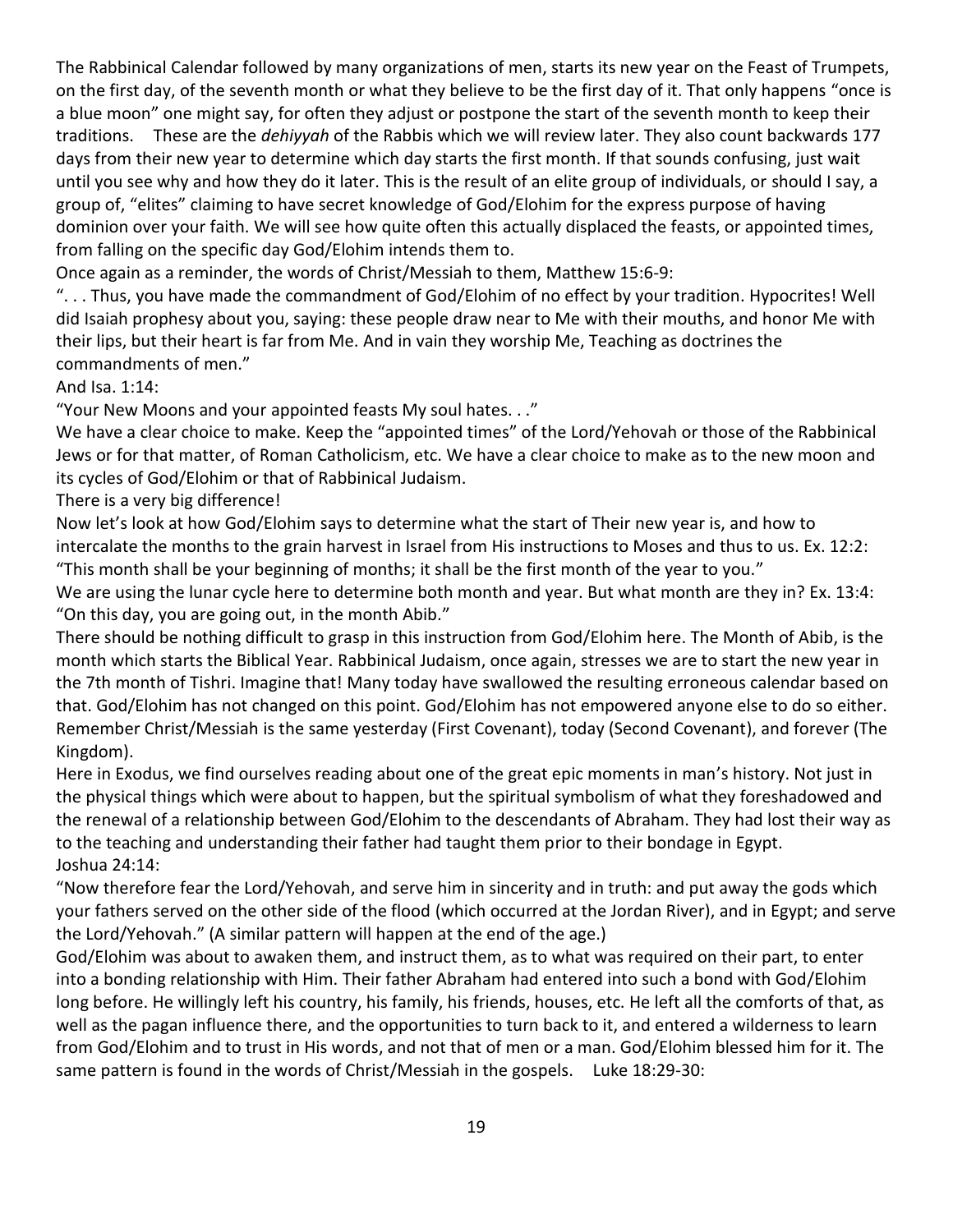"So He said to them, Assuredly, I say to you, there is no one who has left house or parents or brothers or wife or children, for the sake of the kingdom of God/Elohim, who shall not receive many times more in this present time, and in the age to come eternal life."

Christ/Messiah did the same thing Himself to a great extent.

We read of this same pattern in Heb. 11:13-16:

"These all died in faith, not having received the promises, but having seen them afar off were assured of them, embraced them and confessed that they were strangers and pilgrims on the earth. For those who say such things declare plainly that they seek a homeland. And truly if they had called to mind that from which they had come out, they would have had opportunity to return. But now they desire a better, that is, a heavenly opportunity. Therefore, God/Elohim is not ashamed to be called their God/Elohim, for He has prepared a city for them."

The pattern is the same yesterday, today, and forever.

Once again, here in Exodus God/Elohim was about to teach the descendants of the father of the faithful, all about that. Here God/Elohim is about to introduce the promise to Israel, His unbreakable promise He had given to Abraham His friend. He was going to find out if Israel would obey His voice, and keep His charge, His commandments, His statutes, and His laws. We have read about and studied these events extensively in the past. But in this study, we are particularly focusing on their ability, as well as ours, to focus on obeying His voice in regard to keeping His statutes.

Strong's says the Hebrew word used for statutes here in this sense is:

"#2708, *chuqqah*; feminine of #2706 and means substantially the same. #2706 is: *chog*; from #2710, an enactment, hence an appointment (of time, space, quantity, labor or usage)."

The Vine's has a lot to say about the Hebrew word used for statute. Let me add here that we should thank God/Elohim for the tools we have at our disposal at the end of the age which help us gain a better understanding of the meaning of these very important Hebrew words, and for that matter, the Greek also, which are used in the Bible.

"*Huqqah* (#2708), 'statute, regulations, prescriptions, term.' This noun occurs about 104 times. *Huqqah* is found for the first time in God's/Elohim words of commendation about Abraham to Isaac: "because that Abraham obeyed my voice, and kept my charge, my commandments (*miswah*), my statutes (*huqqah*), and my laws (*torah*).' (Gen. 26:5), together with its synonyms *mismeret, miswah,* and *torah*. The primary use of *huqqah* is in the Pentateuch, especially in Leviticus and Numbers. It is extremely rare in the poetical books and in the prophetic writings (except Jeremiah and Ezekiel)."

Do you know why? **Because Jeremiah and Ezekiel tell us over and over again that these statutes will be kept in earnest once again after Christ/Messiah returns.** Continuing in Vine's:

"the meaning of 'fixed' is similar in usage of *hoq*, in the sense of the laws of nature: 'Thus says the Lord/Yehovah; If my covenant be not with day and night, and if I have not appointed the ordinances of heaven and earth.' (Jer. 33:25). Even as the Israelites had a period of rainfall from October to April, there was a fixed period of harvest (from April to June): 'Neither say they in their heart, let us now fear the Lord/Yehovah our God/Elohim, that giveth rain, both the former and the latter, in its season: he reserves unto us the appointed weeks of harvest.' (Jer 5:24). In addition to regulation of nature, the word *huqqah* signifies regular payments to priests. . . Lev. 7:36. In non-religious usage the word *huqqah* refers to the customs of the nations: 'After the doings of the land of Egypt, where you dwelt, shall you not do; and after the doings of the land of Canaan, whither I bring you, shall you not do; neither shall you walk in their ordinances.' (Lev. 18:3) . . . The most significant use of *huqqah* is God's/Elohim 'law.' It is more specific in meaning than *hoq* (#2706). Whereas *hoq* is a general word for 'law,' *huqqah* denotes the 'law' of a particular festival or ritual. There is the 'law'of the Passover (Exod. 12:4), Unleavened Bread (Exod. 12:17), Feast of Tabernacles (Lev. 23:41), the Day of Atonement (Lev. 16:29), the priesthood (Ex. 29:9), and the blood and the fat (Lev. 3:17). The word *huqqah* has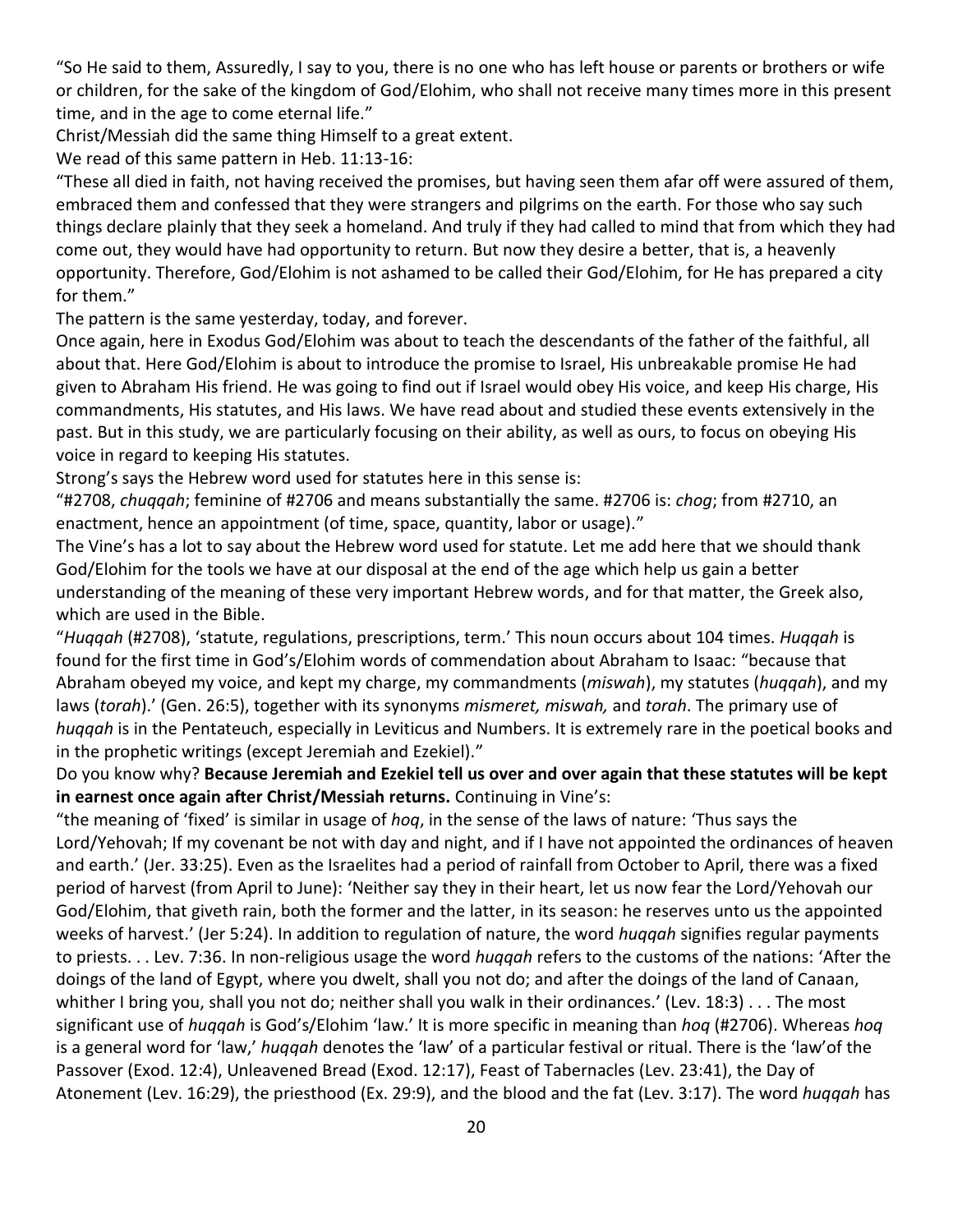many synonyms. At times, it forms a part of a series of three: 'Beware that thou forget not the Lord/Yehovah your God/Elohim in not keeping His commandments (*miswah*), and his judgments (*mispat*), and his statutes (*huqqah*) which I command thee this day,' (Deut.8:11) . . ."

I hope we get the point as to the meaning of this word. It is used predominantly with Gods/Elohim festivals, His "appointed times of meeting." That is significant, for as we read; Abraham kept them as God/Elohim commanded, as we are also told in Gen. 26:5.

The patterns continue!

Remember what the apostle Peter told us in 2 Pet. 3:4:

"…For since the fathers fell asleep, all things continue as from the beginning of creation."

And as the apostles tell us in Heb. 13:8:

"Jesus Christ/Messiah is the same yesterday (First Covenant), today (Second Covenant), and forever (The Kingdom)."

Here in Exodus, God/Elohim is instructing Israel and us, as to how to count His beginning of months. This is of tremendous importance to us if we are to develop and maintain a right relationship with God/Elohim. We must remember that. That is predicated as He says on, "obeying My voice and keeping My charge, My commandments, My statutes, and My laws" just as Abraham the father of the faithful had. For in this month we are commanded to keep His first two statutes. That of Passover of the Lord/Yehovah (not the Jews) and Unleavened Bread, or Unleavens.

Abraham kept the statutes of God/Elohim in regard to "nature" and "to appointed times." The two are inseparable. These are: Lev. 23:4;

"the feasts of the Lord/Yehovah, holy convocations which you shall proclaim at their appointed times," Our God/Elohim, our King, our Messiah, promises us He will never leave nor forsake us. Unfortunately, it is not the same for us. For we have done so to Him time and time again. He has remained faithful and true, and has given each and every one of us the means to return and to know Him once again. We have the ability to grow in His favor, acceptance, and knowledge, when God/Elohim imparts in us, His holy spirit.

Every man has the ability to use Their timepiece, but every man alive does not understand its purpose and how to apply it. If we yoke ourselves to Christ/Messiah we start to learn these truths. In Exodus 12 and 13 we are told that the first month is called Abib. Once again there is a lot of meaning in a word. How do we know when Abib is? Remember the months follow the lunar cycle, so we need to know when in that yearly cycle, it begins.

Strong's says of the Hebrew word Abib:

"#24, *Abiyb*; from an unused root (meaning to be tender); green; i.e., a young ear of grain; hence the name of the month *Abib* or *Nisan*."

This word appears in Ex. 13:4; 23:15; 34:18 and Deut. 16:1 in reference to the month. It is also translated as something other than the name of the month in the Bible. We find one occurrence in Ex. 9:31; "Now the flax and the barley were struck, for the barley was in head (*abib*) and the flax was in bud."

Here we see *abib* identified for what it truly is. It is the time and month of the year when barley develops the first mature heads of grain. That is why God/Elohim called the first month *Abib*, for that is the time that the barley has its first mature heads of grain. This is our starting point in determining God's/Elohim "appointed times." Once again God/Elohim gave us a visible sign to make our determination of the "appointed times" listed in Lev. 23. God/Elohim not only tells us the month, but the exact day we are to keep them.

Barley grows wild all over Israel. This wild barley (Hordeum Spontaneum) does not receive preferential treatment such as irrigation, fertilization, or cultivation as does domestic barley (Hordeum Vulgare). It is subject to the meteorological (weather) conditions of the region. Those are the true growing conditions from year to year. The wild barley grows to maturity at different rates and times around historical Israel. The rates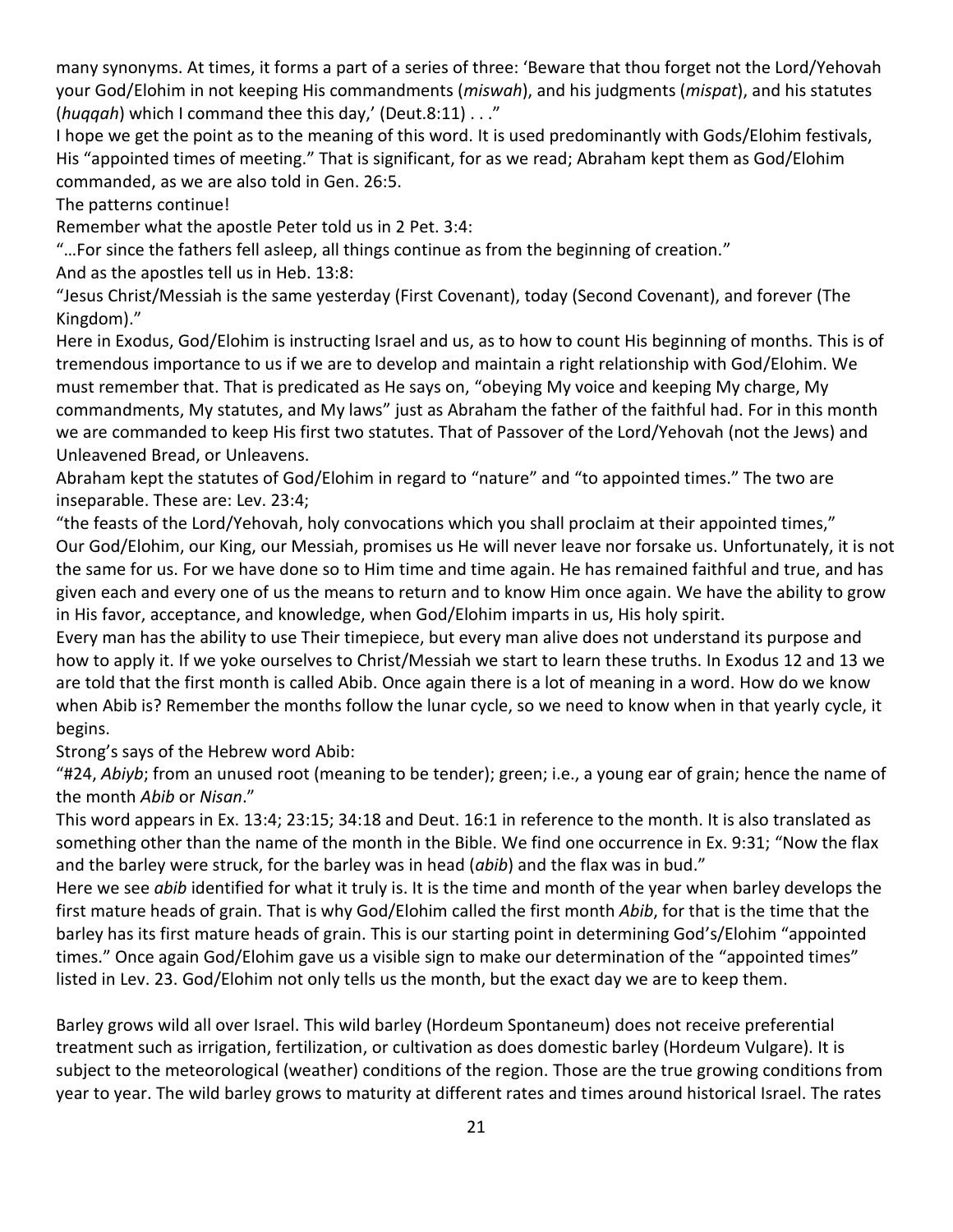and times are based on such factors as, temperature, amount of rain, soil conditions, elevation, etc. These meteorological and agricultural conditions control the rate of growth of the wild barley. (See our article entitled: "Abib (Aviv), Wavesheaf, Bride, and The Plan of Salvation" or our booklet: "How to Determine the State of 'Aviv' in the Barley Crop which grows in Israel.")

The span of time from the first barley in a state of *abib* to the last is approximately 7 weeks for harvestable areas in principle. That is a very simple and observable fact of the region. It is substantiated by the word of God/Elohim as well. Deut. 19:9:

"You shall count seven weeks from the time you begin to put the sickle to the grain."

That is talking about the barley harvest. That is the type of grain used for the wave sheaf offering during the days of Unleavened Bread. God/Elohim have allowed a seven-week time frame for its harvest if needed. (If its anything like the seven Churches of revelation it will need all the time it can get.)

Over the past 16 years of barley inspections in Israel, We have personally seen wild barley growing in just about every conceivable location around the country, except for the middle of the desert. It grows everywhere; in hotel parking lots in downtown Jerusalem, on the slopes of the Temple Mount and Old City, in the Jordan Valley, in the Negev, in the Galilee, in farmers' fields mixed with other crops, on the slopes of Hermon, and in many other places throughout the land. It grows "like a weed" as the saying goes. It is very difficult to eradicate and it is no wonder why God/Elohim chose it as a sign for use in determining the start of the new year along in harmony with the New Moon.

**But! Here in is a problem for some.** We receive our direction from the entirety of the scriptures; both Covenant scriptures. Some who undertake these inspections do not, for they insist on using just the first Covenant scriptures and then only the first five books, so they are incomplete in their understanding of what the Creators teach us as to the big picture of the Plan of Salvation. Those who use the first Covenant scriptures exclusively, look for any barley which is mature to declare the start of the year. **Big error according to scripture as well as all the basic agricultural principles used way back then and today.** We are to use barley which grows in good soil, which actually is used for planting crops using common sense, not that which grows in rocky ground and steep slopes. Crops are not planted there for a harvest to produce flour. A very big point folk. Those areas are used for animals grazing thus we call the short, stunted, anemic barley, which grows there; "Goat Grass." Matthew 13:1-9 teaches us all about this in agricultural principles applied spiritually. Christ/Messiah is our Wave Sheaf, accepted on our behalf by the Father, so are we to think goat grass is an acceptable representation of our Savior? If you do, then you are agreeing to accept a lame, malnourished, blotchy, lamb for a Passover sacrifice. We need to use the spiritual eyes we were given at baptism and hands being laid on.

Domestic barley (as well as wild) if irrigated develops a mature head at a much slower pace. We have seen this first hand many times both here in the U.S. and in Israel. Another important point which We will mention is that when the barley becomes abib its stalks, as well as its head, reaches a stage of brittleness. One can flick a finger at the head and it will break in two. That is why in Ex. 9:31-32 the barley was destroyed while the wheat and spelt were not. The barley matures much earlier than these others. It was the month of Abib as scriptures tell us. That is why God/Elohim calls this first month of the year abib. It is relevant to the barley being in a state of abib or mature enough to start the harvest. Abib is an ancient agricultural term.

It is very safe to say that Abib is describing an agricultural state or stage of maturity in barley growth. In Exodus 9 we read about the 5th, 6th, and 7th plagues which afflicted Egypt. The key component of the 7th plague was hail, very heavy hail. In verses 31 & 32 we read:

"Now the flax and the barley were struck, for the barley was in the head (abib) and the flax was in bud. But the wheat and the spelt were not struck, for they are late crops."

Let's read these verses from the J.P. Greens Interlinear Bible.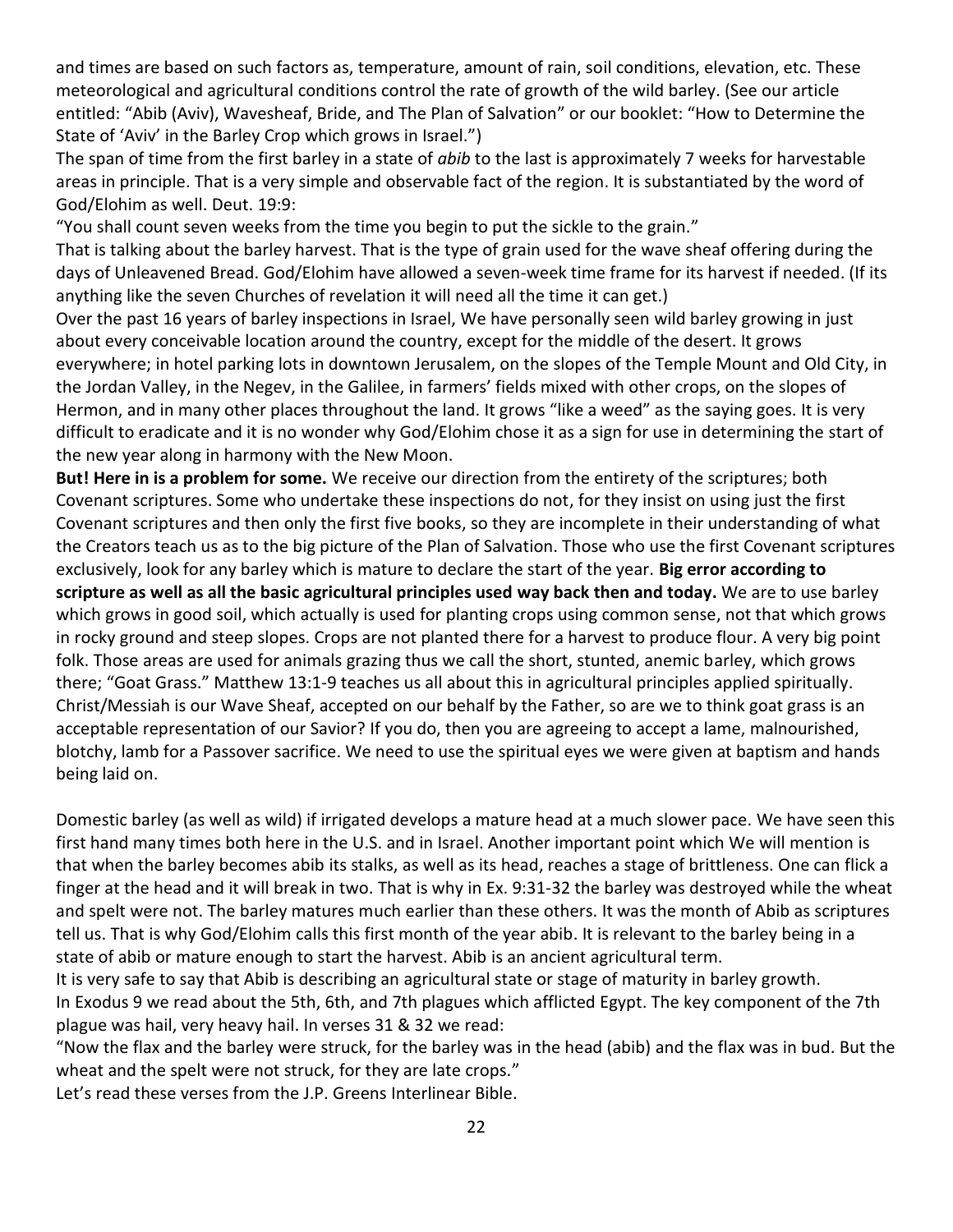"And the flax and the barley were smitten. For the barley was in the ear (abib), and the flax in blossom. And the wheat and the spelt were not smitten, for they were late."

Let's do a little analysis here. We see that the hail had smitten the barley and the flax. We also see the hail had not smitten the wheat and spelt. God/Elohim has a major lesson for us to learn here. He is going to show us a characteristic of Abib barley. The Hebrew word for smitten here is #5221 in the Strong's.

"Nakah, a prime root; to strike (lightly or severely, literally or figuratively)."

The BDB says of it in brief:

"smite 1a) with a single non-fatal blow 1b) smite repeatedly. 2) Smite fatally 3) smite attack, attack and destroy 4) of God/Elohim a) smite with a plague, disease, etc.,"

So how are we to apply that word here in Ex. 9: 31-32? It's obvious. God/Elohim is talking about destroying the barley and the flax crops. In verse 25 we read;

"and the hail struck every plant of the field, and it broke in pieces every tree of the field."

So here in chapter 9, it is clear to see what God/Elohim is saying when He says the barley and the flax were smitten. But He also told us under these conditions the wheat and spelt were not smitten or destroyed. Why not? And why did God/Elohim give us so clear a contrast, and so detailed a narrative, about this? Because, He is giving us a major clue to a characteristic of Abib/Aviv barley. He says the barley was Abib!

In our journeys to Israel to inspect the barley we have discovered what took place here with the barley in Ex 9 to be a sign of Abib barley. When the plant reaches a specific stage of maturity, the stock can be broken easily. When it reaches this stage, it is in the agricultural condition called Abib or Aviv whichever you prefer for they mean the same thing, and that stage is clearly demonstrated in the field by taking several stocks intact and then slapping them below the heads with your fingers; if Abib they break off. That is what happened when the hail struck the barley. It snapped and fell to the ground, thus being destroyed. When barley is in a younger stage of growth, it is more flexible and pliable and will not break. That is the condition of the barley in some years in Israel, throughout the entire country. This year 2017 is a fine example of that, very young barley all over the entire country at the end of the 12<sup>th</sup> month thus we intercalated a 13<sup>th</sup> month. Those who only apply first covenant understanding to their inspections are keeping a different year than us at this time. When the worst snowstorm in 30 years hit the Judean Hills in March one year the barley was all flattened, but, it did not break, for it was far from being in the state of Abib. After the snow melted it sprang up again. Some of the barley was in head and some was not. None of it was Abib.

A point of interest for you may be the fact that barley growing in Egypt matures at relevantly the same time for it all grows in the same region at the same altitude along the Nile River. That is not the case in Israel and is why our Creators allow seven weeks for it to be harvested.

There are some who mistakenly teach that if the barley has a green ear visible it can be proclaimed Abib. That is a terrible error which needs to be corrected. Abib is a very particular and specific agricultural state of barley growth. It does not "float" through the growth cycle of the plant as we will clearly see in the technical portion of this study. The reason why the wheat and the spelt were not destroyed confirms this. The first grain crop harvested in Israel was barley. The wheat harvest started approximately one and a half months after the barley harvest started. (Today that is not the case for most varieties of weheat are from the "winter Wheat" strains not spring wheat.) It is a "later" crop. The Hebrew word describing their condition here is #648 in the Strong's.

"Aphiyl; from the same as 651 (in the sense of weakness); unripe: not grown up." The BDB says of it:

"adjective (darkened, concealed, thence) late, of crops…"

So why is this so significant? Because that is an agricultural stage of maturity! When the scriptures say, it was "darkened, concealed" this means the plant looked like grass with the head having not yet emerged. It was still very young and still concealed in the shaft or in the "boot." The head of the plant is not visible. It is dark,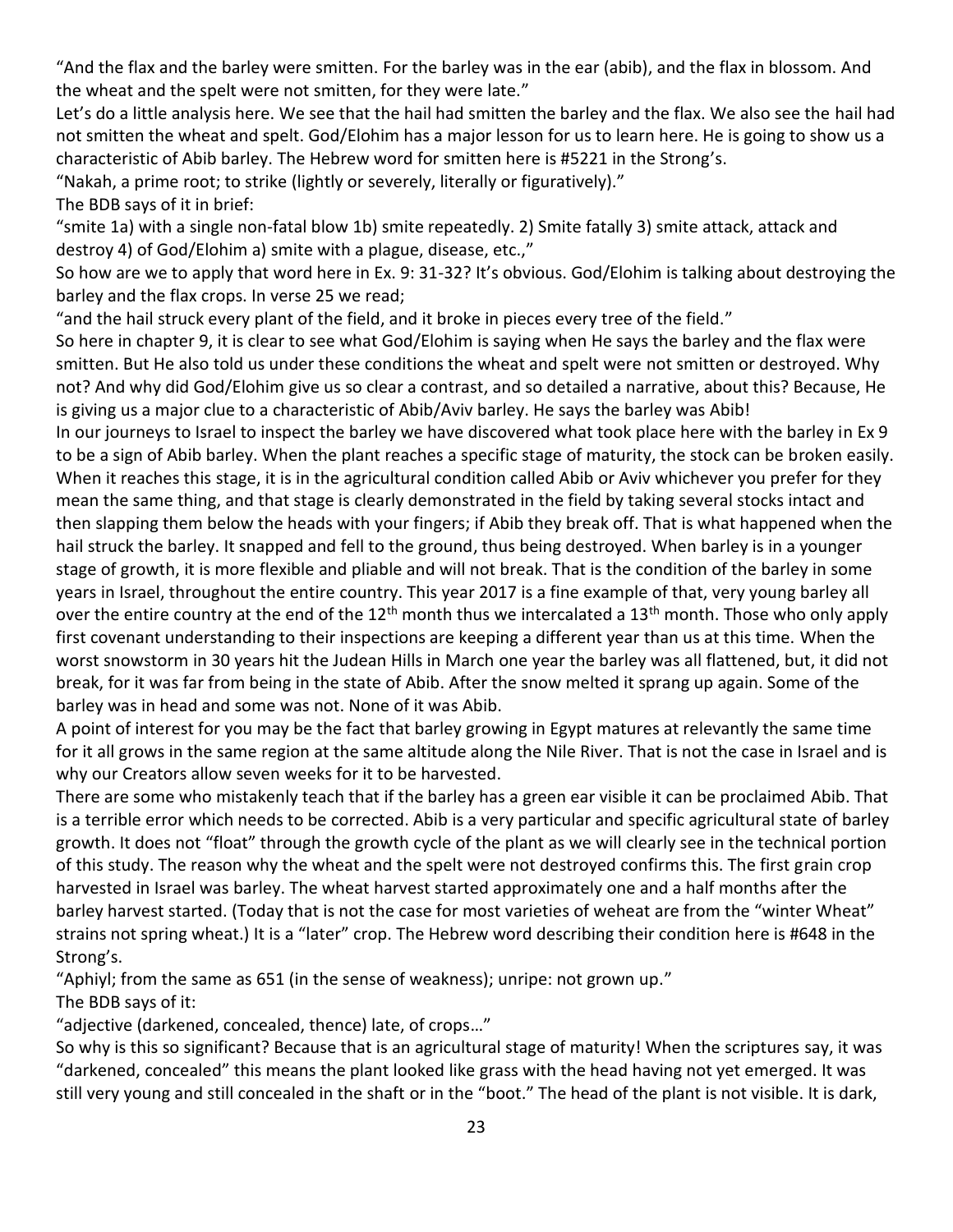concealed. It sounds like it is in its no moon stage. Thus, it does not see light. At this stage, it is very flexible. This is not all merely a "coincidence." God/Elohim is explaining to us about the state of Abib, and then contrasts it with that of a much younger stage of growth He calls Aphiyl. In Chapter 12:2, He tells us that this time frame takes place in the month of Abib, and it is the start of His calendar year. He names the month after the clearly visible sign of Abib barley. There is no significance to God/Elohim using the barley in Egypt other than it being an example to Israel and us, as to how we are all to determine the process of counting months when they "came into the land" and us subsequently who are scattered all over the earth.

There is no other start to the year. God/Elohim does not recognize or authorize any other. We all have a choice to make. We follow God/Elohim or settle for Roman paganism or Rabbinical Judaism or some other deceptive form of calendar. There is no compromise. We cannot blame another for any error we willingly take up. We should not let another "prove all things" for us, and blindly follow them. It is our responsibility, individually, to seek out our own salvation and to prove all things.

Deut. 12:29-32 commands us not to apply pagan ways to our worship of God/Elohim. The Rabbinical calendar is as pagan and man centered as any can get. It is full of hocus-pocus. It is full of error, of the vanity of men. It is a mixing of God's/Elohim instruction with that of pagan worship and knowledge. That is the very thing God/Elohim said not to do, and today we see the result of such disobedience and confusion in many who are called of God/Elohim. The Babylonians had a huge influence on the calendar of the Rabbinical Judaism. In the 4th century A.D. the Rabbis added even more twists to it, to add and take from it, to suit their traditions. We will read about all that in their own words later.

Isaiah 47 tells us of the humiliation and uselessness of the ways of Babylon and those who practice them. Verse 9:

". . . Because of the multitude of your sorceries, For the great abundance of your enchantments." Verses 10, 12-13:

". . . Your wisdom and your knowledge have warped you; and you have said in your heart, 'I *am*, and *there is* no one else besides me. Stand now with your enchantments and the multitude of your sorceries, in which you have labored from your youth, perhaps you will be able to profit, perhaps you will prevail. You are wearied in the multitude of your counsels; let the viewers of the heavens, **the stargazers**, and those giving knowledge of the new moons stand up and save you from these things that shall come upon you."

We can read about all the antics of astrologers of Babylon in the book of Daniel.

It was the Babylonians who perfected the "art of astrology." They used the sun, moon, and stars to predict things and times of future events by using the movement of the sun, moon, and stars. (Once again, a trinity) God/Elohim told us we were to use the light of the sun and the moon in the sky for signs (something clearly visible) in determining God's/Elohim "appointed times of meeting" from year to year, not for divining your future outcomes

Those who practice the "art of astrology" opposed Daniel and the way of God/Elohim, just as those who practice such things do today as well.

Verses 14-15 tell us what their outcome is and will be.

"Behold, they shall be as stubble, the fire shall burn them; they shall not deliver themselves from the power of the flame; *it shall* not *be* a coal to be warmed by, *nor* a fire to sit before! (It will be all consuming.) Thus, shall they (the astrologers, stargazers and prognosticators) be to you with whom you have labored, your merchants (or those who have merchandised you) from your youth; they shall wander each one to his own way (not that of God/Elohim). No one shall save you."

Look at what the International Standard Bible Encyclopedia has to say on the subject of astrology and its spreading.

"Both astronomy and astrology are concerned with the heavenly bodies. Astronomy classifies the laws (Greek *nomos*) of their movement and nature, while astrology looks for intelligible meaning in their relationship to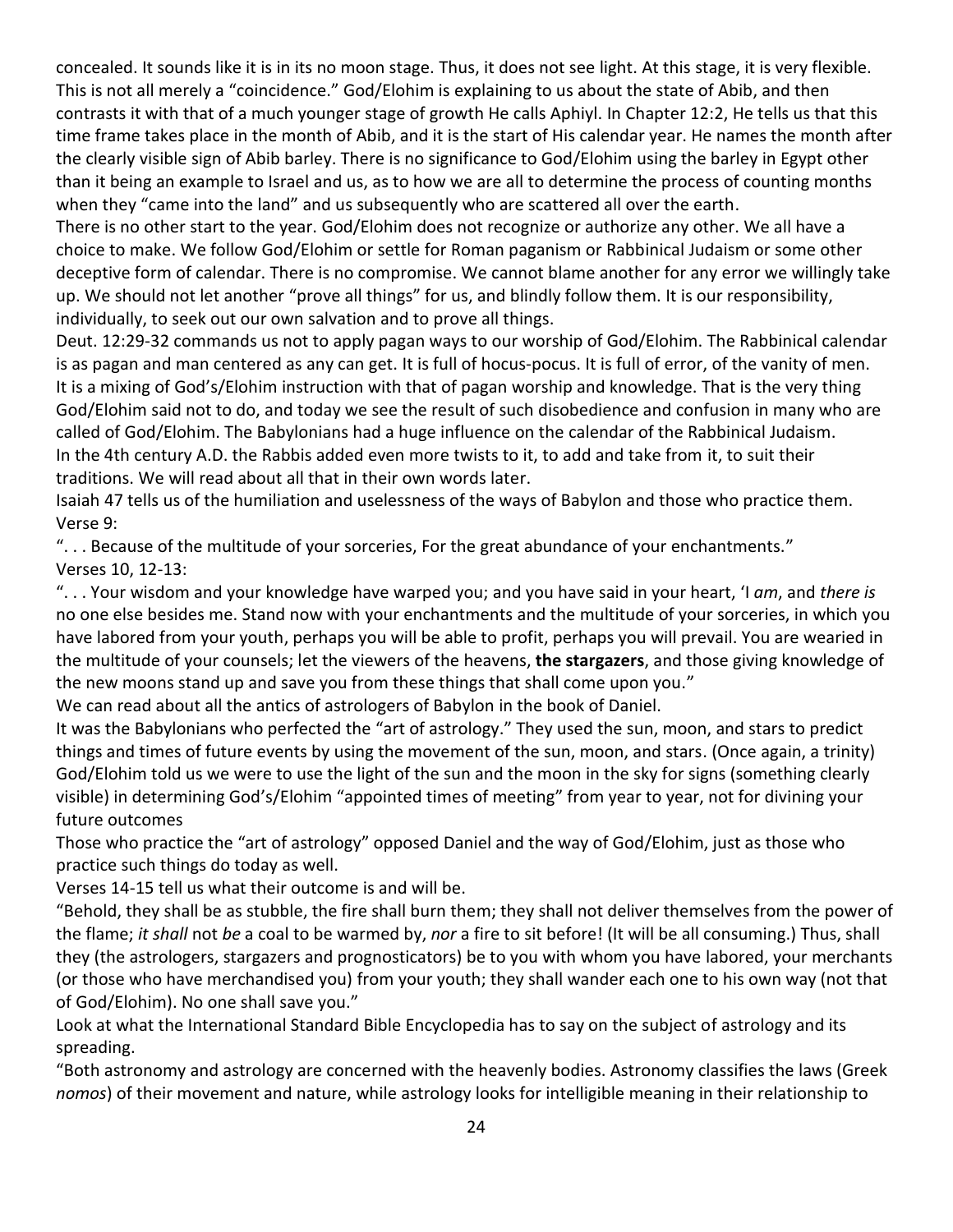people and things on earth. Of the many methods of attempting to discover the future by technical methods, astrology has been the most persistent among civilized peoples, although it is matched by the consultation of clairvoyants and mediums who claim to be able to foresee the future. At some time before the 7th century BC the wise men in Mesopotamia thought they had found correspondence between things in heaven and things on earth. Astrological documents are found in the time of Ashurbanipal king of Assyria (668-633 BC). Thus, a priest writes to him: 'The planet Venus is approaching the constellation Virgo. The appearance of the planet Mercury is near. Great wrath will come' (MacNeice, p. 110). Egyptian astrology does not appear until after this date. Astrological predictions at this time were concerned with the destiny of the nation, or of the king as head of the nation. The heavens, as well as sacrificial omens, pointed to lucky and unlucky times for undertaking projects. After the fall of Babylon, the art of astrology was spread by Chaldeans, and ca. 280 BC. Berossus, a Babylonian priest, is said to have set up a school for astrology on the island of Cos (Kos) Greeks and Romans adopted astrology almost as a substitute religion, and from this time onward astrologers offered horoscopes for individuals." (ISBE Volume I A-D page 342.)

These Babylonian practitioners of the art of astrology have heavily influenced the Rabbinical Calendar. We are not to mix God's/Elohim instructions for worshiping Them, with pagan practices or pagan instructions on worship as Deut. 12:29-32 tells us.

"When the Lord/Yehovah your God/Elohim cuts off from before you the nations which you go to dispossess, and you displace them and dwell in their land, take heed to yourself that you are not ensnared to follow them, after they are destroyed from before you, and that you do not inquire after their gods, saying, `How did these nations serve their gods? I also will do likewise.' You shall not worship the Lord/Yehovah your God/Elohim in that way; for every abomination to the Lord/Yehovah which He hates they have done to their gods; for they burn even their sons and daughters in the fire to their gods. Whatever I command you, be careful to observe it; you shall not add to it nor take away from it."

Just look at our nation today. We have multiculturalism and its pagan practices shoved in our face day in and day out. The people flock to these bizarre and strange things. The "Church of God" is not untouched. Many who are called of the Father, are either deceived into these things, or willingly take them up. There is nothing new under the sun. The calendars of the world are just one result of such activities.

To this point we have covered: how the holy days, the "appointed times" of God/Elohim are determined by the lunar cycle, by the light of the moon becoming visible to the naked eye; we establish years by the lunar cycle, not the solar; we determine days by the sun; the month *Abib* starts the new year, and thus the yearly observance of God's/Elohim festivals; *Abib* is named as it is, because it is the time in which the barley first becomes physiologically mature, so it can reproduce itself and thus be harvested. That flies in the face of modern Christianity and Rabbinical Judaism.

Now we are faced with how do we intercalate or balance out the lunar year with the agricultural year, so that these festivals, depicting the harvests of God/Elohim, fall in their appropriate agricultural times. Please remember in none of this do we ever try to balance it out to the "solar year." Following Gods/Elohim methods will always bring the year into the harvest seasons without a miss.

As we saw earlier, the Rabbinical Calendar intercalates 7 specific years, in a 19-year cycle, to adjust the two. This is the method the Rabbis learned from Babylonian astronomers whom were steeped in astrology. It made things simple and more convenient for them, rather than wait on God/Elohim from year to year to see if they needed to add an extra month; they opted for the pagan practice of astrological convenience. Imagine that! Does that sound familiar today? It seemed like a sure thing, so they jumped on it. It did not matter if the barley was in a state of abib or not when **they** started their month Abib because they stopped recognizing the month of Abib as the first month and opted for the seventh month, Tishri. Not all Israel did this however. The priests had kept the proper instruction as to the new year and the succession of months and to declaring new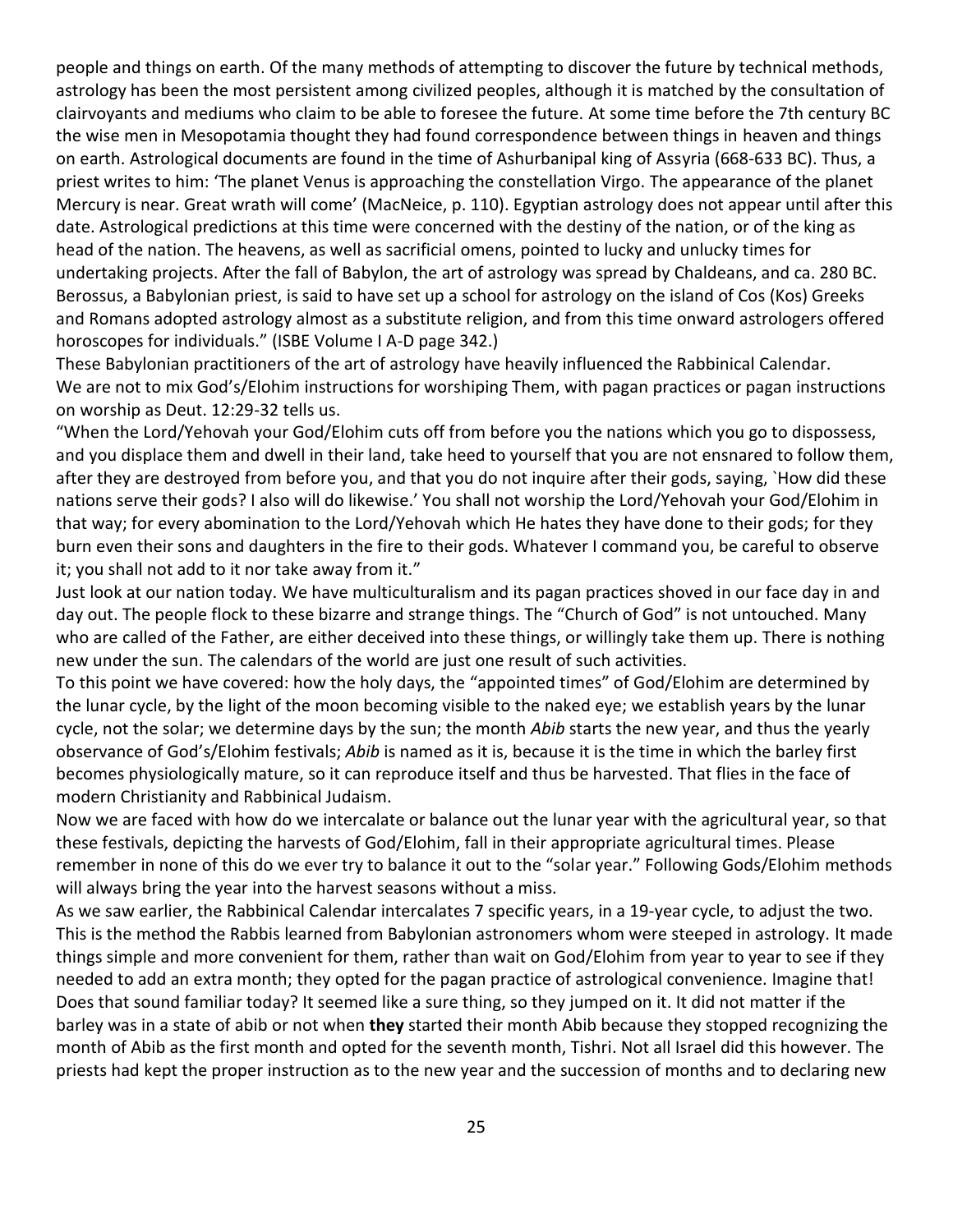moons, and as to intercalating an extra month to keep the feasts in their perspective agricultural harvest times to the best of our knowledge.

During the time of Christ/Messiah, these priests were known as the Sadducees as I stated earlier. The Rabbis were the wannabe Scribes and Pharisees. They were always at odds, or nearly always, with the priests or Sadducees as the gospels bear out. The Rabbis rejected the way of God/Elohim for their traditions. The Sadducees were not perfect either, but, they were in control of the Temple and the Calendar of their day. The Rabbis were not of the seed of Aaron but, all the same, wanted control of the Temple and the setting of the calendar dates for festivals and thus have total control; political and religious, over the Jews under the Romans.

We are not attempting to kick a dead dog, but we will point out its error as defined by Christ/Messiah in the Bible, and as it is displayed today. One very important aspect to consider in all of this; between the Pharisees and the Priests, is that many of the priests converted to Christianity as Paul and the other Apostles taught it, which is very different for what masquerades as Christianity today. Acts 6:7; **"And the word of God/Elohim spread, and the number of the disciples multiplies greatly in Jerusalem, and a great many of the priests were obedient to the faith." Please do not let anyone spin the lie to you that the Karaite's were the priests of Christs/Messiahs time for that is a filthy lie. It has been perpetuated by those who wish to enslave members of the body to Judaism and its ways.**

We are told in Eph. 5:8, 10-11:

"For you were once darkness, but now light in the Lord/Yehovah. Walk as children of light. Aproving what is acceptable to the Lord/Yehovah, and have no fellowship with the unfruitful works of darkness, but rather expose them."

We do not hate the Rabbis or those who teach their errors; but, we do hate the errors which do lead people away from the truth of God/Elohim; and thus, shuts the kingdom to them at this time. I once walked in some of the same things, but when the scales fell from our eyes through the mercy of our Father and our Savior, we learned to walk in the light of the Lord/Yehovah on this issue of the calendar. No darkness but light! We must learn to walk in the faith which was once delivered, and that is the Word of God/Elohim. As called of the Father, we treasure it. It is our Creator talking to us. Gods/Elohim Calendar as we are seeing is clearly defined in that book. All we need for salvation is in that book. Christ/Messiah has not left us nor forsaken us. He has not left us to the confusion and chaos of this worlds religious organizations of men.

That is why God/Elohim starts each year in the time of Abib or harvestable heads of barley. We are going to see shortly very simple and specific commands on how to determine Abib and why we must be exact in doing so. But first let's review the Rabbinical Calendar process to see the unfaithful method they, and those who lead their way, use.

Rabbinical Judaism bases their intercalation and thus, their luni-solar calendar, on a 19-year cycle. They follow the pagan Babylonian practice of adding an extra month in the third, sixth, eleventh, fourteenth, seventeenth, and nineteenth years of a 19-year cycle. It is often referred to as the Metonic cycle. They have declared these years as leap years' centuries in advance of their happening. They have declared these as the years to add an extra month without ever knowing if the barley would be in a state of Abib or not. God/Elohim says to proclaim these feasts at their **"appointed times,"** not decades in advance, and certainly not centuries in advance.

The Rabbis and all who follow them, as well as the pagan sects of Christianity who follow after Rome, have taken upon themselves the authority to change times and seasons, for as we will see God/Elohim gives us very simple, yet very specific instruction, on how to proclaim and determine Abib from specific year to specific year. With that, He gives us the instruction how to add a month to the lunar year and when to do it. In Dan. 2:20-23 we read: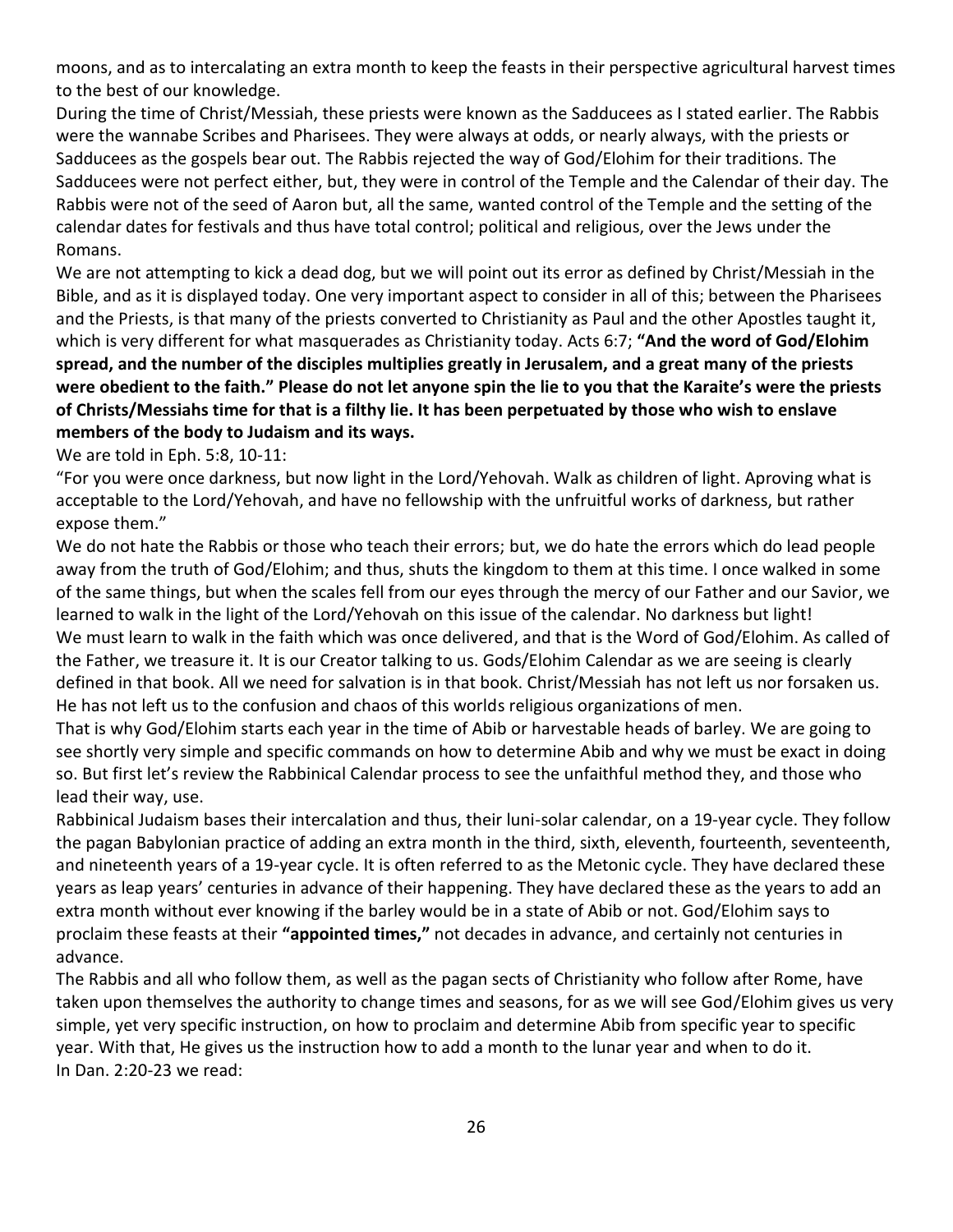"Daniel answered and said: Blessed be the name of God/Elohim forever and ever, for wisdom and might are His. **And He changes the times and seasons**; He removes kings and raises up kings; He gives wisdom to the wise and knowledge to those who have understanding. **He reveals deep and secret things**; He knows what is in the darkness, and light dwells with Him. I thank You and praise You, O God/Elohim of my fathers; You have given me wisdom and might, and have now made known to me what we asked of You, for You have made known to us the king's demand."

Do we truly believe that God/Elohim does these things? Do we believe it is He who gives wisdom, knowledge, and understanding to those of us who ask and seek it out in His word?

There is no doubt to one called of the Father that He put in place the mechanisms which change times and growing seasons from year to year. It is They only who set the bounds of such things. No man has the authority to change them. Daniel was part of the captivity in Babylon. He did not give in however. It is not a coincidence that he points out here during that time of captivity, that it is God/Elohim who changes times and seasons and not men. He didn't give in on that either. This is where and when, a sect of the Judaism, were indoctrinated into adopting the 19-year cycle and its form of intercalation, and took God/Elohim out of the picture. Daniel here proclaims the folly of that error by enunciating who in fact controls it.

Many have stumbled over these same things throughout the years, for it was pushed as coming from the "Government of God," on earth. When we threw off that shackle of men and yoked ourselves to Christ/Messiah, the only Head of His body, we had our eyes opened to His teaching of how to determine His "appointed times," His holy days and festivals and much, much more. No man should ever be placed between you and your Husband, Jesus Christ/Messiah. The only place in the entire Bible where God/Elohim instructs us about keeping all His feasts or "appointed times" in one continuous lesson is Lev. 23:1-44. It is from these verses that we know what days are God's/Elohim "appointed days." He addresses each of them in order of their pattern as it points to Their Plan of Salvation. Each on their own merits and unique laws. God/Elohim starts out by telling us these are:

2: ". . . the feasts of the Lord/Yehovah which you shall proclaim holy convocations."

In verses 5 & 6, He states:

"On the fourteenth of the first month at twilight is the Lord's/Yehovah's Passover and on the fifteenth day of the same month is the Feast of Unleavened Bread to the Lord/Yehovah; seven days you **must** eat unleavened bread."

These are two separate and distinct days and feasts as it clearly tells us here and elsewhere. God/Elohim is very specific about the day and the month as well as the actual month. It is His first month. We know that is the month Abib from Ex. 12 & 13 and Deut. 16. **Abib is the entire month of the new moon when the barley is maturing in the head not just the first day of it.** This is very important, for some deny this. In their calendar theology, they state the barley must be aviv the last day of the 12<sup>th</sup> month so that is also the case to start the month of Abib. They should really call their doctrine and methodology "The Day of Abib'" rather than the Month of Abib as God/Elohim instructs us to call it for a reason. It is very important to understand why God/Elohim says and wants it to be that way. God/Elohim named this first month for what it is so we would not forget His instruction. During this 29 or 30-day month, we have many very important days which we are to keep. They all point to the actions of our Savior in the Plan of Salvation. It is not left up to conjecture or chance. Many who put off the start of the month of Abib using the first day theology are denying the foretold actions of our Savior and Christ/Messiah, for these teachers reject Him and in essence, have deluded others to follow their intents of the heart.

At the end of the cycle of the 12th month (in the lunar year) and if the barley will not be in a state of Abib/Aviv by the middle of the upcoming lunar cycle/month, another month would be added to extend the year to bring the method for determining the "appointed time" of God/Elohim into sync with the harvest times in Israel. The reason why, is because the barley would not be ripe enough in the first half of the upcoming month.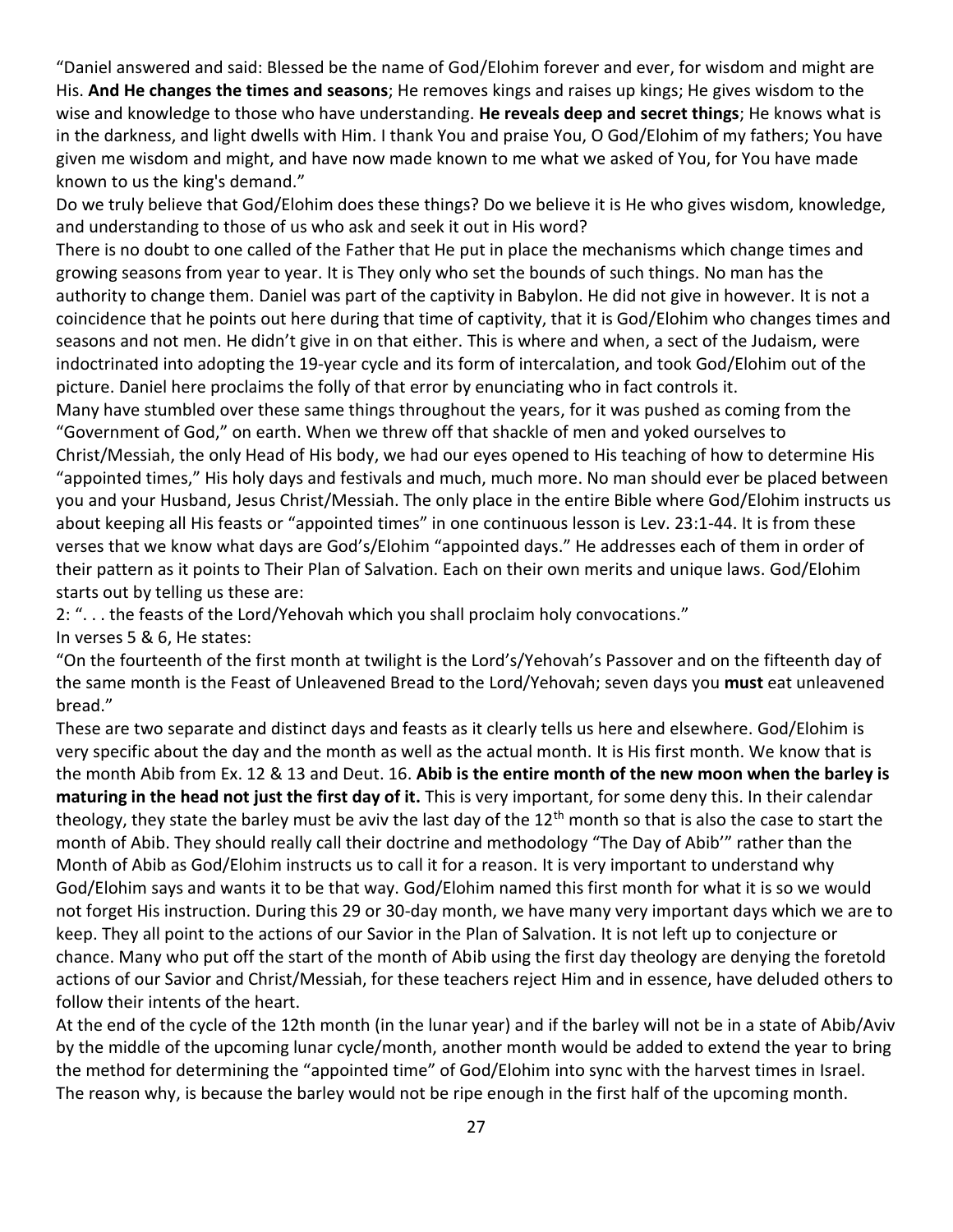Remember the month of Abib is the month of the first harvestable barley. It is to be in that state of maturity no later than 15 days from the first sighting of the crescent moon. As we are about to see, this has incredible significance to God/Elohim and thus to us. Without this happening, Gods/Elohim Plan of Salvation for mankind with all its sequential parts would not be able to be acted out through Their "appointed times." The symbolism depicted by these great events, show us the Plan of Salvation in its steps as God/Elohim has set in place by the observance of Their holy days and festivals, each on its appointed day. They are shadows of what is to come. Rehearsals!

On the Passover, (on and in its entirety during the 14th of Abib), Israel was to sacrifice a male lamb in its first year. What if there were no lambs in their first year? That would be a real dilemma, for it was a law of the Passover to do so. To use a sheep or goat older than one year would destroy the symbolism of the great event which points to the unblemished and innocent Lamb of God/Elohim, Jesus Christ/Messiah, dying for our sins, as well as the command itself.

Well, the very same thing applies to all the feasts of God/Elohim. Each is a statute and has its own laws pertaining to it. There is another great event which takes place during the days of Unleavened Bread which is the determining factor as to which month will be the month of Abib. Lev. 23:9-14:

"And the Lord/Yehovah spoke to Moses, saying, speak to the children of Israel, and say to them: `When you come into the land which I give to you, and reap its harvest, then you shall bring a sheaf of the Firstfruits of your harvest to the priest. He shall wave the sheaf before the Lord/Yehovah, to be accepted on your behalf; on the day after the Sabbath the priest shall wave it. And you shall offer on that day, when you wave the sheaf, a male lamb of the first year, without blemish, as a burnt offering to the Lord/Yehovah. Its grain offering, two-tenths of fine flour mixed with oil, an offering made by fire to the Lord/Yehovah, for a sweet aroma; and its drink offering of wine, one-fourth of a hin. You shall eat neither bread nor parched grain nor fresh grain until the same day that you have brought an offering to your God/Elohim; it is a statute forever throughout your generations in all your dwellings."

The symbolism depicted in these verses is truly awesome and eye opening and the instruction here is clear and crisp as well.

The Wave Sheaf was to be offered during the days of Unleavened Bread. It was an offering of acceptance on our behalf. It started the count to the feast of the Firstfruits, Pentecost, or Weeks; the end of the first harvest as verses 15-17 teach us. The entire continuance of the Plan of Salvation after the Passover depends on the wave sheaf offering which falls during Unleavened Bread. This Wave Sheaf, or the **first of the Firstfruits** of the barley harvest, is the focus of the month of Abib. What if there was no sheaf of the barley to wave? What if the sheaf was unacceptable for one reason or another? What if the sheaf was not mature enough to be ground into flour? What if someone attempted to use "Goat Grass;" anemic barley which grows on stone strewn soils and hillsides? What if there was no barley period?

This Abib, or physiologically mature barley which is able to reproduce itself and be ground into flour, is so important to the symbolism of Gods/Elohim Plan of Salvation that Israel could not eat of any of that harvest in any way, shape or form as verse 14 told us, until the sheaf was waved on the day after the weekly Sabbath which fell during the 7 days of Unleavened Bread. By the way, the day after the Sabbath is the first day of the week, which we call Sunday. It will always fall during the seven days of Unleavened Bread. It will never fall outside of them, as God/Elohim insured, by making it happen on Sunday, the day after the Sabbath. Would God/Elohim leave such an important event to chance? Not on our lives or for that matter on Jesus Christ's/Messiah's either. The NT or Second Covenant scriptures clearly tell us that is the same sequence of His death, resurrection, and acceptance to the Father. He died on a Wednesday afternoon, was in the grave for 3 days and 3 nights (which was the only sign given to an adulterous and evil generation who required a sign as to His being the Messiah) and was then accepted by God/Elohim the Father on our behalf, on the Sunday which fell during the Days of Unleavened Bread. He was symbolic of the first mature barley which could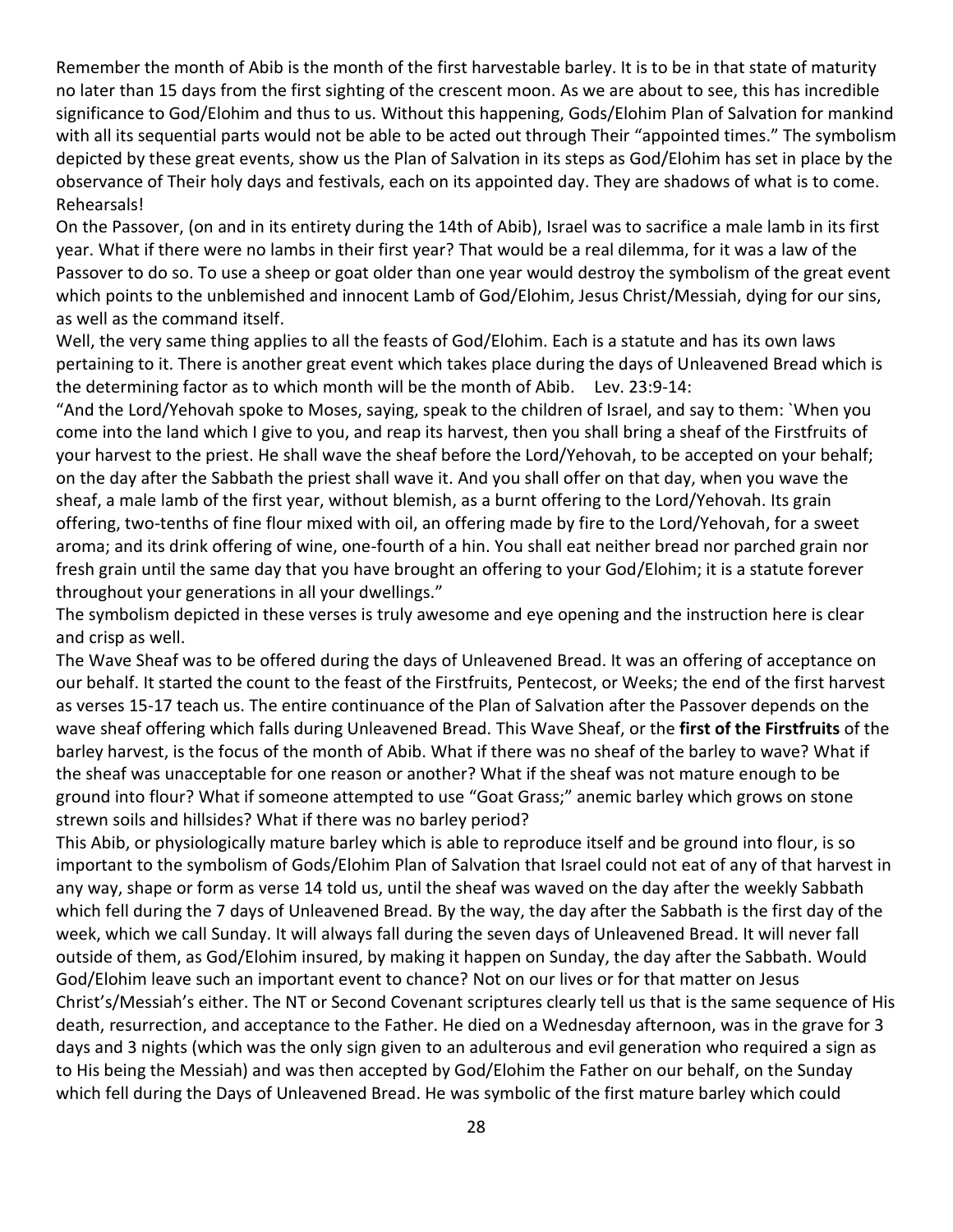reproduce itself. That is why the first month of the year in which these great events take place was called the month of Abib and not the day (first) of Abib. God/Elohim has given us an absolutely clear way to determine it and thus guarantees that Abib falls exactly as He intended it to.

At the end of the 12th month, and before the new crescent was to be seen, the Levites would have gone out in their district fields, all over the country, to inspect the maturity of the barley crop. They would convey their observations prior to the end of the month to the priests in Jerusalem. If the heads had semi hard grain in them at that time it was a no braine, r as the saying goes. If not, they would use their experience in such things to determine if it would be in a state of aviv/abib prior to the wave sheaf day. If this was the case, the high priest would proclaim the imminent new moon as the first month of the year, the month of Abib. If the barley stalks were not in a state of abib at the end of the 12th month, the high priest would know a thirteenth lunar month would have to be added to allow the grain to mature so that the grain could be used according to the law of the statute of God/Elohim by bringing the lunar year into sync with the agricultural harvests in the Land.

So, there would be no mistake as to when the barley could be acceptable God/Elohim clearly defines minimum standards for this determination. If the growing barley did not meet these criteria, it could not be used as the wave sheaf. We find this qualifying statement in Lev. 2:14. Here we will see the minimal acceptable state of the grain which can be used for a Firstfruit offering.

"If you offer a grain offering of your Firstfruits to the Lord/Yehovah, you shall offer for the grain offering of your Firstfruits green heads of grain roasted on the fire, grain beaten from full heads."

"Green heads" here, is the Hebrew word Abib. Only grain which was able to yield kernels could be used to be ground into flour. Not only that, the kernels had to be beaten from the full heads. The symbolism of Christ/Messiah being our beaten Firstfruit, our Wave Sheaf of acceptance to God/Elohim the Father, is beyond denial to any who are called of the Father. Remember the lamb was not to have any blemish on it.

Christ/Messiah incorporated both the blood of the lamb sacrifice and the beaten grain offering for us to be acceptable to the Father. Please do not ever lose sight of this. **Shed blood for forgiveness and Severe beating for acceptance. He did it all in one. He is our Passover Lamb and our Wave Sheaf.**

Notice the grain could be roasted to dry it out to speed the process up of having grindable kernels. This applies to all Firstfruit offerings of grain. There is no exception. The barley harvest continued throughout the various altitudes of Israel until Pentecost at which time the wheat harvest would commence.

Let's study this a little more closely.

Lev 2:14. from the J.P.Green Interlinear Bible:

"And if you bring near a food offering of firstfruits to Jehovah, fresh ears roasted with fire, kernels from a garden, you shall bring near your firstfruits for a food offering." Now the NKJ:

"If you offer a grain offering of your firstfruits to the Lord/Yehovah, you shall offer for the grain offering of your firstfruits green heads (abib) of grain, roasted on the fire, grain beaten from full heads."

Here brethren we are instructed as to what is the minimum stage of maturity to be an acceptable firstfruits grain offering. We are taught here the grain must be Abib. As well, we are instructed that the Abib heads of grain will have kernels that can be husked (geres). That means the kernel must have substance to it, in fact; enough substance so that it can be dried by roasting it in fire to make it hard enough to grind into flour. That is why the NKJ translation says, "grain beaten from full heads" and the J.P.Green says, "of kernels" for they are expressing the same thing in the use of the Hebrew "geres." It is #1643 and Strong's says of it, "from an unused root meaning to husk; a kernel (collection), i.e.; grain: beaten corn (old English for grain etc)."

The BDB says of it: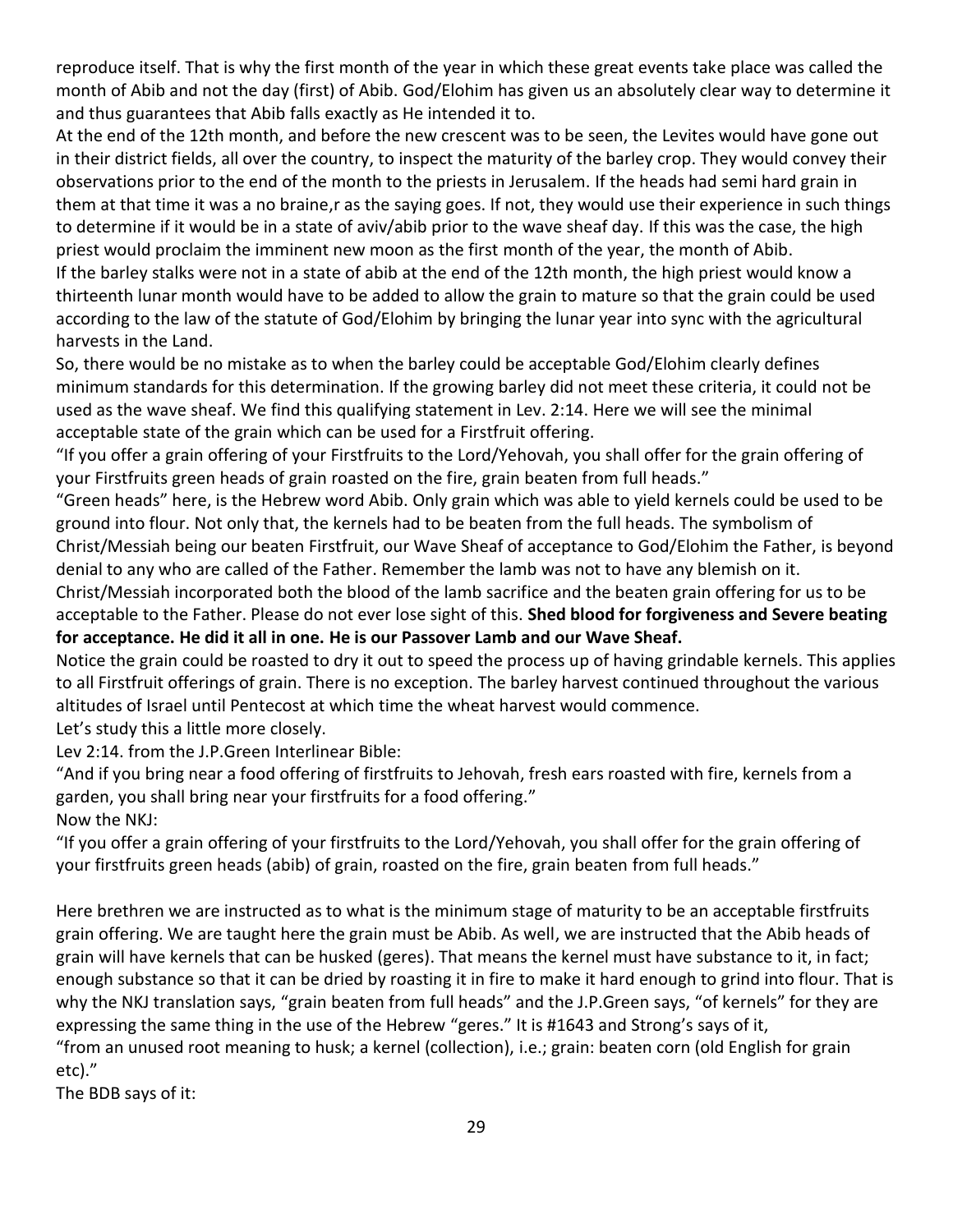"a crushing, but only concretely of that which is crushed, groats, …"

These abib heads of grain need to be able to be crushed or ground to produce flour. In order to do this they need to be hard kernels. God/Elohim says it is acceptable to help that hardening process by roasting the heads in fire to reach the necessary degree of dryness to be crushable. We will see later that there is a very specific time in the growth of the barley, where it is physiologically mature, but, still contains too much moisture to allow it to be ground into fine flour. This minimal standard is called, "the threshold of Abib." Prior to this state of maturity, we cannot proclaim the barley to be abib/aviv.

At the end of the twelfth month; a decision was made by witnessing a clearly observable and visible sign, as to whether the first of the year started or whether an extra month was to be added.

We read about that earlier in Deut. 16. Let's read verses 8-10 to see this sequence of events that start during the days of Unleavened Bread.

"Six days you shall eat unleavened (bread), and on the seventh day there shall be a sacred assembly to the Lord/Yehovah your God/Elohim. You shall do no work on it. You shall count seven weeks for yourself; begin to count the seven weeks from the time you begin to put the sickle to the grain. Then you shall keep the Feast of Weeks to the Lord/Yehovah your God/Elohim with the tribute of a freewill offering from your hand, which you shall give as the Lord/Yehovah your God/Elohim blesses you."

This harvest started with the acceptance of the wave sheaf offering on the Sunday during the days of Unleavened Bread. It continued for seven weeks or 49 days until seven Sabbaths had been completed and thus the next day is the Feast of Firstfruits (of wheat) or as we commonly call it, Pentecost (50; in actuality, a Jubilee) or as it is more accurately called the Feast of Weeks. At the end of the 12th lunar month the barley was to be examined to see if it would be abib/aviv by the middle of the next month. This is a simple process. We have conducted this function for the past 16 years in the land of Israel.

Barley can have a head on it but not be in a state of abib/aviv. There are several stages it goes through as the heads develop. It is the head which holds the grain. These heads have many kernels in them.

At first, the kernel contains a fuzzy substance not unlike cotton to look at. It then develops into a stage which has a more solid substance, but is mostly water. If you squeeze the shell a white substance will come out of the thin end of the shell.

Both of these stages; are unacceptable to use in declaring the start of the year. Neither one of them meets the minimum requirement of a firstfruit offering of grain as found in Lev. 2:14. If you were to roast them 15 days later which would be the middle of the first month they would not be sufficiently mature enough to be capable of being ground into flour. (There is one exception; if you use anemic Goat Grass found in the central Jordon Valley. It has a very short life span for it grows in rocky soils which are not agricultural soils but used to feed the sheep and goat herds which migrate from the low areas up in a northerly direction during the year. These die rapidly for lack of moisture and sufficient nutrients in the soil, which is a very basic agricultural principle. Many have never known such things or have lost sight of them.)

The next stage is the dough stage. It is during this stage that the barley is at its minimum condition of acceptance. It is called semi-hard dough.

This is the minimal acceptable stage of maturity at the end of the 12th month that the new year can be declared. During this stage of development, the seed of grain inside the shell is completely formed as to its length and is filling out with starches. When out of the shell it appears to have a wax coating. It is during this part of its growth that it becomes physiologically mature. It is stage 8 sub-stages 5 through 9 as found in Zadoks Two Digit Code System for the growth stages of barley.

This is what is searched for at the end of the 12th lunar month in Israel. The grain in this stage is the grain which will be harvestable by the middle of the month for use as the wave sheaf before God/Elohim. The 15th of the first month is the earliest day that the wave sheaf can take place on. It can extend up to the 21<sup>st</sup> day if it happens to fall on a Sunday on the last day of UB. It is always a welcomed event to actually find the barley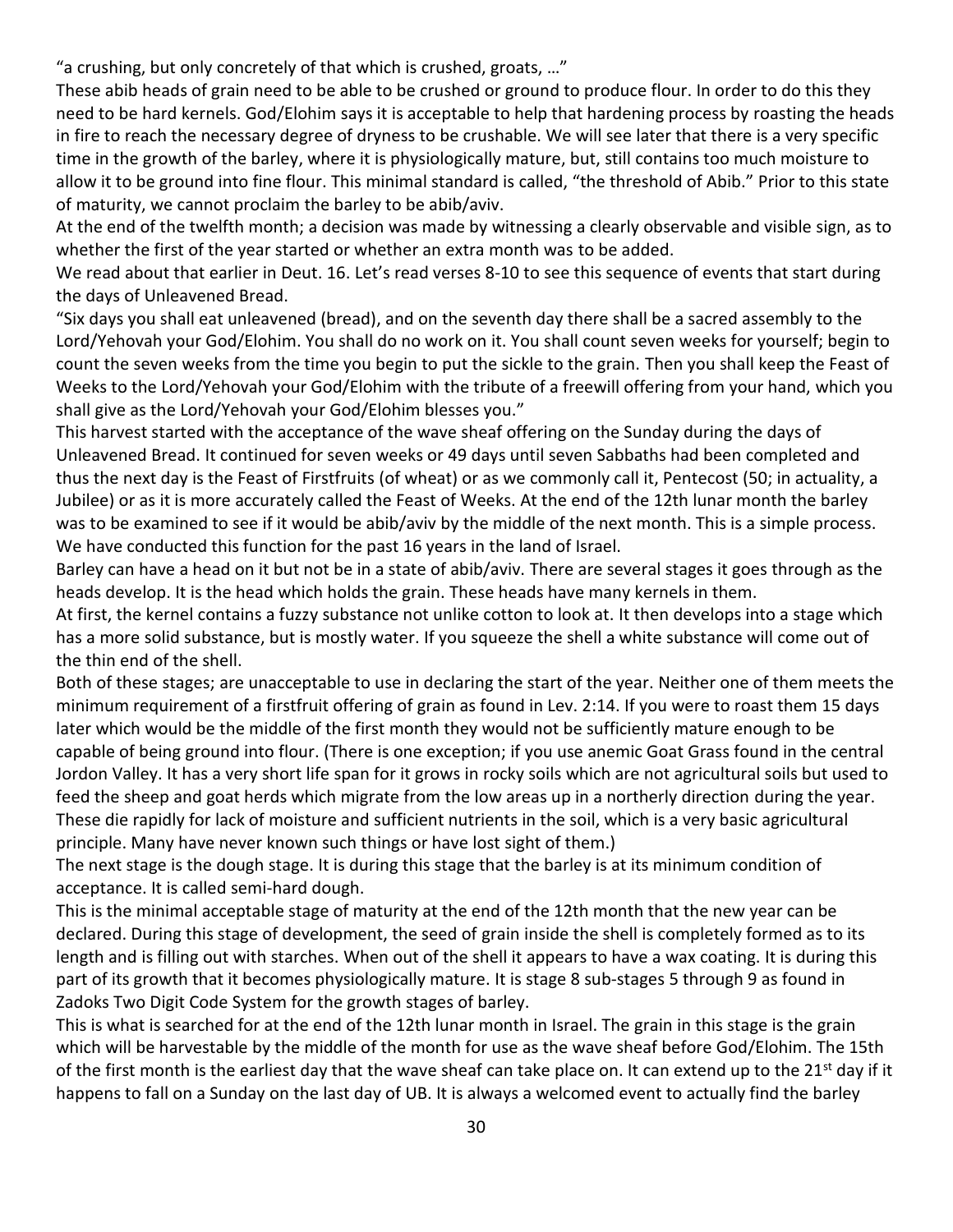kernels in a "nail hardened" state at the end of the 12 Lunar month, but that is not always the case, thus a need for this knowledge we are speaking about.

| Zadoks Code    |                     |                                           | Zadoks Code  |                  |                                         |  |
|----------------|---------------------|-------------------------------------------|--------------|------------------|-----------------------------------------|--|
| Principal      | Seconda<br>ry Stage | Description                               | Principal    | Secondary        | Description                             |  |
| Stage<br>0     |                     | <i><u><b>Germination</b></u></i>          | <b>Stage</b> | Stage<br>7       | Flag leaf sheath<br>opening             |  |
|                | 0                   | Dry kernel                                |              | 9                | First awns visible                      |  |
|                | 1                   | Start of imbibition<br>(water absorption) | 5            |                  | Head                                    |  |
|                |                     |                                           |              |                  | emergence                               |  |
|                | 5                   | Radicle emerged                           |              | $\boldsymbol{l}$ | First spikelet of<br>head just visible  |  |
|                | 7                   | Coleoptile emerged                        |              | $\mathfrak{Z}$   | One-fourth of<br>head emerged           |  |
|                | 9                   | Leaf just at<br>coleoptile tip            |              | 5                | One-half of head<br>emerged             |  |
| 1              |                     | Seedling                                  |              | 7                | Three-fourths of<br>head emerged        |  |
|                |                     | development                               |              |                  |                                         |  |
|                | $\theta$            | First Leaf through<br>coleoptile          |              | 9                | Head emergence<br>complete              |  |
|                | $\boldsymbol{l}$    | First leaf at least<br>50% emerged        | 6            |                  | Flowering (not                          |  |
|                |                     |                                           |              |                  | readily visible in                      |  |
|                |                     |                                           |              |                  | barley)                                 |  |
|                | $\overline{2}$      | Second leaf at least<br>50% emerged       |              | 1                | Beginning of<br>flowering               |  |
|                | $\mathfrak{Z}$      | Third leaf at 50%<br>emerged              |              | 5                | Half of florets have<br>flowered        |  |
|                | $\overline{4}$      | Fourth leaf at least<br>50% emerged       |              | 9                | Flowering complete                      |  |
|                | 5                   | Fifth leaf at least<br>50% emerged        | 7            |                  | Milk                                    |  |
|                |                     |                                           |              |                  | development                             |  |
|                |                     |                                           |              |                  | in kernel                               |  |
| $\overline{2}$ |                     | <b>Tillering</b>                          |              | 1                | Kernel watery ripe                      |  |
|                | 0                   | Main shoot only                           |              | $\mathfrak{Z}$   | Early milk                              |  |
|                | 1                   | Main shoot plus 1<br>tiller visible       |              | 5                | Medium milk                             |  |
|                | $\overline{2}$      | Main shoot plus 2<br>tillers              |              | $\overline{7}$   | Late milk                               |  |
|                | $\mathfrak{Z}$      | Main shoot plus 3<br>tillers              | 8            |                  | Dough                                   |  |
|                |                     |                                           |              |                  | development                             |  |
|                |                     |                                           |              |                  | in kernel                               |  |
|                | $\overline{4}$      | Main shoot plus 4<br>tillers              |              | $\mathfrak{Z}$   | Early dough                             |  |
|                | 5                   | Main shoot plus 5<br>tillers              |              | 5                | Soft dough (approx.<br>20 days to aviv) |  |
| $\mathfrak{Z}$ |                     | <b>Stem</b>                               |              | 7                | Hard dough, head                        |  |
|                |                     | elongation                                |              |                  | losing green color                      |  |
|                | $\boldsymbol{l}$    | First node<br>detectable                  |              | 9                | Approx. physiological<br>maturity       |  |
|                | $\overline{2}$      | Second node                               | 9            |                  | Ripening                                |  |
|                | $\mathfrak{Z}$      | detectable<br>Third note                  |              | $\boldsymbol{l}$ | Kernel hard                             |  |
|                |                     | detectable                                |              |                  | (difficult to divide)                   |  |

Table 1. Condensed summary of the Zadoks two-digit code system for growth staging in barley.

31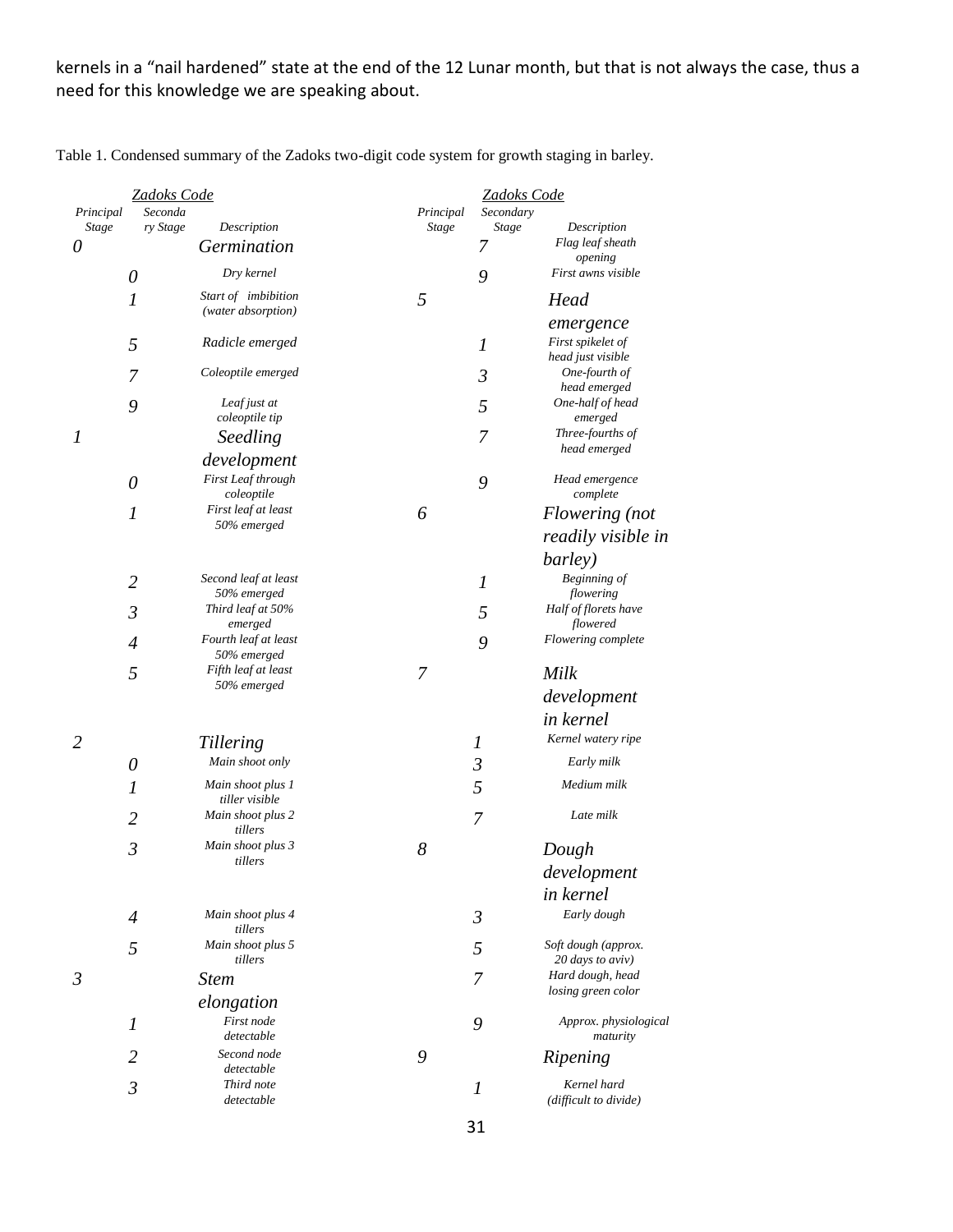|   | Flag leaf just visible           |
|---|----------------------------------|
| Q | Flag leaf collar just<br>visible |
|   | <b>Boot</b>                      |
|   | Flag leaf sheath<br>extending    |
| 3 | <b>Boot</b> just beginning       |
|   | to swell                         |
|   | <b>Boot</b> swollen              |

That brethren is the simple and clear instruction from God/Elohim, from the pages of the Bible; all of it, not just one covenant scriptures and certainly not just five books of the first as to how we keep Their "appointed times" on Their day. Many scoffers abound these days as to the promise of His coming as Peter tells us. He says this would be the norm in the last days. They flock to their teachers of "Jewish Fables" and the deceits of modern Christianity."

*Kernel cannot be dented by nail*

Israel was not to leave the Promised Land to pursue anything. Once outside the Land regardless of the reason, they would lose the tools of God/Elohim they needed to be able to determine the "appointed times." Scripture can't be any clearer as to the location of all of this; the Land of Israel. Today the paganized world calls it Palestine to thumb their nose at God/Elohim.

Israel; the ten northern tribes, were taken into captivity by Assyria as a punishment from God/Elohim. They were dispersed to the northeast of Israel and then migrated across Europe and then to North America, Australia, New Zealand, and many other places. They lost their identity, but in the Kingdom, those who remain after the tribulation will be brought back by Christ/Messiah to the Promised Land and learn all about what they had lost due to their adulterous behavior towards God/Elohim. This was not the case for "Treacherous" Judah (which includes the tribe of Benjamin as well). She too practiced the same filthy behavior of Israel, but was never divorced by Yehovah. You can read about all of this in Jeremiah 3:1-11. However, she was taken captive by Babylon many years later as a punishment for the same lude acts, but a remnant was returned to the Promised Land many years later. The captives could be "fairly" accurate in their observances of the new moons from the land of Babylon, but the loss of the ability to observe the barley growing in Israel was another story. But being as treacherous as she was, those who did not return incorporated the Babylonian method for the start of the year using the "magic" unseen "seasonal" moments of the sun called equinoxes and solstices and don't forget the 19-year cycle. In time, they corrupted their wannabee brothers in the Promised Land to their pagan methods. What we see today in their calendar doctrines is nothing short of "**treachery**" once again.

Over time those who became known as the Pharisees and Scribes accepted this form of intercalation into their traditions. These folks had this as one of their traditions at the time of Christ/Messiah but did not have control of the Temple or any authority to enforce it. They could not openly declare their methodology until after 70 A.D. when the Temple was destroyed. It was shortly after this that the Rabbi's started integrating their closeddoor proclamation of the calendar; for the priests, had been scattered with the destruction of the Temple in the ensuing chaos. It was during those subsequent times that the Rabbi's started adding all kinds of bizarre things to their calendar.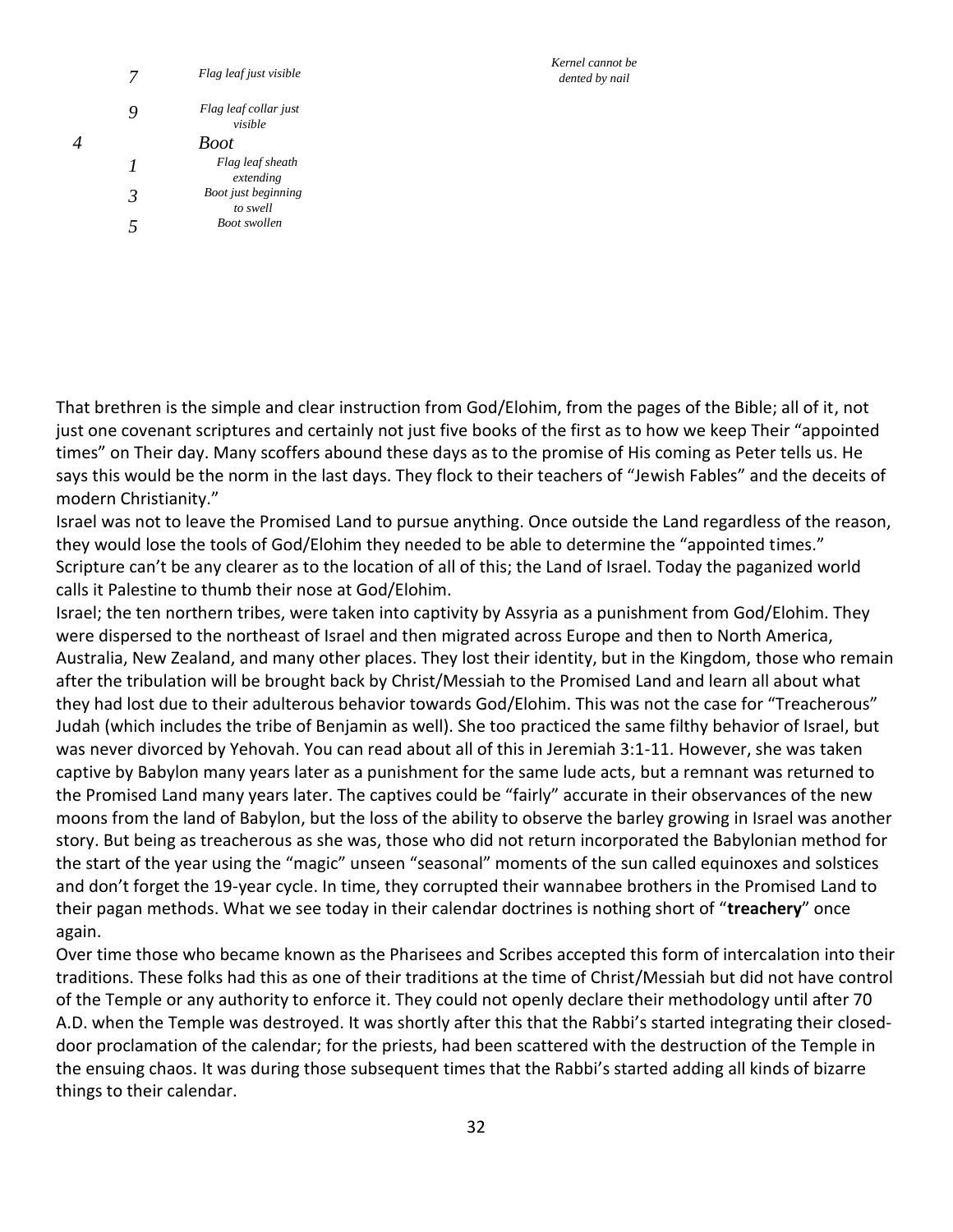It is also important to note that at the time of Christ/Messiah there were 3 calendars in play in Judea. The first was that of the Romans. It is often referred to as the Julian calendar and it has gone under a transformation to what we call the Gregorian Calendar today.

The second was that used by the priests. It was the one Israel had used from the beginning as to new moons and abib/aviv. It is the same one I have addressed in this study. All observation!

The third was the civil calendar. This was the one promoted by the Pharisees, Scribes, and Royalty of the region. All civil functions were set by it. It was used to record birth dates, deaths, ordinations of royalty, etc. This calendar started in the seventh month of the year, *Tishri*. In time those who became the leaders of Rabbinical Judaism would promote this calendar as the more appropriate calendar, subordinating the one true Calendar of God/Elohim to it. They have also done the same with their Mishnaic traditions, subordinating the Word of God/Elohim to them. The patterns and facts are very clear.

The Bible instructs us that it was a curse to Israel and Judah, to be taken from the Promised Land. Israel was tied to the land for everything and most importantly for their relationship to God/Elohim. Jerusalem is the focal point of God/Elohim on this earth; not Rome. It was here that we found Abraham giving tithes to God/Elohim. It was here we saw the Temple built and destroyed twice. It was here that we saw Christ/Messiah teach the many. It was also from here that the new moons and the month of Abib were proclaimed. It was here that the pilgrimage festivals took place. It was that way when Christ/Messiah walked the earth as a man, the begotten son of the Father. The Bible also tells us it will be that way in the future. I encourage everyone to read Ezekiel 44- 46. They talk of the time when Christ/Messiah will dwell in Jerusalem after His return. They tell us Gods/Elohim laws and statutes are kept faithfully by the inhabitants of the land. We see that burnt offerings will once again be conducted, along with the observation of the new moons. Ezekiel 46:1 tells us where this will be done.

"Thus, says the Lord/Adonay God/Yehovih: The gateway of the inner court that faces toward the east shall be shut the six working days; but on the Sabbath, it shall be opened, and on the day of the New Moon it shall be opened."

Many prophecies speak of the same thing. But why the east gate? Because they will look up over the Temple and into the western sky and they will observe the new crescent as it appears over the city.

No brethren, Christ/Messiah has not changed. He is the same yesterday, today, and forever.

In summing up the tools we have been given to determine the "appointed times" of God/Elohim, we see we are to use the light of the sun for determining a day. We are to use the sunset to start a 24-hour day. We are to use the first light; or rebuilding light, of the moon to determine a month starting, and the count to Their "appointed times" or Festivals. We are to use the lunar cycle, not the solar, in all aspects dealing with the "appointed times," except for the start and duration of a day. We have also seen that the first month of the year is in the spring or March/April time period of the Northern hemisphere, at the time of the Abib, the month when the barley is ready to be used as the wave sheaf offering during the first month of the year. So how do we, and others use these tools to determine the "appointed times of meeting" with our God/Elohim?

First of all, we use the region of Jerusalem as the calendar dateline, not some creation of men running zig zag through the Pacific Ocean.

When the new moon is first visible to the naked eye in the region of Jerusalem on the 29<sup>th</sup> day, we start the first of the month. If not visible that night after sunset, it automatically starts at the end of the 30<sup>th</sup> day. When the barley, which grows wild all over the 3 main agricultural regions, is in a state of abib/aviv, we declare the start of the new year at the upcoming crescent. If it happens at the end of the 12th month then it is a regular/normal 12 lunar month year. If an extra month needs to be added, then it is a leap year.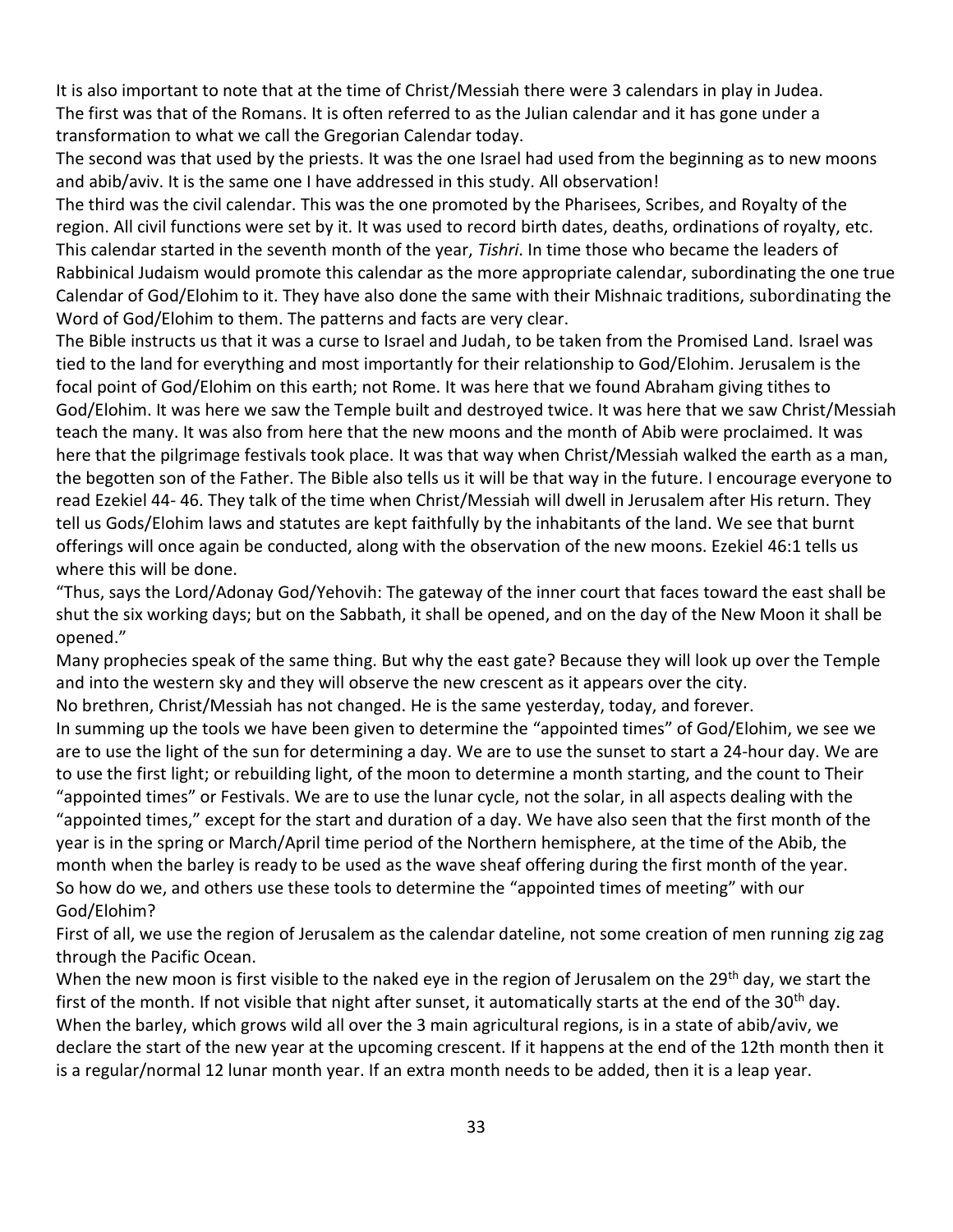Many ask how do you know when the new moon is visible there and when the barley is in a state of abib, for you live in western New York. That's a good question and I will answer it shortly, but first listen to what Daniel has to tell us about our time. Dan. 12:4:

"But you, Daniel, shut up the words, and seal the book until the time of the end; many shall run to and fro, and knowledge shall increase."

There is no doubt that many run to and fro. There are very few barriers to travel today. We can travel anywhere on earth in just a few days. The skies and roadways are absolutely full of people running to and fro. As for knowledge increasing, just look at the last one hundred years. The technological advancements are actually staggering in such a short period of time. Just look at the advent of the internet any human being who has access to a computer and who is on-line has the sum total of human knowledge and experience at his fingertips. There are no more barriers to knowledge increasing.

With that in mind read what God/Elohim tells Daniel farther on down in the twelfth chapter. Verses 9-10: "And he said, Go Daniel, for the words are closed up and sealed till the time of the end. Many shall be purified, made white, and refined, but the wicked shall do wickedly; and none of the wicked shall understand, but the wise (called of the Father) shall understand."

No, we do not live in Jerusalem, but we have my Bible, our eyes, and the technology of man available to us, to assist us in worshiping God/Elohim, as They declare it should be done. Above all that, we have Their holy spirit dwelling in us which leads us to discern right from wrong.

I was a carpenter by trade. At least I was for many years until I entered the owner management end of the business. I used to wear my tool belt whenever I worked. In that belt I had a hammer, a square, a tape measure, a utility knife, a chalk line, a pencil, nails, and other various things I needed for completing a task. I didn't attempt to measure something with my hammer or attempt to pound a nail with my tape measure. I was taught to use each tool for the purpose it was designed to be used for. When used properly you could complete a project in a timely fashion and have a quality product.

That is what we are to do with the tools we have at our disposal today, to grow in favor, acceptance and knowledge, and help build up the body of Christ/Messiah.

Some of the tools we use to determine when a new moon will be visible, are several algorithms of which one can be downloaded from this site. Abibofgod.com. It is very accurate. Bruce Armstrong put it together many years ago. It will tell you which nights the crescent can appear in Jerusalem.

Another tool we use is the people who put together the websites for reporting new moons in Israel. One is the Israeli New Moon Society. They have observers stationed throughout most regions of Israel and they watch for the new moon crescent each month. There are other sites which report on observations from Israel as well. We also travel to Israel to inspect the state of maturity of the barley at the end of the 12th lunar month. There are others who also report sightings and conduct barley inspections but all do not use, nor share, the same criteria and Biblical understanding as we do.

We have been asked what happens when it is cloudy on the night the new moon is to appear? If it will not be visible in Israel but visible here where we live; we do not keep that as the first day of the month. There are times when you can see the new moon on this continent before you can in Jerusalem. We remind, as well as caution everyone, that Jerusalem is Gods/Elohim calendar focus. It always has been and always will be.

### Deuteronomy 11:11-12;

"But the land which you cross over to possess is a land of hills and valleys, which drinks water from the rain of heaven. And for which the Lord/Yehovah your God/Elohim cares; **the eyes of the Lord/Yehovah your God/Elohim are always on it, from the beginning of the year to the very end of the year."**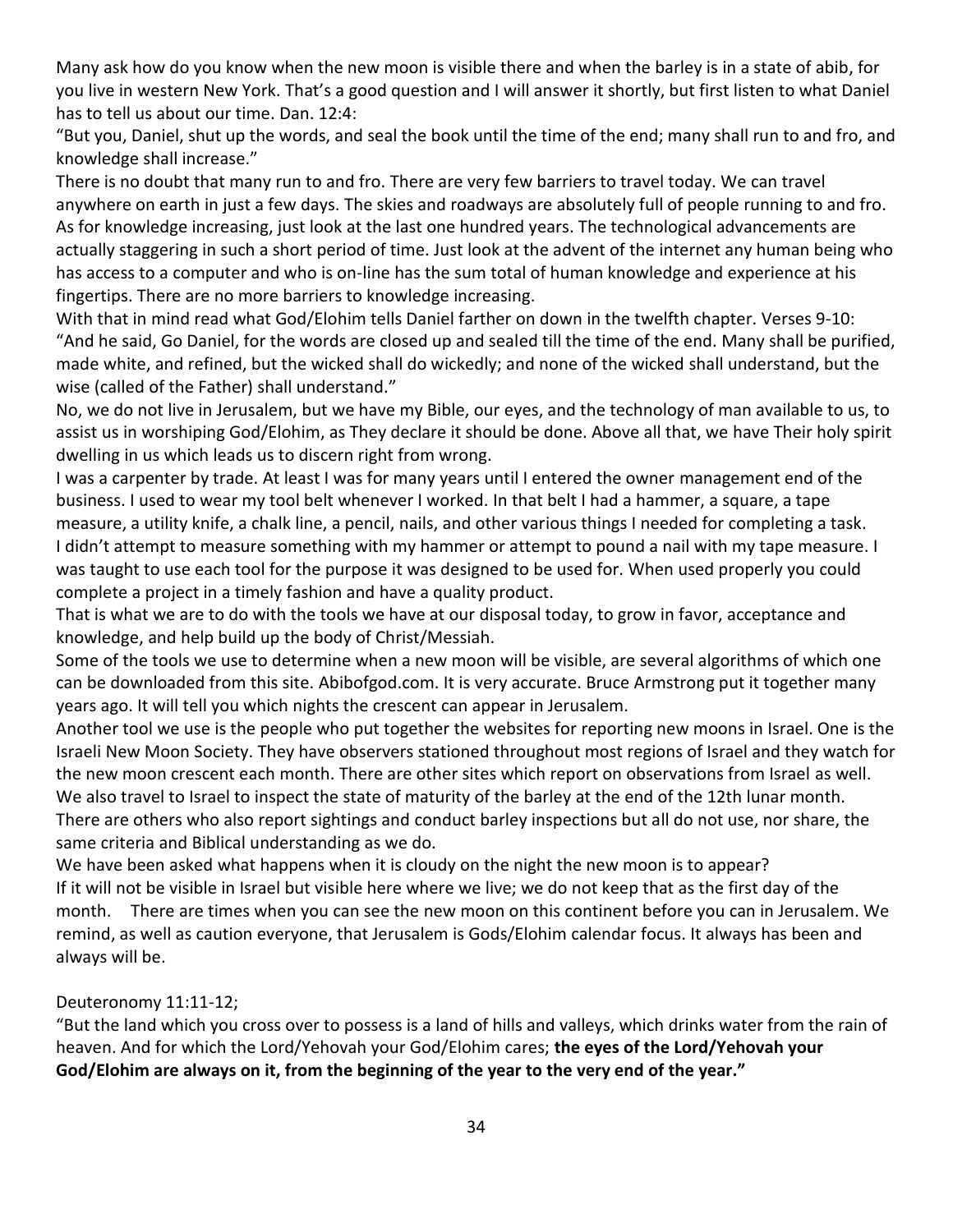#### Isaiah 2:3;

"Many people will come and say, come and let us go up to the mountain of the Lord/Yehovah, to the house of the God/Elohim of Jacob; He will teach us His ways, and we shall walk in His paths. For out of Zion shall go forth the law and the word of the Lord/Yehovah from Jerusalem.

#### Zechariah 3:2;

"And the Lord/Yehovah said to Satan, the Lord/Yehovah rebuke you, Satan! The Lord/Yehovah who has chosen Jerusalem rebuke you! Is this not a brand plucked from the fire?"

#### Zechariah 8:3;

"Thus, says the Lord/Yehovah: I will return to Zion, and dwell in the midst of Jerusalem. Jerusalem shall be called the City of Truth, the Mountain of the Lord/Yehovah of Hosts, The Holy Mountain."

It is important to take the time to observe the New Moons each month. In doing so it becomes a habit and one can then understand the pattern which is set in place. The New Moon is not a holy day as some teach. You find this nowhere in the Bible. It was a day in which special offerings were given and we see David and Saul would have a special meal. The only time that the New Moon falls on a holy day is the first of *Tishri* or the Feast of Trumpets.

We need to get in sync with the method God/Elohim requires of us to determine Their "appointed times." It is a very simple process. We are not to rely on, or incorporate the errors of the sects of Judaism's apostate calendar's, or for that matter, Roman Christianity's into our calendar doctrine or much else for that matter. Jesus Christ/Messiah is the same yesterday (First Covenant), today (Second Covenant), and forever (the Kingdom), and no, He has not left nor forsaken us. He has given us gifts individually, to help us edify the body in love. And yes, we are to love (have outgoing concern) for one another. John 13:34-35 states:

"A new commandment I give to you, that you love one another; as I have loved you, that you also love one another. By this all will know that you are My disciples, if you have love for one another."

This is not the fuzzy, feely, touchy love of the worlds satanically influenced religions. It is the hard work described by Christ/Messiah, Himself. Yes, we are all brethren, all members of one body, with one Head, and that is Christ/Messiah if we are called of the Father and baptized into it. (I Cor 12:12-13) We take direction from Him, not from another part of the body. We're all to do our part to make the body whole and healthy as we are placed in it. If your teacher tells you there is no direct reference to Gods/Elohim Calendar in the Bible, he is wrong. I have tried to present the Word of God/Elohim to you as simply and concisely as I can. We learn by following the truth, the patterns Christ/Messiah has left in His Bible. Yes; here a little, there a little, and line upon line, precept upon precept, for Christ/Messiah is the same yesterday, today, and forever. As we stated earlier, I think it is necessary to clear up some gross errors that teachers of the calendar put forth

as truth today.

I personally got so tired of hearing about the "Sacred Calendar" and how the "Jews" have preserved it, that I decided to go to them and see what they had to say on the subject; for what I was being taught at the time was not what the Bible said. The Encyclopedia Judaica is an 18-volume set of books which is crammed with as much Jewish history as pride and research about one's own people and ways would allow. Rather than listen to deceived men try to rationalize and justify their following Rabbinical Judaism and not the instructions in the Bible, I purchased these books to read and understand what they proudly had to say. Either my former teachers were just blatantly deceived or they were lying, for the Jews contradict the majority of what my past teachers taught about the calendar they use.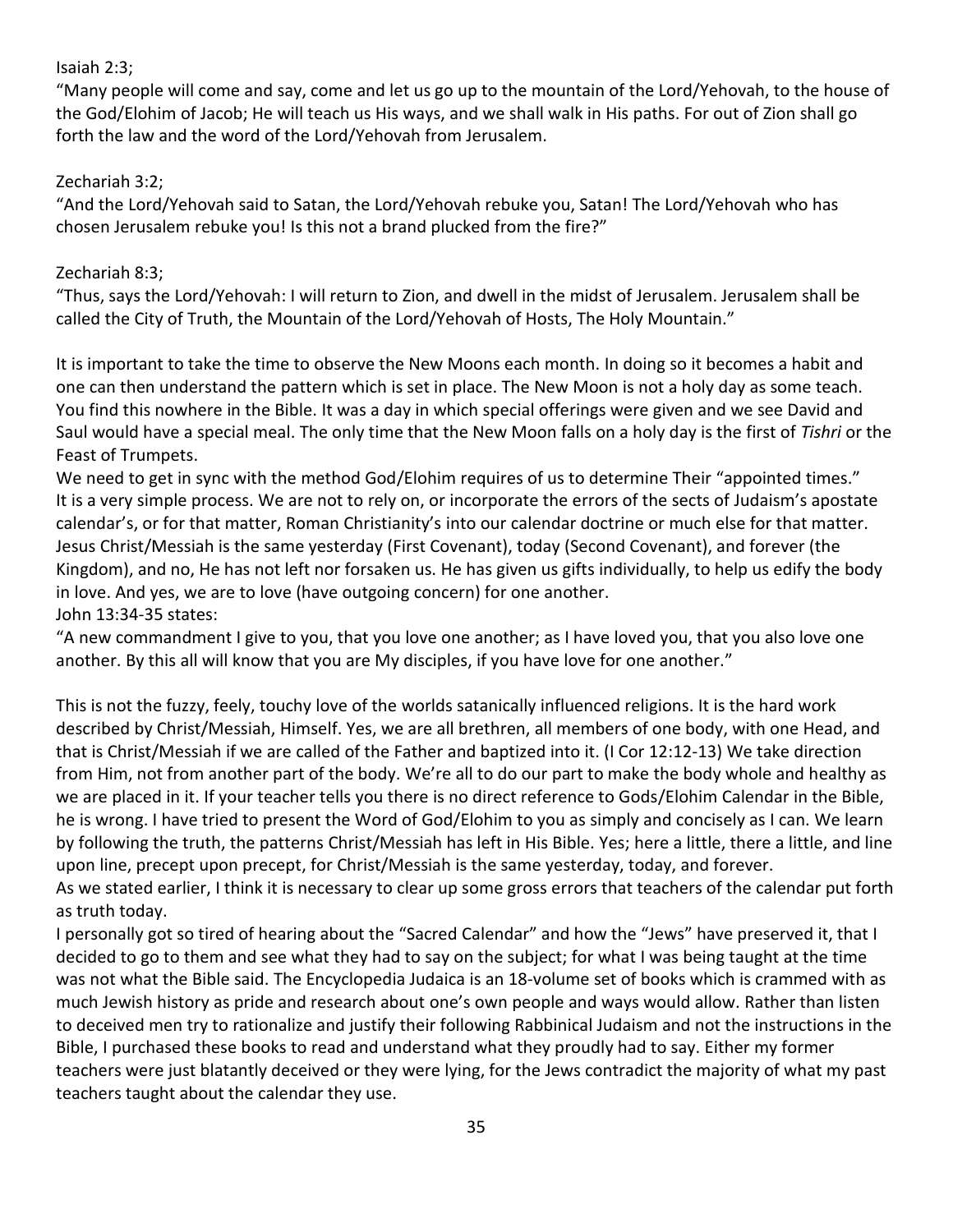In Volume 5 pages 43-53 a very thorough account is given of what the history books tell us about what was taught by the Jews and when. Following are excerpts and my comments added.

"The present Jewish calendar is lunisolar; the months being reckoned according to the moon and the years according to the sun. A month is the period of time between one conjunction of the moon with the sun and the next. The conjunction of the moon with the sun is the point in time at which the moon is directly between the earth and sun but not on the same plane and is thus invisible. (No light from either in that method. No visibility, no visible sign.) This is known as the molad ('birth' . . .) The mean synodic month (or lunation) is 29 days, 12 hours, 44 minutes, and 3 1/3 seconds (739 parts *(halakim)*; in the Jewish system, the hour is divided into 1,080 parts each of which is 3 1/3 seconds). The solar year is 365 days, 48 minutes, and 46 seconds, which means that a solar year exceeds a lunar one (12 months) by about 11 days. The cycles of 12 lunar months must therefore be adjusted to the solar year, because although the Jewish festivals (not those of the Lord/Yehovah) are fixed according to dates in months, they must also be in specific (agricultural) seasons of the year which depend on the tropical solar year. Without any adjustments, the festivals would "wander" through the seasons and the "spring" festival (Passover), for example, would be celebrated eventually in winter, and later in summer. The required adjustment is realized by the addition of an extra month (Adar II) in each of seven out of the 19 years that constitute the small (or lunar) cycle of the moon (*mahazor katan*.or *mahazor ha-levanah*). In 19 years, the solar cycle exceeds the lunar by about 209 days, which are approximately 7 months. (Now listen to this.) In temple times (that includes the time of Christ/Messiah and the early years of the Church) this intercalation was decided upon in the individual years according to agricultural conditions (Tosef., Sanh. 2:2; Sanh.11b); [Just as God commands] later, however, it was fixed to be in the years 3, 6, 8, 11, 14, 17 and 19 of the cycle. . ."

Now I hope that comes across loud and clear. Many organizations and individual teachers today teach a big lie in this regard to justify their authority. They tell us that the 19-year cycle and method of intercalation of months has always been used and preserved by the Jews and that is why they call it the "Sacred Calendar." Well, there is nothing "**sacred**" about the Rabbinical Calendar, and in fact, the Jews call my former teachers, liars. Not only was their calendar not used since the beginning, and not during the time of Christ/Messiah, but not even until centuries later did it become the predominant calendar to Jews. Listen to where it started.

#### Volume 8 page 486:

"Because of the serious condition of the communities of Erez Israel and the deterioration of the Galilean center, Hillel II agreed in principle to limit the authority of the Nasi and his functions in connection with the proclamation of the New Moon, the fixing of the festivals, and the intercalation of the year. He there upon published *sod ha-ibbur*, ('the secret of intercalation') and *kevi=uta de-yarha* ('the fixing of the new month'). According to tradition mentioned by *hai gaon* and quoted in the *sefer ha-ibbur* of Abraham *bar hiyya* (ed. by H.Filipowski (1851), 97) this took place in 358 C.E. (A.D.) Important too is the testimony of Nahmanides in the *sefer ha-zakkut* (Git., Ch. 4, Leghorn (1745), 439); from the time of Hillel. . . in the year 670 of the *seleucid* era, 4118 A.M. [358 C.E.] (A.D.), the Sanhedrin in Erez Israel ceased and it ceased to have experts (elites), and it was he who regulated the order of intercalation, reckoned the years, and fixed the months for generations to come. (No observation there, and certainly no proclaiming from year to year.) Some regarded the year 344 as that in which the new calendar was introduced, and it is possible that it was not immediately publicized to the same degree in all localities. (Mayler). The opinion has been expressed that Hillel II was not the original creator of the fixed calendar but that it was the result of centuries of development which aimed at achieving a perfect system of fixing the calendar."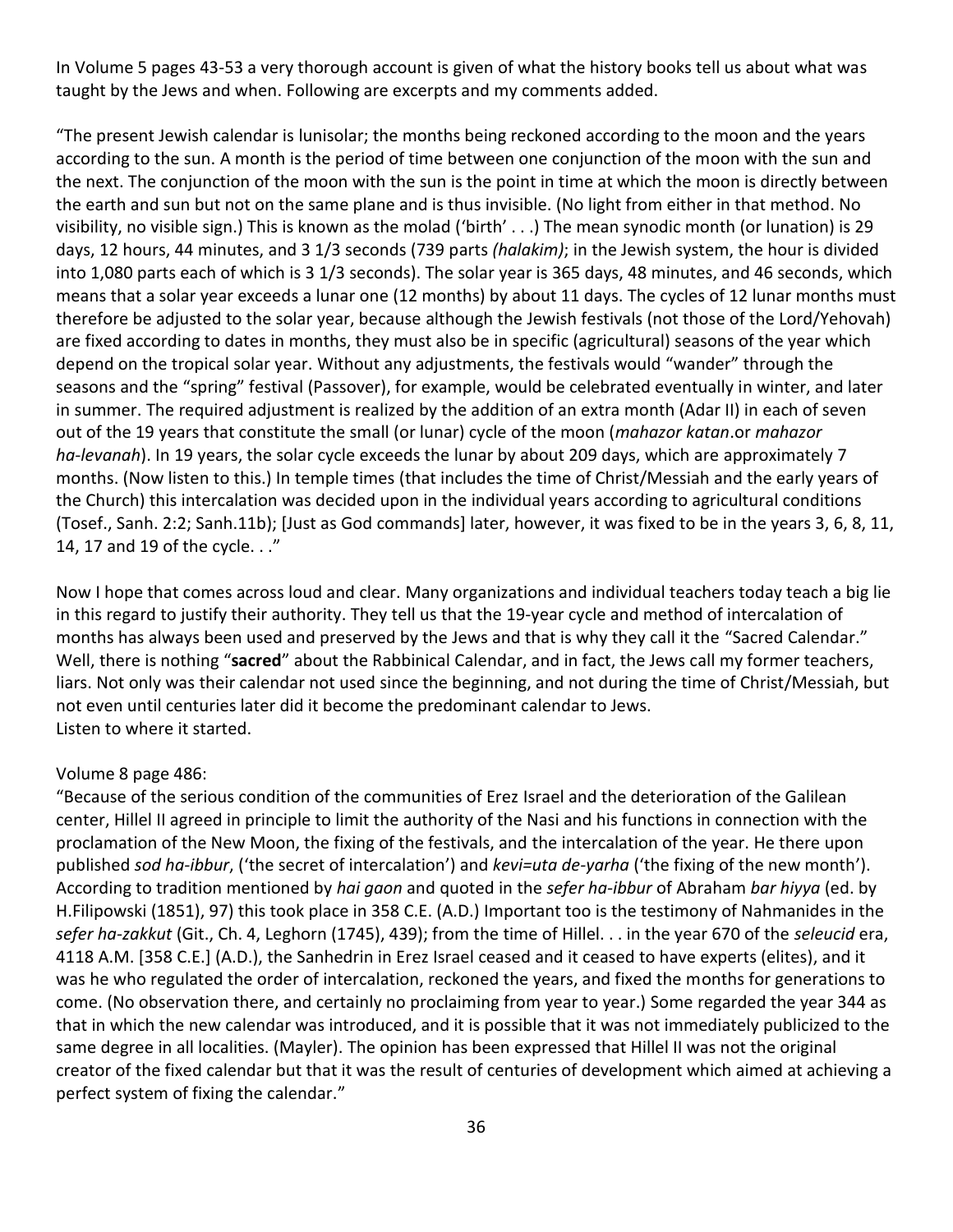Are we getting the picture about the "sacred calendar"? Many still teach its authenticity and authority, as that of God/Elohim. There is nothing **sacred** about the Rabbinical Calendar. It is an instrument used to change times and seasons and God/Elohim condemns that. But the Rabbis didn't stop here. Let's look at how else they tampered with the instructions God/Elohim gave us so that their traditions took priority over what day God's/Elohim "appointed times" fell on.

It is truly unfortunate that many, if not most of those called of the Father, are ignorant of these things. This is the result of "hiring" someone else with Gods/Elohim tithe money to do our "proving all things" for us. By the way, we do not accept money for our freely received understandings from God/Elohim and the functions we undertake based on them for we have been blessed so we are able to provide for such things from our own livelihood. Let's all wake up and do our part as we are placed in the body. We all have something to offer to ourselves and to others.

I personally was cut to the heart years ago, when I began to understand what I had done as to the errors I had undertaken, when I read the following scriptures and understood their relevance. Heb. 5:12-14:

"For though by this time you ought to be teachers, you need to be taught again the first principles of the scriptures of God/Elohim; and you have come to need milk and not solid food. For everyone who partakes only of milk is unskilled in the word of righteousness, for he is a babe. But solid food belongs to those who are of full age, those who by reason of use have their senses exercised to discern both good and evil." We cannot be lazy and pay another to do what we are expected to do ourselves in our one on one relationship with Christ/Messiah.

Let's continue in Volume 5 page 44 now to see the commandments of God/Elohim rejected for the traditions of elders.

"Fixing Rosh Ha-Shanah (New Year's Day). (They don't even call it by its Biblical name of; Feasts of Trumpets) The year begins on *Tishri* 1 (that is the 7th month which is contrary to God's/Elohim command), which is rarely the day of the molad (They don't even keep it by their own calculations, and see why), **as there are four obstacles or considerations,** (imagine that! Certainly, not from God/Elohim**)** called *dehiyyot*, in fixing the first day of the month (rosh hodesh). Each *dehiyyah* differs Rosh Ha-Shanah by a day, and combined *dehiyyot* may cause a postponement of two days: 1) mainly in order to prevent the day of Atonement (*Tishri* 10) from falling on Friday or Sunday, (that is because they didn't want to have the fast day side by side with the Sabbath because in either case they could not prepare food. This was considered a hardship imposed on them by following the "time" God/Elohim declared as His "appointed times" so they change the method of determination so that this hardship does not affect them) and Hoshana Rabba (the seventh day of Sukkot; Tishri 21) from falling on Saturday (that is the last day of the Feast of Tabernacles and they had and have a tradition, Hoshana Raba, of dismantling their booths on that day. If it fell on the Sabbath they would not be able to do so and thus not able to keep their tradition, so they rigged the calendar to allow themselves to do so, and by the way, they still do), but in part also serving an astronomical purpose (of which none is of God/Elohim). Rosh HaShanah never falls on Sunday, Wednesday, or Friday. . . (Because of their traditions, they reject the commandments of God/Elohim and keep their own feast days.) 2) Entirely for an astronomical reason, if the molad is at noon or later, Rosh HaShanah is delayed by one day or, if this would cause it to fall as above, two days. These two *dehiyyot*, owing to the mentioned limits on the number of days in the year, entail another two. 3) The third *dehiyyah* is as follows: If the molad in an 'ordinary' (not leap) year falls at the third day (Tuesday), at 9 hours, 204 *halakim*, that is, 3:11 a.m. and 20 seconds -- Rosh Ha-Shanah is put off two days. A postponement to Wednesday is not permitted (as in 1), so that it is deferred to Thursday. The object is as follows: if the molad of *tishri* occurs at that hour, the outcome would be a year which is one day to long."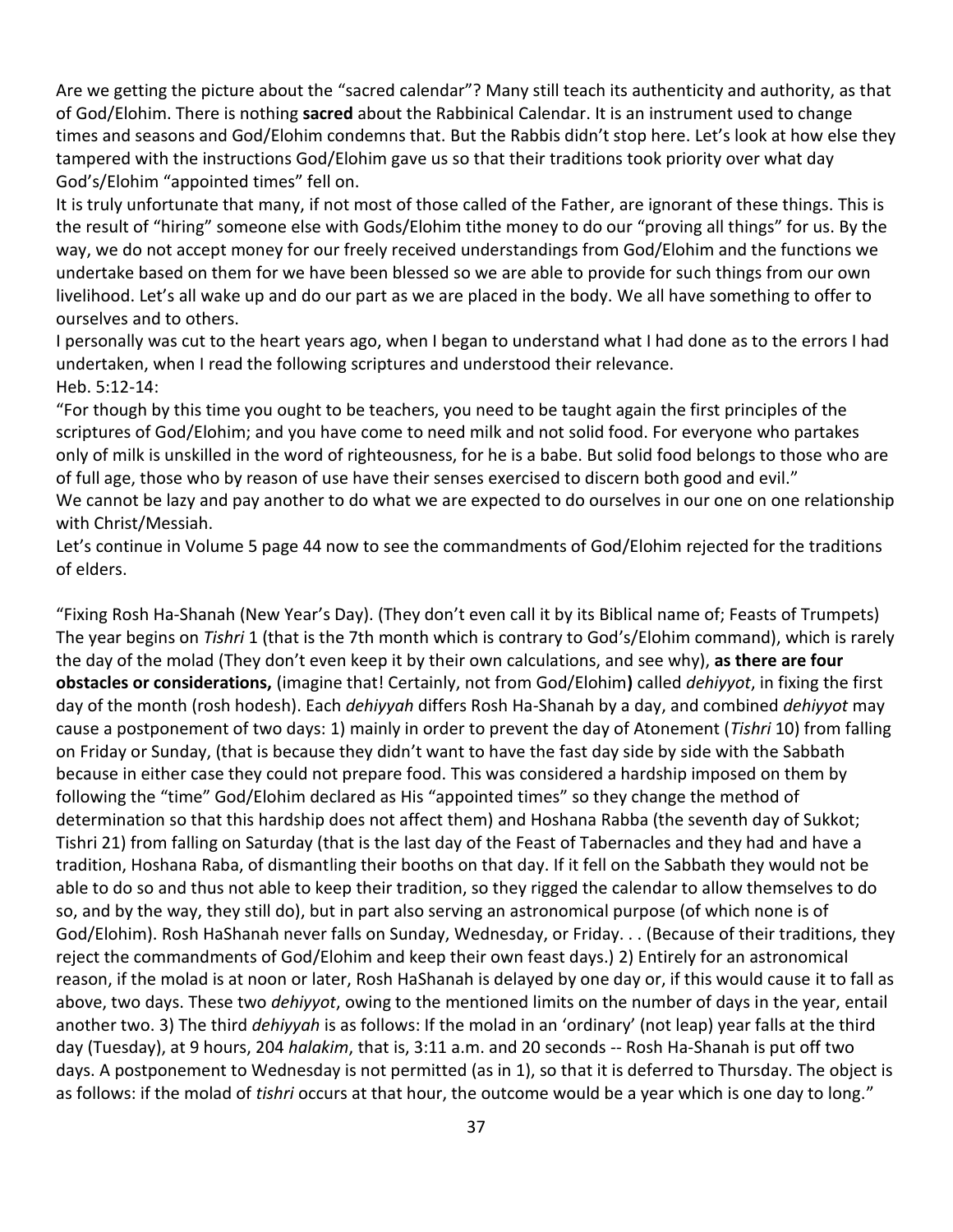I think that's enough. The explanation of these postponements goes on to include the fourth *dehiyyah* and it gets even more bizarre or may I say Pharisaical. I took the time to quote these rules of postponement so you could hear from the Rabbi's themselves what they are all about. They have absolutely no authority in the Bible, but they do in the Mishnaic and Talmudic teachings. Neither these postponements, or a 19-year cycle were in use at the time of Christ/Messiah walking the earth. The "Jews" or those who teach Rabbinical Judaism tell us that themselves; yet many teachers of the organizations of men including most of the COG's proclaim otherwise. To follow the Rabbinical Calendar, when you know of its errors, is to sin against God/Elohim; for we are breaking Their command to keep Their "appointed times" **on and in** Their specific day/24-hour time period from sunset to sunset, and substituting them for traditions of the elders or some other ridiculous approach.

Let's look at one more thing from the Encyclopedia Judaica as it sums up some calendar thoughts, in Volume 5 page 50.

"Development of the present order of intercalation. There is, on the other hand, unimpeachable evidence from the works of writers with expert knowledge of the calendar that the present *ordo intercalationis* and epochal *molad* were not yet intrinsic parts of the calendar of Hillel II (once again not during Christ's/Messiah's time), these being seen still side by side with other styles of the *ordo intercalationis* and the *molad* as late as the 11th century. Also, the four *dehiyyot* developed gradually. The *dehiyyah* as has been shown, grew out of the *dehiyyah*. (One good error deserves another in trying to fix the first one.) The general acceptance of the *dehiyyah* in the sense of 18 h., instead of 18 h. 642 p., as advocated by \*Saadiah Gaon's antagonist \*Aaron B. Meir in their controversy, is not earlier than the tenth century. These are likely to have affected the remaining two *dehiyyot* . . . By the tenth century the Jewish calendar was exactly the same as today. A slight variation still prevails, between Israel and the Diaspora, in respect of the 'secondary' days of the festivals which lead in some years to fairly substantial differences in respect of the lectionary."

May I ask: is it any wonder why Christ/Messiah said to them in Mark 7: 6-9:

". . . Well did Isaiah prophesy of you hypocrites, as it is written: `This people honors Me with their lips, but their heart is far from Me. And in vain they worship Me, teaching as doctrines the commandments of men. For laying aside the commandment of God/Elohim, you hold the tradition of men. He said to them, all too well you reject the commandment of God/Elohim, that you may keep your tradition."

No, we do no follow the clear errors of Rabbinical Judaism. If you are doing so, repent of it! Many today, who are starting to understand these things are being snatched up by the author of confusion and diverted to the teachings of men once again.

The Bible is our handbook to Salvation. It is the faith once delivered. Everything we need, to be successful, is in there. We just need to learn how to use it. No one else can do it for us.

There are many running around today declaring a lunar/solar calendar. They follow the Rabbis in declaring the conjunction as the new moon. The time of total darkness of the lesser great light. We call that the NO MOON. No light shining on the earth with that method for us to see with our own eyes. Because they cannot see the conjunction, it needs to be calculated as the Rabbis do. That is not the pattern God/Elohim set in place at the beginning of creation.

Many today also stumble when they try to tie it into the sun for more than determining a day. They tell us we must set the month of Abib by the spring equinox which takes place 2,000 miles south of the Promised Land, instead of by the method of observing the barley heads that God/Elohim commands and in the place on earth in which He focuses from the beginning of the year to the very end of the year. We ask you, where in the Bible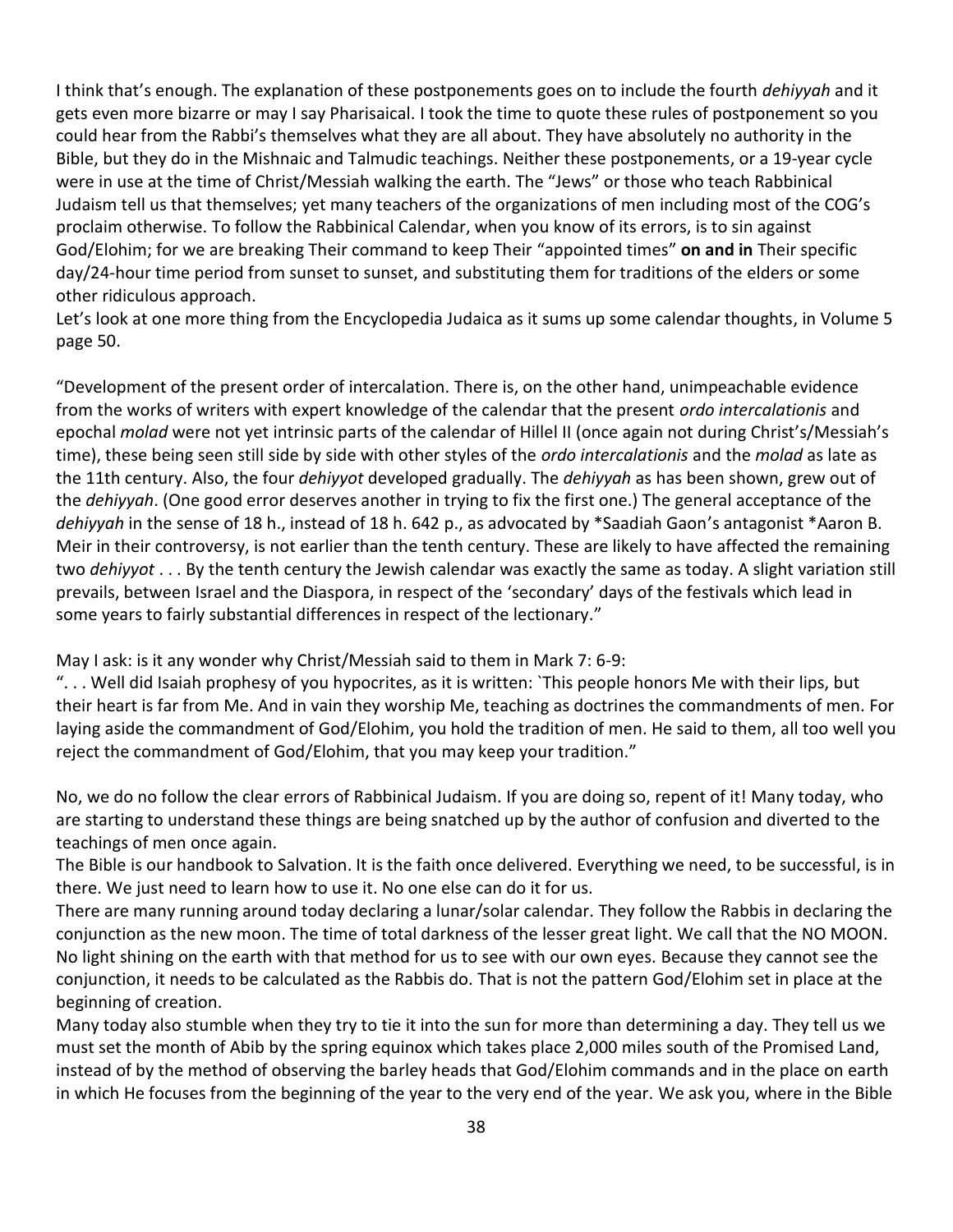is there one instance, one allusion of that happening? There are none, not one! Psalm 104:19 can't be any clearer.

God/Elohim does not want us using the equinox to determine the first month of the year. Many of these teachers invoke the Hebrew word *tekufah*. It means turning or circuit, as in a revolution or a lapse of time, with the focus on the end.

Strong's say of it:

"#8622: *tequphah*; from #5362; a revolution, i.e. (Of the sun) course, (of time) lapse: circuit, come about, end."

Its root word #5362 is *naqaph* and Strong's says of it: "a prime root; to strike with more or less violence (beat, fell, corrode); by implication (of attack) to knock together, i.e. surround or circulate: compass (about, -ing), cut down, destroy, go around (about), in close, round."

So, we can see the word *tequphah* means; turning, as in surrounding, as in a revolution or round about in one application. In another, it is used as a lapse of time with emphasis on the end of it. That is exactly the way it is used in Ex. 34:22, that is the latter use, as an end of a lapse of time.

"and you shall observe the feast of weeks of the Firstfruits of the wheat harvest, and the feast of Ingathering at the year's end (*tequphah*)." The feast of Ingathering is conducted during the 7th month of the year. The Interlinear Bible translates it:

". . . also, the feast of ingathering at the turn of the year."

The "*tequphah* of the year." So, what does this mean? Does this mean that there is a scriptural basis for using the equinox to determine the first month or for that matter any others?

Not a chance brethren. That goes against the entire pattern we have just read from the clearly defined word of God/Elohim. **When looking at the** *tequphah* **of anything we must look at what the context is, as well as, the word or words it is used in association with to determine in which sense** *tequphah* **applies.** That won't be hard for anyone to do, for it is only used a handful of times in the Bible.

Here in Ex. 34:22, it is used in context with the **harvest feast** and more specifically with the year, "turn of the year" or "end of the year." One translator chooses to use "turn" and the other "end." Are both, right? No, they are not! One is specific to turning or revolution; and the other is specific to a lapse of time, or the end of a lapse of time. The Bible will clearly tell us which one.

We studied the Hebrew word used here for "year" earlier in Gen. 1:14. We saw that the scriptures of God/Elohim say the moon (Psalms 104:19), and thus the lunar year, are to be used to determine the "appointed times" or *moed*. The Bible could not be any clearer as to this point and pattern. That is what we use to determine the start of God's/Elohim year; and for that matter, the end of it as well. It is the lunar cycle, the lunar year.

We emphasized the poin,t that we are to let the Word of God/Elohim interpret itself, and not the word of man. Remember what Isaiah told us and warned us about in Isa. 28:10-11.

"For precept, must be upon precept, precept upon precept, line upon line, line upon line, here a little, there a little. For with stammering lips and another tongue He will speak to this people."

Yes, God/Elohim teaches us by using patterns, trails left by Christ/Messiah throughout the Bible to follow. So, what year are we talking about here in Ex. 34:22?

We see that Gods/Elohim Calendar year starts in the (spring), March/April time frame and the light of the moon was used to determine the festivals of God/Elohim, both their month and specific day. We also saw that these months and days are tied to several periods of agricultural harvests. This brethren, is where many stumble after Rabbinical Judaism again. The Rabbis' calendar is all mathematically based, with their traditions thrown in for good measure of error.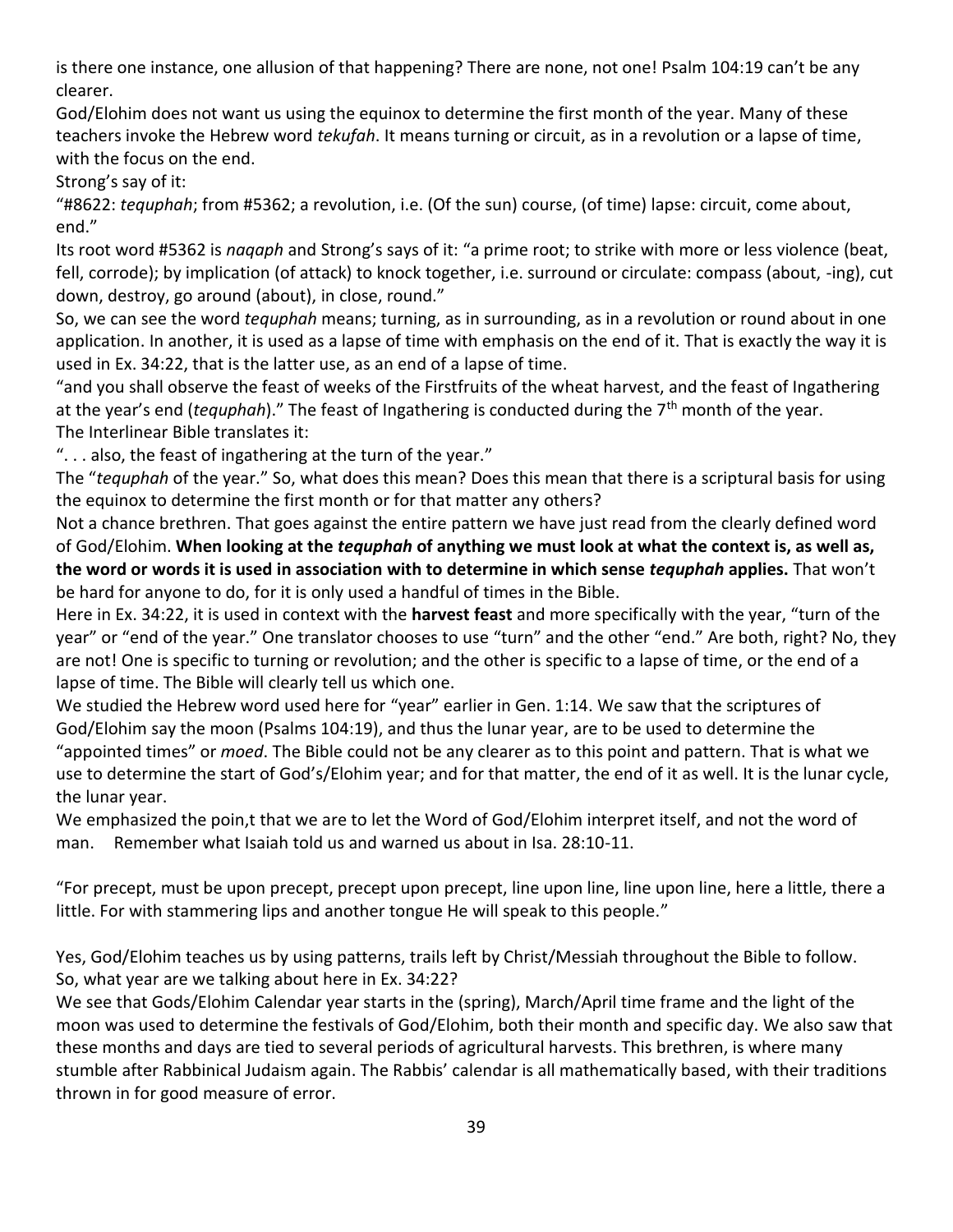In order to give themselves an appearance of being biblical, they use the word *tequphah* now, as their word for "season." This is in spite of the fact it wasn't used that way in the O.T. scriptures. Let it be known that they did not start using it as such until after the destruction of the Temple in Jerusalem in 70 A.D. It suited their purpose in having dominion over their fellow Jews in calendar functions. We read earlier from their own history books that during Temple times, observation of both the new crescent and the barley were the two chief factors used in determining the start of the new year and thus months by the priests.

We also covered how the Rabbinical Calendar starts its new year in the fall at the start of the seventh month. This was done to tie together the festival calendar with their civil calendar which started at that time. They turned to Ex. 34:22 to support that erroneous doctrine of men. At the end of their year, in the month which houses the Feast of Ingathering (Tabernacles), they declare Tishri as the new year as being biblically sound, in spite of all the other scriptures to the contrary.

So, what year is God/Elohim talking about here in Ex. 34:22?

The simple explanation is found in Ex. 23:14-17; as well as many other places, which make it very clear. Let's read it from the Interlinear:

"Three times in the year you shall make a feast to Me. You shall keep the Feast of Unleavened Bread. Seven days you shall eat unleavened bread, as I have commanded you, at the set times of the month of Abib. (That is both the end and the beginning of God's/Elohim year in the time period of March/April.) For in it you came out of Egypt (sin), and they shall not appear before Me empty, also the Feast of Harvest, the Firstfruits of your labor, of what you sow in the field. Also, the Feast of Ingathering, at the end of the year, at your gathering your work from the field. Three times in the year every one of your males shall appear before the Lord Jehovah."

Ex. 12:1-2 tells us the year starts and thus ends at Abib. God's/Elohim year does not last seven months only until Tishri; but for twelve or thirteen lunar months. So, to say this is talking about the year God/Elohim uses for Their calendar would be absurd. So, what "end of the year" are we talking about here? It is obvious it is talking about the end of the "harvest year." The whole subject addressed here **surrounds** (tequphah's) that; the three harvests: the early, middle and late. That is very clear and it fits into the pattern of the scriptures perfectly. This here is not talking about the lunar year or the solar year. To try and impose either of those to these scriptures as justification for following the equinox doctrine as the method for determining the setting of Abib or any other month is pure gibberish at best. However, it is that very thing that is used in part by the false religions of the world in determining their "appointed times" in a given year. The "years end" or "years *tequphah*" is clearly talking about the end of the period of time of the harvest. That is, the major harvests. It is nothing more and nothing less. There is no "secret knowledge" about these things as Gods/Elohim word clearly instructs us. Rabbinical Judaism chose this word to describe their four seasons, and tied it into their erroneous Calendar. The Encyclopedia Judaica has a lot to say about it. It tells us without any doubt that they, the Rabbis, tied it to the moon seen at the vernal equinoctial point, the summer solstitial point, the autumnal equinoctial point, and the winter solstitial point. Now when did they do this? Volume 5; 46-47 under the heading of tequphah:

"The mean length of the seasons, each exactly one quarter of the year, was reckoned by Mar Samuel (c. **165-254**, head of the academy at Nehardea in Babylon)."

When was this done? 165 through 254 A.D. That is a century or more after the destruction of the Temple in 70 A.D.

This section goes on to describe all the mathematical means and human rationalization they used in such endeavors. But once again, they created other problems of confusion in doing such things. Listen to the next quote from page 47 under tequphah: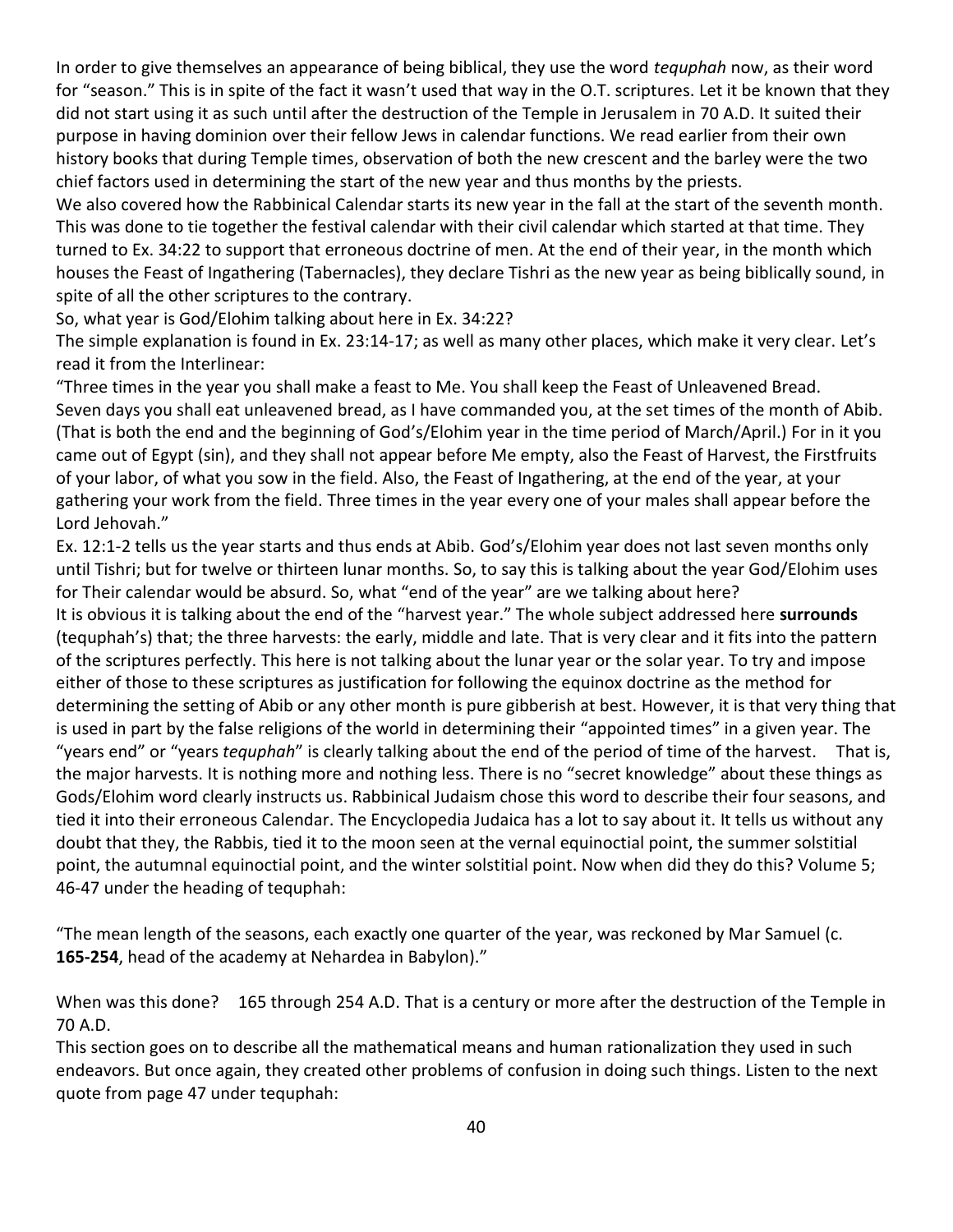"If the average length of the solar year in the **present** Jewish calendar exceeds this by approx. 6 2/3 minutes, the discrepancy was left out of account as it was assumed that the cumulative effect would remain negligible over a long period at the end of which **the present system was expected to be replaced again by a system based on true values more akin to the earlier Jewish calendar in which new moons (days of phasis) and intercalations were proclaimed on the basis of both observation and calculation!"**

What a mess Rabbinical Judaism has made of the word of God/Elohim We do not use the invisible conjunction of the moon to start the new month. We as well, do not use the invisible equinox to start the new year. Neither of these are visible signs. However, there is one fellow who teaches that he can see the conjunction and the equinox with his naked eye when looking up into the sky. We all have to make choices brethren! To teach and believe that we are to use an astrological moment in time, which is also not visible with the naked eye in determining the new year, is as pagan and unscriptural as one can get. That is exactly what the Church at Rome does. That is what the Babylonians have done, and that is what some of the deceived teachers are doing. They actually claim it is from the bible. They use the art of astrology with its equinoxes, solstices, and 19-year time cycles to lead astray the called of the Father.

They tell us about the four seasons and how they are used in scripture to teach us to follow them in our keeping the appointed times of God/Elohim. These purveyors of the equinox/solstice theory error, are tied up in their own intellectual vanity.

Do you know there is not even a Hebrew word for "spring" in the Bible? The four divisions of the Gregorian calendar year are a foreign concept, superimposed on Israel by Europeans. Ancient Israel had only two seasons; winter and summer. Gen. 8:22 tells us after the flood:

"While the earth remains, seedtime and harvest, cold and heat, winter and summer, and day and night shall not cease."

Look at the contrasts here. Winter and summer are equated to cold and hot, and seedtime and harvest. God/Elohim also inserts day and night into the scripture. One is assigned to each. There is always an overlap of winter and summer at both ends. They do not instantly stop and start at an astrological moment in the sky. They are just like night and day. When the sun sets, its light can still be seen mixing with the darkness for a long overlap of time. The same takes place at sunrise. There is always an overlap.

Winter is the time of heavy rain in Israel. It is the time of cold and time for planting barley. Summer is the dry time in Israel, as well as the warm time, and the time of the grain harvests. **When Gen. 8:22 was given in the Torah, the concept of spring as occurring after the equinox was as unknown and irrelevant as the equinox itself.** God/Elohim has given us agricultural criteria which are affected by meteorological events, not by astrological occurrences to use with the light of the moon to determine the "appointed times." There is no spring and autumn equinoxes in the instructions of God/Elohim as to anything Calendrical.

We do not follow the Babylonian art of astrology. We use the clearly visible signs God/Elohim has given us and has shown us how to use.

We do not ascribe to the teaching that we must use the first new moon after the spring equinox to start the new year.

The deceived teachers and followers of this error stress that if we don't, we will be keeping the festivals of the first month in the wrong season for it is still winter and not spring. They also teach that we will be keeping the festival of the 7<sup>th</sup> month "Tabernacles" in the summer and not in the fall. They fall flat on their faces in many years when the crops are already harvested when they keep their own appointed times.

We are so happy that God/Elohim does not play these mystical games with us. There are two seasons in Israel and they do overlap just as night and day do at their start and finish. The pattern is perfect, the answer is true!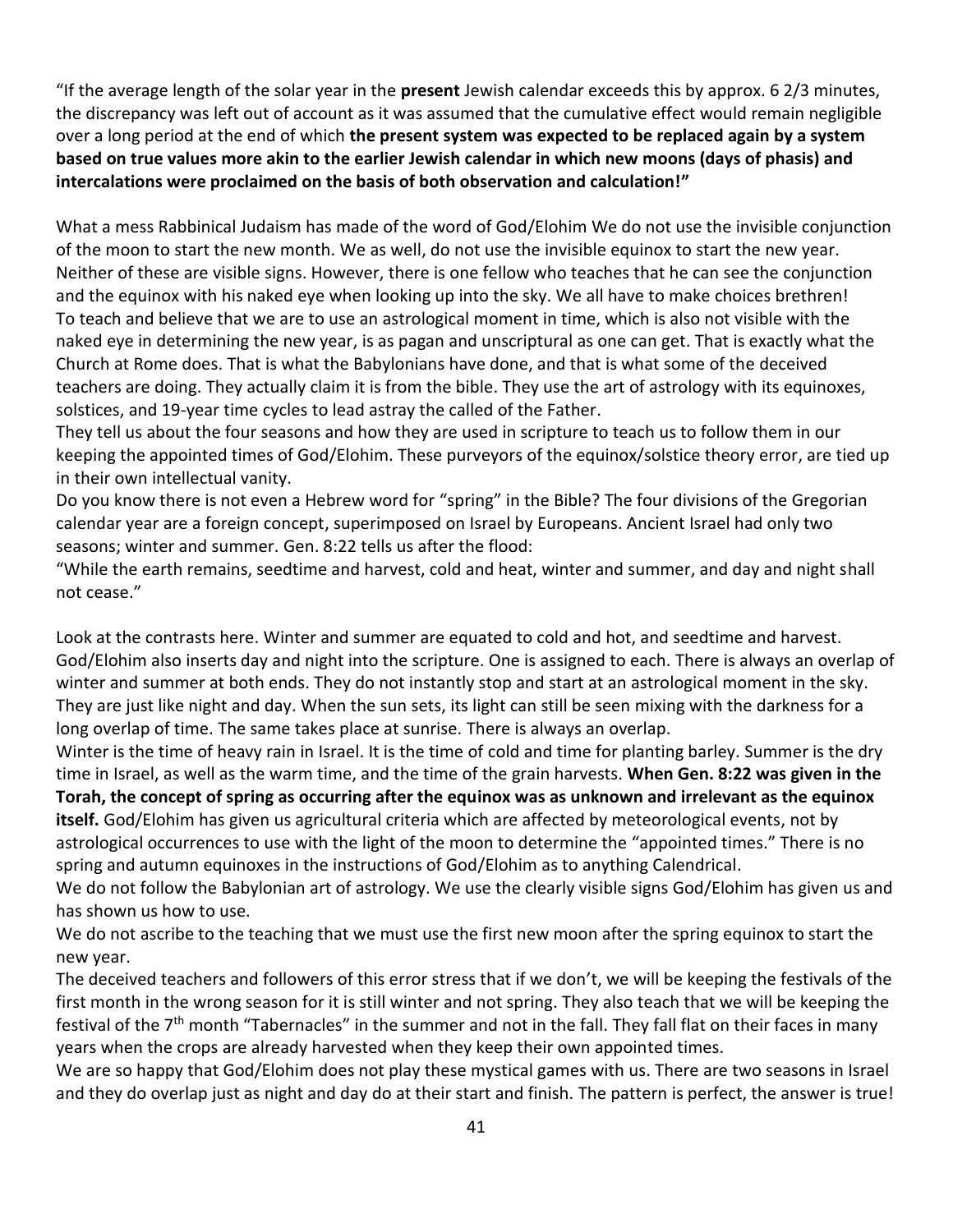Yes, the barley is influenced in its maturing and growth by meteorological things not an astrological moment in time.

We do not use the invisible things of astrology to determine the very special times of God/Elohim. These teachers of astrology tell us it is okay to let the ripened barley sit in the field for many weeks until the first new moon after the vernal equinox; and then wait until the middle of that new month at the earliest to start the harvest. That means much of the harvestable grain would sit in the field, in all the elements for up to 6 weeks. This is absolutely absurd and shows us to what length they will go to try and push their deceptive, deluded teachings. Most of that barley would go to seed for it seeds itself, or it would be blown down, or develop mold, or be eaten by birds and animals, etc. Lev. 23 clearly tells us the harvest could not start until the day of the wave sheaf. That always coincides with the first barley being ripe to a harvestable maturity. God/Elohim has made it so.

Deut. 16 tells us the harvest could take up to seven weeks, but also something else; ". . . from the time we put the sickle to the grain."

These are not suggestions but commands and facts.

Exod. 22:29 tells us;

"You shall not delay *to offer* the first of your ripe produce and your juices. The firstborn of your sons you shall give to Me."

This same law and teaching is taught in the New Testament scriptures as well. Mark 4:29:

"But when the grain ripens, immediately he puts in the sickle, because the harvest has come."

No, we do not put off the harvest and thus the offering of the wave sheaf of the **first of the firstfruits** of the barley to follow Babylonian astrology, and we do not start the first month unless a real harvest is ready to start in 15 days. The Word of God/Elohim is very, very, clear as to how we are to determine Their appointed times of meeting. We use the light which shines on the earth from the sun and the moon for determining days, and months, and years, and also the maturity level of the barley which is the state of abib/aviv for the start of the new year.

During Temple times, which ended in 70 A.D., the priests had used the method instituted at creation for setting the new year, the Month of Abib and the "appointed times of meeting" or *moed*. After the destruction of the last Temple; Rabbinical Judaism's influence grew. They instituted a method which used both observation and calculation until the time of Hillel II. From that time until the 11th century they used and experimented, and introduced, a pure calculated calendar with implementations of their traditions which caused *dehiyyah* or postponements. That calendar was fixed for the final time in c. 1176-78 and is the same one used today by Rabbinical Judaism and many of the "Churches of God."

Yes, they have changed times and seasons. Not only does the Rabbinical Calendar miss the right day often, it also in some years misses the right month. It is truly unfortunate that we once followed that error of men. But it is even more heart wrenching that most still do today. All the present calendar teachings of Rabbinical Judaism are confusing and misleading, and not found in the Word of God/Elohim.

These are times of confusion for the body of Christ/Messiah. The end of the age is upon us and we are to be preparing ourselves to be acceptable as a wife/eternal helpmate, to our Husband.

We are to be growing in His favor, acceptance and knowledge. That means; in the gifts He has given us and the knowledge how to use them. We are to yoke ourselves to Him. He is returning to choose His bride, the few from amongst the many. That is not a put down by God/Elohim, for They tell us in Prov. 31:29:

"Many daughters have done well, but you excel them all."